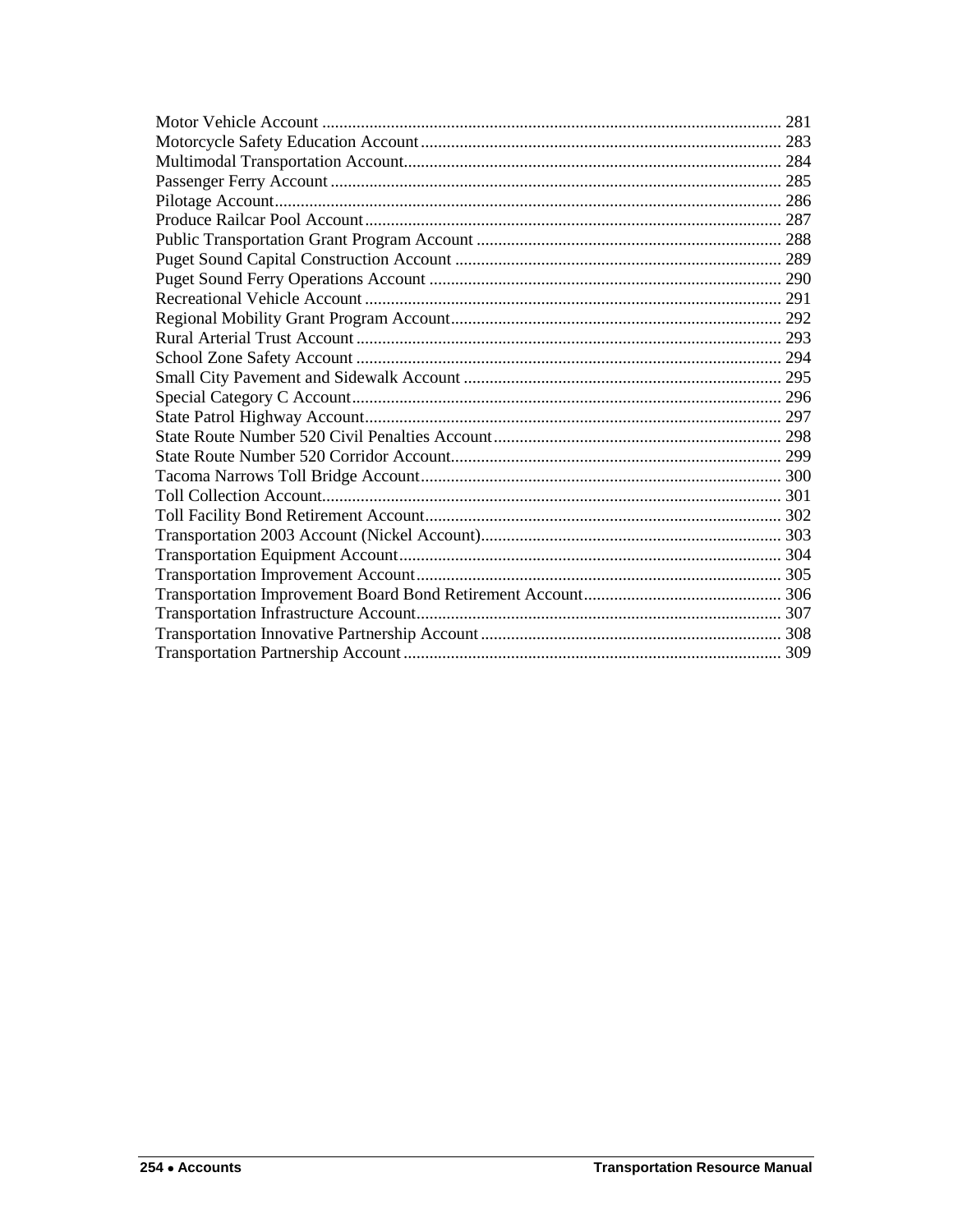## <span id="page-2-0"></span>**State transportation accounts: Restricted or not by the 18th Amendment?**

The 18<sup>th</sup> Amendment to the Washington State Constitution restricts the expenditure of gas tax and vehicle license fees into the motor vehicle fund to "highway purposes." As a result of this language, the restriction of expenditures to highway purposes may be a result of either: 1) the revenue source being a gas tax or vehicle license fee, or 2) the revenue source being deposited into the motor vehicle fund. Historically, the motor vehicle fund has been an umbrella fund for many state accounts, including the motor vehicle account. Expenditures from state accounts which receive gas taxes/vehicle license fees or are created "in the motor vehicle fund" are thus considered to be subject to the restrictions of the 18<sup>th</sup> Amendment.

State Accounts Restricted by the  $18<sup>th</sup>$  Amendment to highway purposes Capital Vessel Replacement Account, [RCW 47.60.322](http://apps.leg.wa.gov/rcw/default.aspx?cite=47.60.322) County Arterial Preservation Account, [RCW 46.68.090 \(2\)\(i\)](http://apps.leg.wa.gov/rcw/default.aspx?cite=46.68.090) Department of Licensing Services Account, [RCW 46.68.220](http://apps.leg.wa.gov/rcw/default.aspx?cite=46.68.220) Ferry Bond Retirement Account, [RCW 47.60.600](http://apps.leg.wa.gov/rcw/default.aspx?cite=47.60.600) Freight Mobility Investment Account, restricted by virtue of TPA transfer, [RCW 46.68.300,](http://apps.leg.wa.gov/rcw/default.aspx?cite=46.68.300) [RCW 46.68.295](http://apps.leg.wa.gov/rcw/default.aspx?cite=46.68.295) Highway Bond Retirement Account, [RCW 47.10.080](http://apps.leg.wa.gov/rcw/default.aspx?cite=47.10.080) Highway Infrastructure Account, [RCW 46.68.240](http://apps.leg.wa.gov/rcw/default.aspx?cite=46.68.240) Interstate 405 Express Toll Lanes Operations Account, [RCW 47.56.884](http://apps.leg.wa.gov/rcw/default.aspx?cite=47.56.884) Motor Vehicle Account, [RCW 46.68.070](http://apps.leg.wa.gov/rcw/default.aspx?cite=46.68.070) Puget Sound Capital Construction Account, [RCW 47.60.505](http://apps.leg.wa.gov/rcw/default.aspx?cite=47.60.505) Puget Sound Ferry Operations Account, [RCW 47.60.530](http://apps.leg.wa.gov/rcw/default.aspx?cite=47.60.530) Recreational Vehicle Account, [RCW 46.68.170](http://apps.leg.wa.gov/rcw/default.aspx?cite=46.68.170) Rural Arterial Trust Account, [RCW 36.79.020](http://apps.leg.wa.gov/rcw/default.aspx?cite=36.79.020) Small City Pavement and Sidewalk Account, restricted by virtue of TPA transfer, RCW [47.26.340,](http://apps.leg.wa.gov/rcw/default.aspx?cite=47.26.340) [RCW 46.68.295](http://apps.leg.wa.gov/rcw/default.aspx?cite=46.68.295) Special Category C Account, [RCW 46.68.090\(2\)\(b\)](http://apps.leg.wa.gov/rcw/default.aspx?cite=46.68.090) State Patrol Highway Account[, RCW 46.68.030\(2\)\(a\)](http://apps.leg.wa.gov/rcw/default.aspx?cite=46.68.030) Tacoma Narrows Toll Bridge Account, [RCW 47.56.165](http://apps.leg.wa.gov/rcw/default.aspx?cite=47.56.165) Transportation 2003 Account (Nickel Account), [RCW 46.68.280](http://apps.leg.wa.gov/rcw/default.aspx?cite=46.68.280) Transportation Improvement Account, [RCW 47.26.084](http://apps.leg.wa.gov/rcw/default.aspx?cite=47.26.084) Transportation Partnership Account, [RCW 46.68.290](http://apps.leg.wa.gov/rcw/default.aspx?cite=46.68.290) Not Restricted by the 18<sup>th</sup> Amendment Advanced Environmental Mitigation Revolving Account, [RCW 47.12.340](http://apps.leg.wa.gov/rcw/default.aspx?cite=47.12.340) Advance Right-of-Way Revolving Account, [RCW 47.12.244](http://apps.leg.wa.gov/rcw/default.aspx?cite=47.12.244) Aeronautics Account[, RCW 82.42.090](http://apps.leg.wa.gov/rcw/default.aspx?cite=82.42.090) Alaskan Way Viaduct Replacement Project Account[, RCW 47.56.864](http://apps.leg.wa.gov/rcw/default.aspx?cite=47.56.864) Columbia River Crossing Project Account, [RCW 47.56.894](http://apps.leg.wa.gov/rcw/default.aspx?cite=47.56.894)  Essential Rail Assistance Account, [RCW 47.76.250](http://apps.leg.wa.gov/rcw/default.aspx?cite=47.76.250) Federal Local Rail Service Assistance Account/Local Rail Federal Assistance, [RCW 43.88.195](http://apps.leg.wa.gov/RCW/default.aspx?cite=43.88.195)

(account authorized by OFM)

Freight Mobility Multimodal Account, [RCW 46.68.310](http://apps.leg.wa.gov/rcw/default.aspx?cite=46.68.310)

Grade Crossing Protective Account, [RCW 81.53.281](http://apps.leg.wa.gov/rcw/default.aspx?cite=81.53.281)

High-Occupancy Toll Lanes Operations Account, [RCW 47.66.090](http://apps.leg.wa.gov/rcw/default.aspx?cite=47.66.090)

High Occupancy Vehicle Account[, RCW 81.100.070](http://apps.leg.wa.gov/rcw/default.aspx?cite=81.100.070)

Highway Safety Account[, RCW 46.68.060](http://apps.leg.wa.gov/rcw/default.aspx?cite=46.68.060)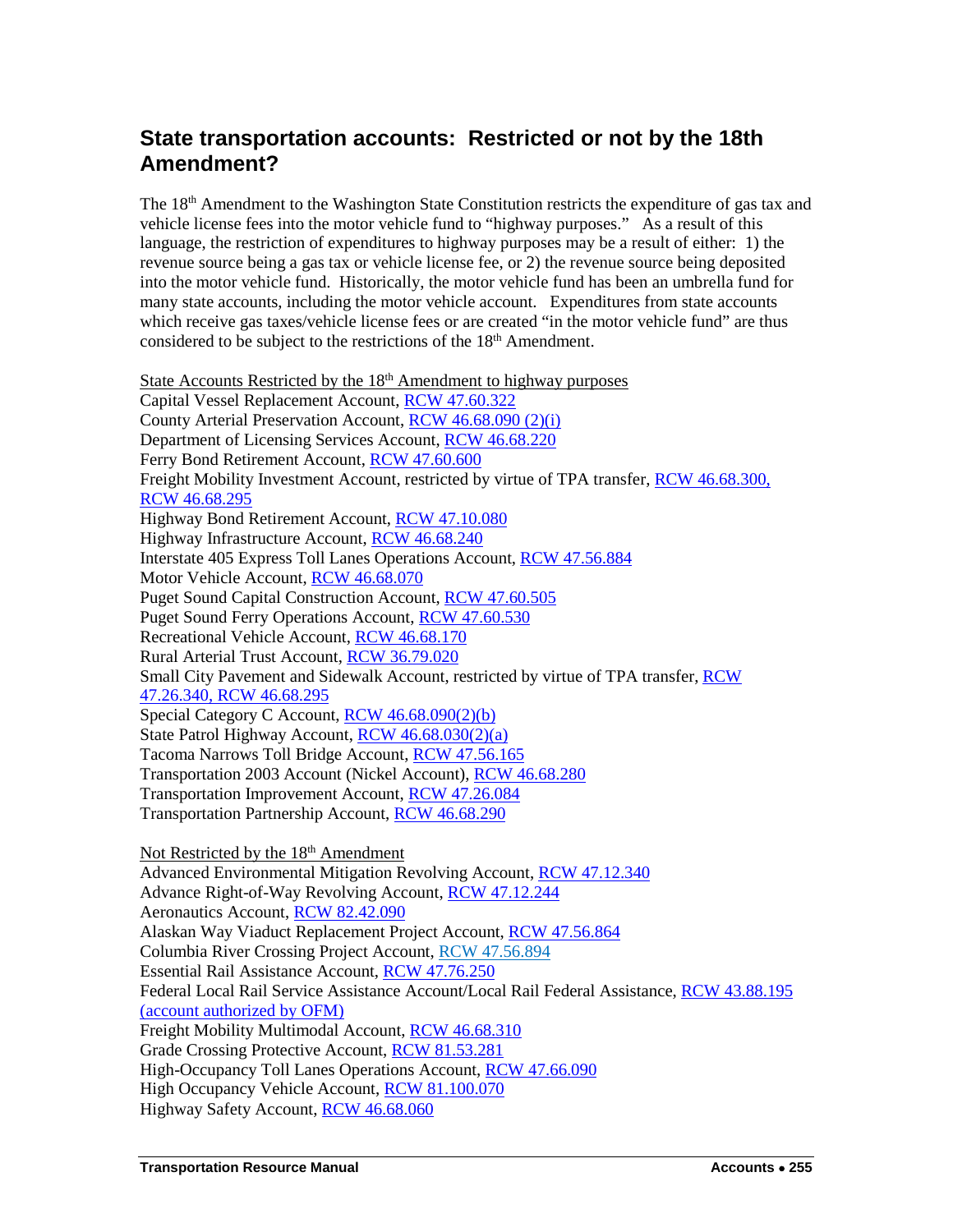Ignition Interlock Device Revolving Account, [RCW 46.68.340](http://apps.leg.wa.gov/rcw/default.aspx?cite=46.68.340) Impaired Driving Safety Account, [RCW 46.68.260](http://apps.leg.wa.gov/rcw/default.aspx?cite=46.68.260) King Street Railroad Station Facility Account, [RCW 47.79.150](http://apps.leg.wa.gov/rcw/default.aspx?cite=47.79.150) License Plate Technology Account, [RCW 46.68.370](http://apps.leg.wa.gov/rcw/default.aspx?cite=46.68.370) Miscellaneous Transportation Programs Account, [RCW 47.04.220](http://apps.leg.wa.gov/rcw/default.aspx?cite=47.04.220) Motorcycle Safety Education Account, [RCW 46.68.065](http://apps.leg.wa.gov/rcw/default.aspx?cite=46.68.065) Multimodal Transportation Account, [RCW 47.66.070](http://apps.leg.wa.gov/rcw/default.aspx?cite=47.66.070) Passenger Ferry Account, [RCW 47.60.645](http://apps.leg.wa.gov/rcw/default.aspx?cite=47.60.645) Pilotage Account, [RCW 88.16.061](http://apps.leg.wa.gov/rcw/default.aspx?cite=88.16.061) Produce Railcar Pool Account, [RCW 47.76.450](http://apps.leg.wa.gov/rcw/default.aspx?cite=47.76.450) Public Transportation Grant Program Account, [RCW 46.68.390](http://apps.leg.wa.gov/rcw/default.aspx?cite=46.68.390) Regional Mobility Grant Program Account, [RCW 46.68.320](http://apps.leg.wa.gov/rcw/default.aspx?cite=46.68.320) School Zone Safety Account, [RCW 46.61.440 \(5\)](http://apps.leg.wa.gov/rcw/default.aspx?cite=46.61.440) State Route Number 520 Civil Penalties Account, [RCW 47.56.876](http://apps.leg.wa.gov/rcw/default.aspx?cite=47.56.876) State Route Number 520 Corridor Account, [RCW 47.56.875](http://apps.leg.wa.gov/rcw/default.aspx?cite=47.56.875) Toll Collection Account, [RCW 47.56.167](http://apps.leg.wa.gov/rcw/default.aspx?cite=47.56.167) Toll Facility Bond Retirement Account, [RCW 47.10.882](http://apps.leg.wa.gov/rcw/default.aspx?cite=47.10.882) Transportation Equipment Account, [RCW 47.08.120](http://apps.leg.wa.gov/rcw/default.aspx?cite=47.08.120) Transportation Improvement Board Bond Retirement Account, [RCW 43.99M.080](http://apps.leg.wa.gov/rcw/default.aspx?cite=43.99M.080) Transportation Infrastructure Account, [RCW 82.44.190](http://apps.leg.wa.gov/RCW/default.aspx?cite=82.44.190) Transportation Innovative Partnership Account, [RCW 47.29.230](http://apps.leg.wa.gov/RCW/default.aspx?cite=47.29.230)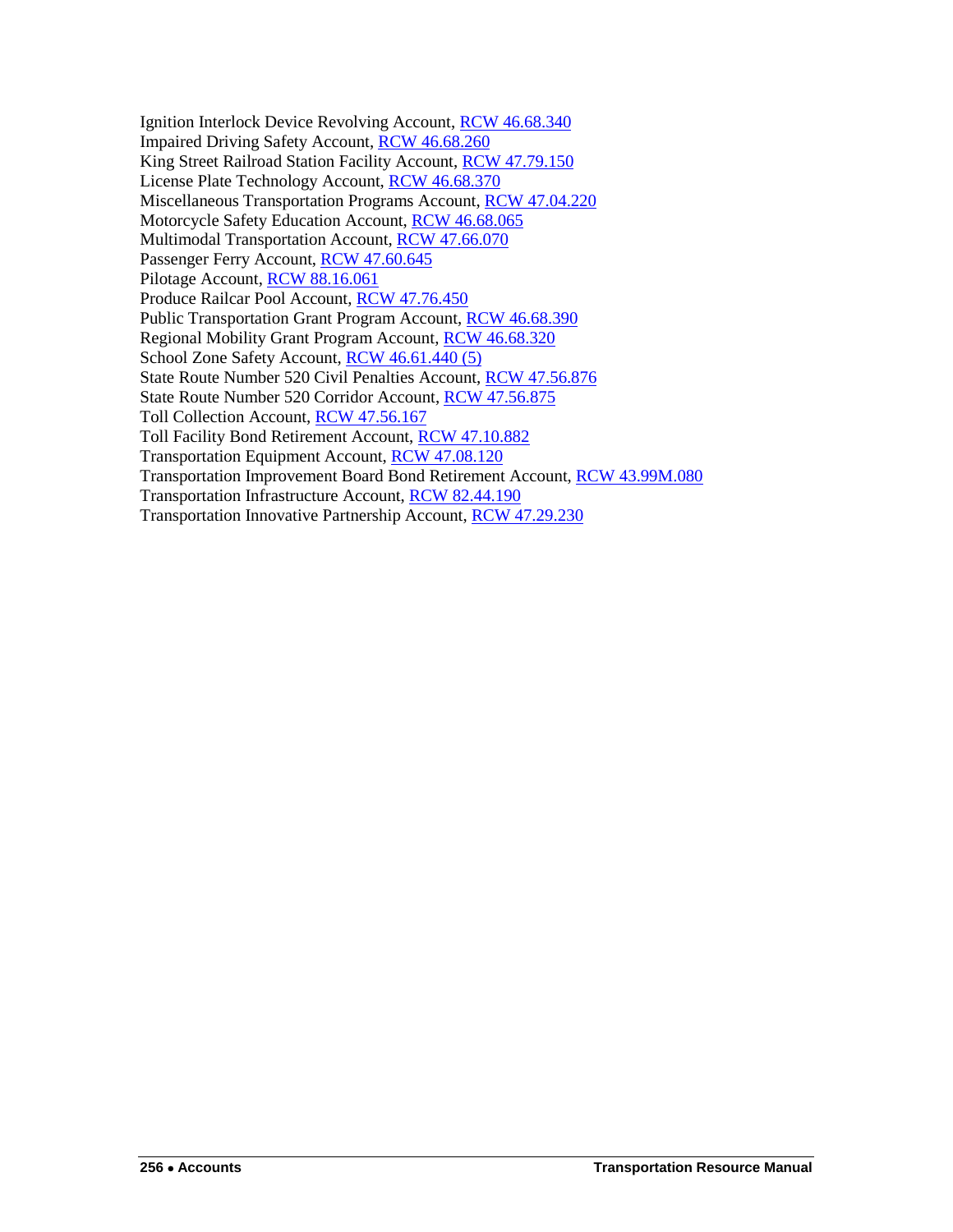<span id="page-4-0"></span>

| <b>ACCOUNT NAME:</b>        | <b>Advanced Environmental Mitigation Revolving Account</b> |
|-----------------------------|------------------------------------------------------------|
| <b>ACCOUNT NUMBER:</b>      | 789                                                        |
| <b>AUTHORIZING RCW:</b>     | RCW 47.12.340 (Created in 1997)                            |
| 18 <sup>TH</sup> AMENDMENT? | Not restricted                                             |
| <b>BUDGET TYPE:</b>         | Non-appropriated/Non-allotted Account                      |

Provides funds used to acquire and/or develop environmental mitigation sites in advance of programmed highway construction projects. Advance environmental mitigation must be conducted in a manner that is consistent with the definition of mitigation found in the council of environmental quality regulations (40 C.F.R. Sec. 1508.20) and the Governor's Executive Order on wetlands (EO 90-04). This is a non-budgeted and non-appropriated account.

#### SOURCES OF FUNDS

- 80% of treasury deposit earnings
- Sales tax on leaded racing fuel [\(RCW 82.32.394\)](http://apps.leg.wa.gov/rcw/default.aspx?cite=82.32.394)
- The sale of property or environmental mitigation rights (e.g., for highway construction purposes).

#### USES OF THE ACCOUNT

- Acquisition of property, water, or air rights for the purposes of advance environmental mitigation.
- Development of property for the purposes of improved environmental protection.
- Engineering costs necessary for such purchase and development.
- The use of advance environmental mitigation sites to fulfill project environmental permit requirements.

#### AGENCIES/GOVERNMENTS OPERATING OUT OF THE ACCOUNT

The Department of Transportation is authorized to use this account for projects that are included in the State Highway System Plan. Advance environmental mitigation may also be conducted in partnership with federal, state, or local government agencies, tribal governments, interest groups, or private parties.

#### ESTIMATED REVENUE

(Includes sources of funds listed above. Estimated revenue for this account is not part of the Transportation Revenue Forecast. Does not include carryover from prior biennium.)

2013-15 \$100,000 2015-17 \$200,000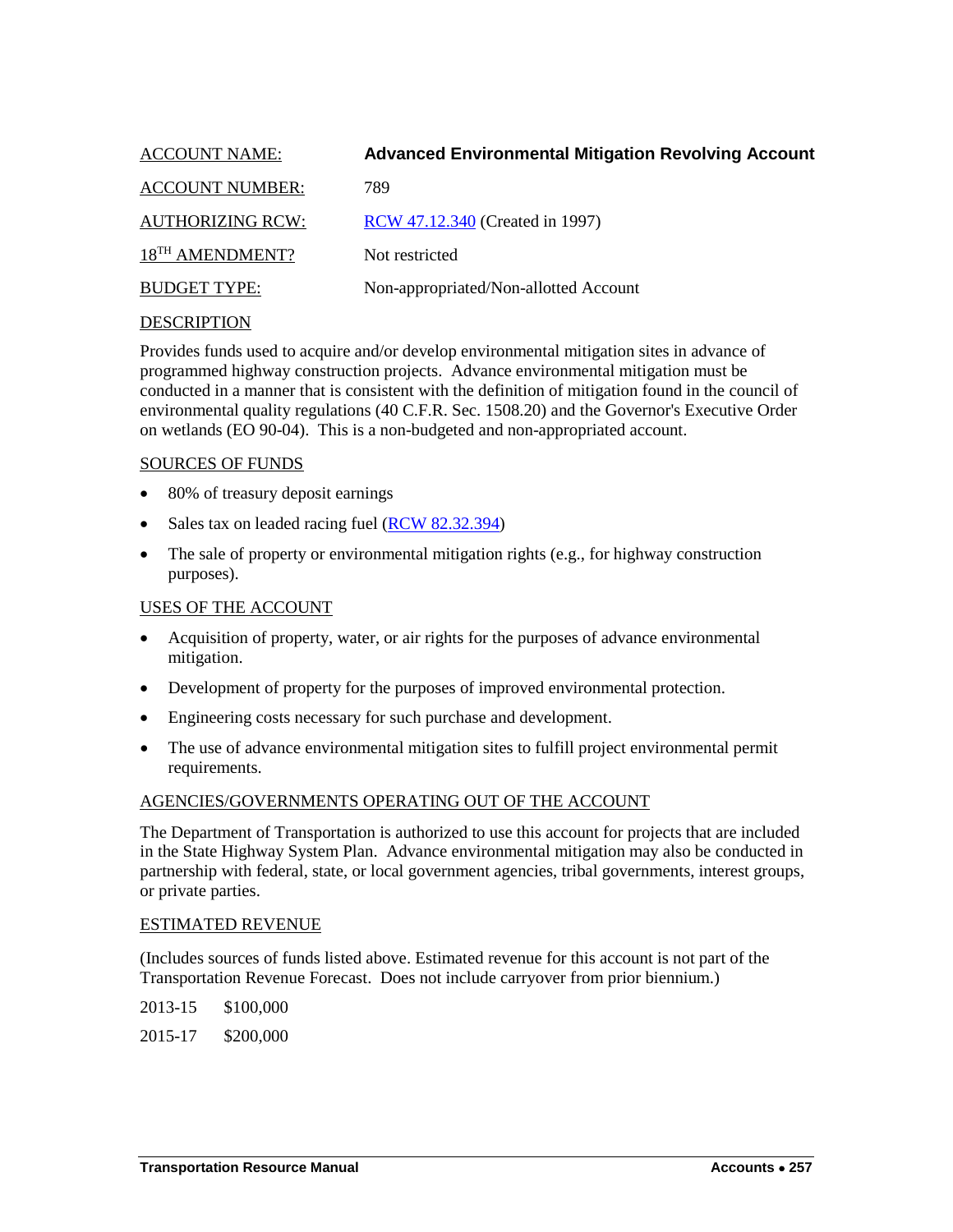<span id="page-5-0"></span>

| <b>ACCOUNT NAME:</b>        | <b>Advance Right-of-Way Revolving Account</b> |
|-----------------------------|-----------------------------------------------|
| <b>ACCOUNT NUMBER:</b>      | 880                                           |
| <b>AUTHORIZING RCW:</b>     | RCW 47.12.244 (Created in 1969)               |
| 18 <sup>TH</sup> AMENDMENT? | Not restricted                                |
| <b>BUDGET TYPE:</b>         | Non-appropriated/Non-allotted Account         |
|                             |                                               |

Provides funds used to purchase property in advance of highway construction right of way requirements. This is a non-budgeted and non-appropriated account.

#### SOURCES OF FUNDS

- 80% of treasury deposit earnings
- Property sales to highway projects
- Lease and rental income
- Miscellaneous revenue

#### USES OF THE ACCOUNT

• Advance highway construction right of way purchases

#### AGENCIES/GOVERNMENTS OPERATING OUT OF THE ACCOUNT

• Department of Transportation (Capital Programs)

#### ESTIMATED REVENUE

(Includes sources of funds listed above. Estimated revenue for this account is not part of the Transportation Revenue Forecast. Does not include carryover from prior biennium.)

2013-15 \$7,959,000

2015-17 \$6,032,000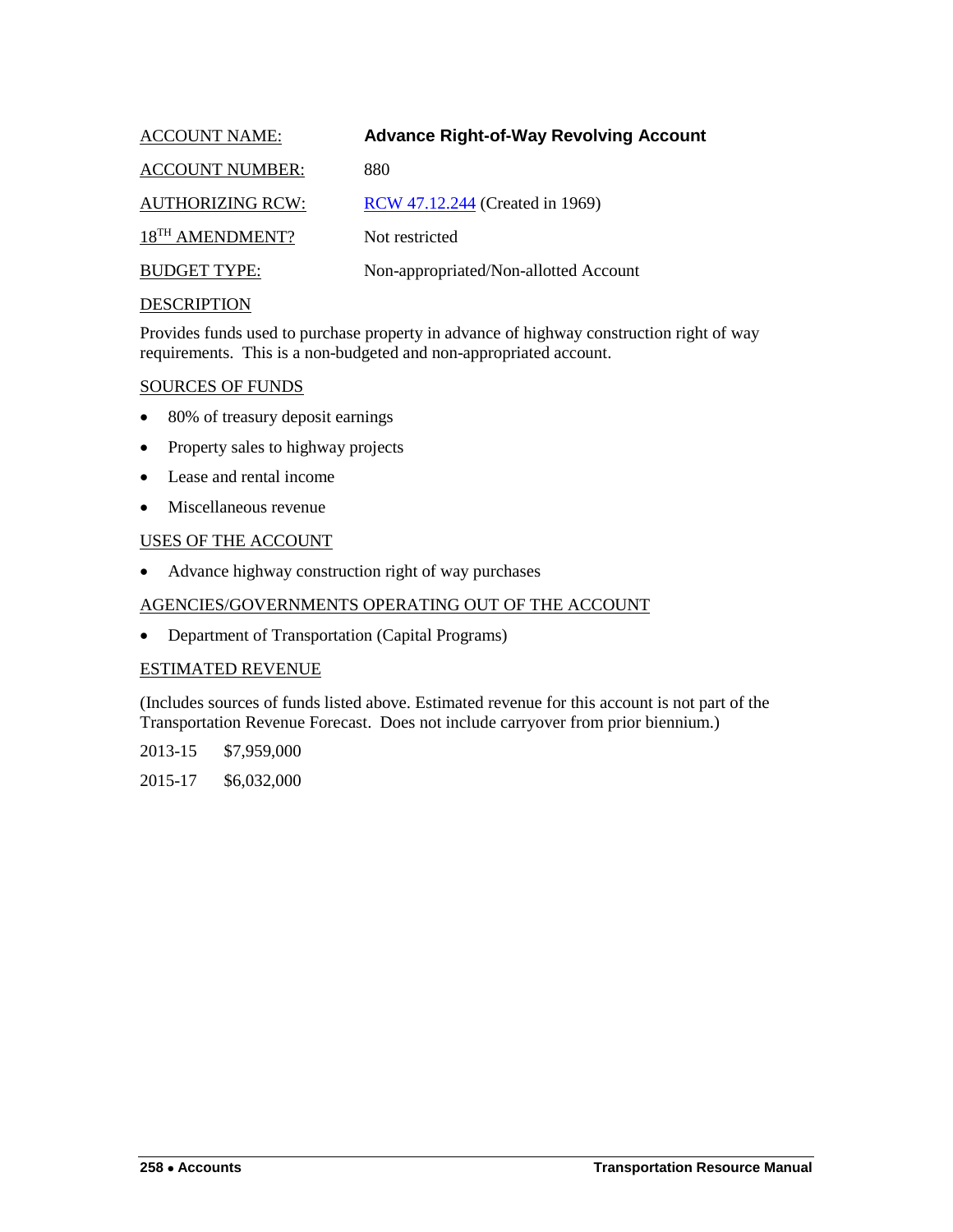<span id="page-6-0"></span>

| <b>ACCOUNT NAME:</b>        | <b>Aeronautics Account</b>  |
|-----------------------------|-----------------------------|
| <b>ACCOUNT NUMBER:</b>      | 039                         |
| <b>AUTHORIZING RCW:</b>     | <b>RCW 82.42.090</b>        |
| 18 <sup>TH</sup> AMENDMENT? | Not restricted              |
| <b>BUDGET TYPE:</b>         | <b>Appropriated Account</b> |
| <b>DECODIDEIOM</b>          |                             |

Provides funds for the administration of the Aviation Division of the Department of Transportation, support of state and local airports, and maintenance of state-owned airports.

#### SOURCES OF FUNDS

- Motor fuel tax transfer (0.028% of gross gasoline tax collections)
- Aircraft fuel tax (11.0 cents per gallon)
- Aircraft excise tax (10% of excise (use) tax collected)
- Aircraft registration fees (\$15 per year per aircraft)
- Federal aviation funding
- Aircraft dealer license fees (\$75 per year per dealer)
- Miscellaneous revenues (e.g., Federal Aviation Administration inspections, hangar rental income, sale of timber and other property)
- Treasury deposit earnings

#### USES OF THE ACCOUNT

- To assist planning and technical assistance
- Grants to local airports
- Maintenance of state-owned airports

#### AGENCIES/GOVERNMENTS OPERATING OUT OF THE ACCOUNT

• Department of Transportation (Aviation Division)

#### ESTIMATED REVENUE

(Includes sources of funds listed above based upon the November 2014 Forecast. Does not include carryover from prior biennium.)

2013-15 \$8,356,000

2015-17 \$10,327,000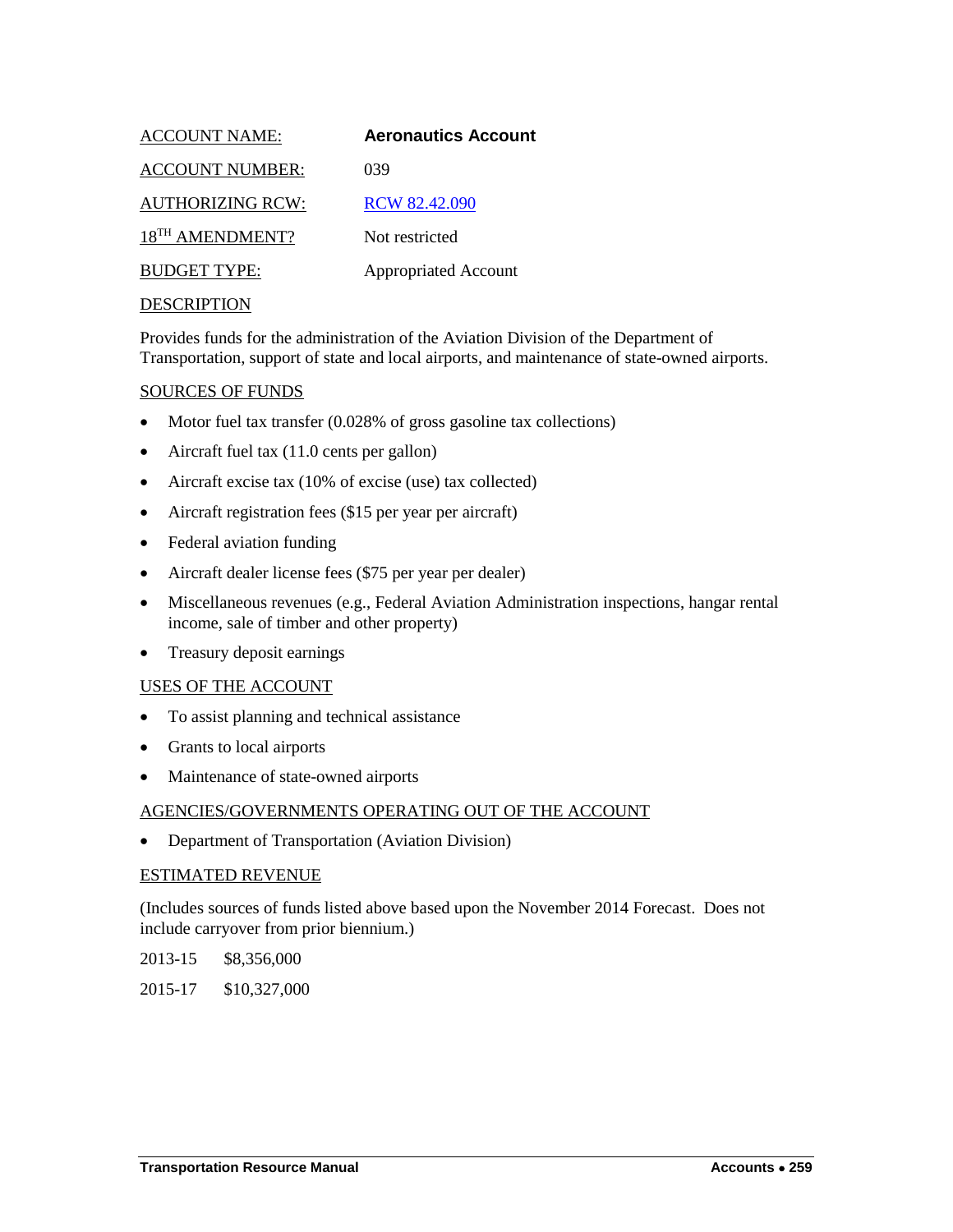<span id="page-7-0"></span>ACCOUNT NAME: **Alaskan Way Viaduct Replacement Project Account**

ACCOUNT NUMBER: 535

AUTHORIZING RCW: RCW 47.56.864

18<sup>th</sup> AMENDMENT? Not restricted

BUDGET TYPE: Appropriated Account

## DESCRIPTION:

For the construction and operation of the Alaskan Way viaduct.

## SOURCES OF FUNDS

- Bond proceeds
- Tolls and other revenues from the operation of the toll facility
- Interest earnings
- Sale of surplus real property acquired for the purpose of building the AWV replacement project
- Damages, liquidated or otherwise, collected under any contract involving the construction of the AWV replacement project

## USES OF THE ACCOUNT

- Provides funds for the Alaskan Way Viaduct Replacement project
- Debt service on bonds

## AGENCIES/GOVERNMENTS OPERATING OUT OF THE ACCOUNT

• Washington Department of Transportation

## ESTIMATED REVENUE

N/A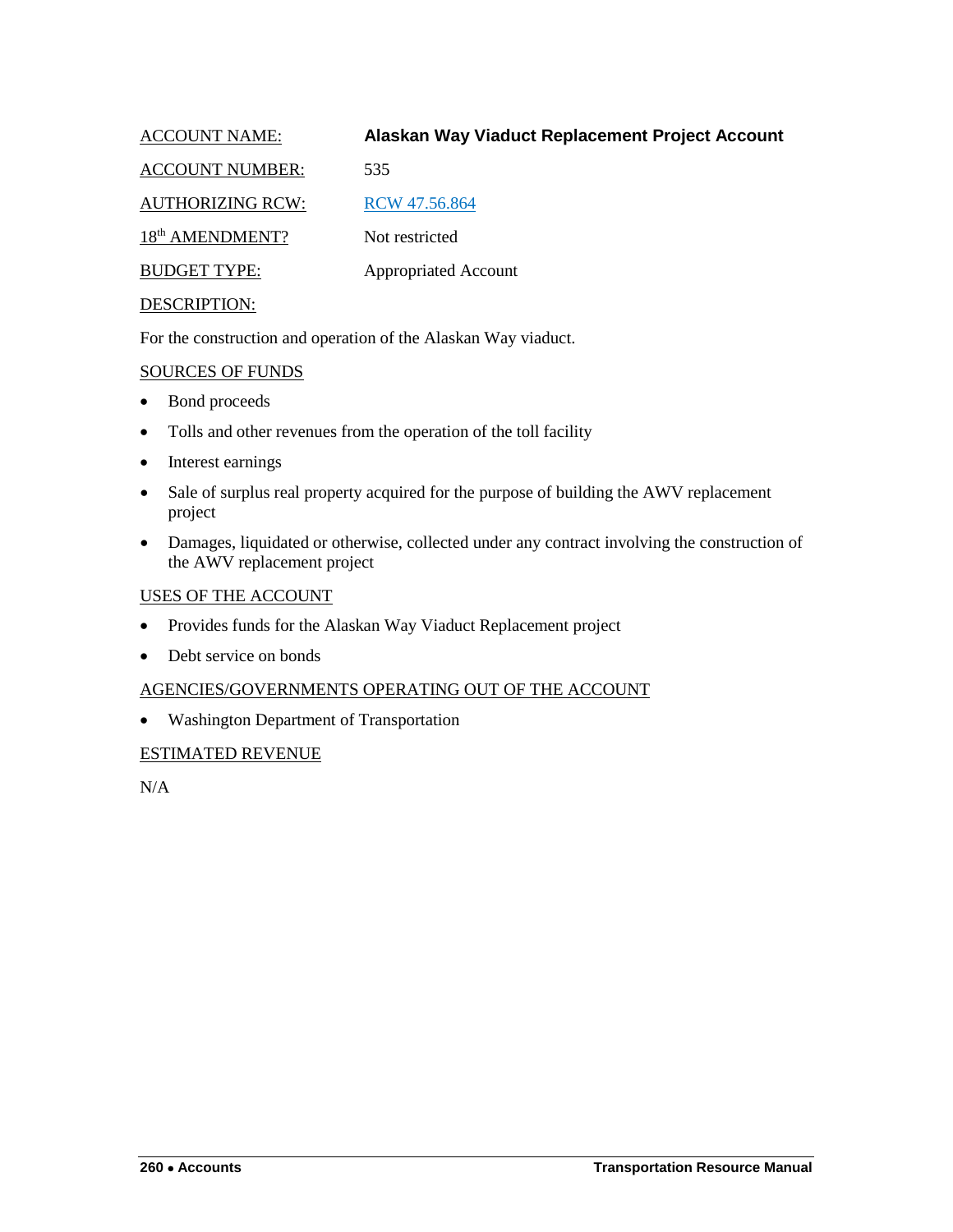<span id="page-8-0"></span>

| <b>ACCOUNT NAME:</b>        | <b>Capital Vessel Replacement Account</b> |
|-----------------------------|-------------------------------------------|
| <b>ACCOUNT NUMBER:</b>      | 18J                                       |
| <b>AUTHORIZING RCW:</b>     | RCW 47.60.322                             |
| 18 <sup>th</sup> AMENDMENT? | Restricted                                |
| <b>BUDGET TYPE:</b>         | <b>Appropriated Account</b>               |
| <b>DECODIDEIONI</b>         |                                           |

For the construction or purchase of ferry vessels and to pay the principal and interest on bonds authorized for the construction or purchase of ferry vessels.

#### SOURCES OF FUNDS

- Vessel replacement surcharge under RCW 47.60.316 (7), and service fees
- Vehicle Transaction Service fees under RCW 46.17.040

## USES OF THE ACCOUNT

- Construction or purchase of ferry vessels
- Pay the principal and interest on bonds authorized for the construction or purchase of ferry vessels.

## AGENCIES/GOVERNMENTS OPERATING OUT OF THE ACCOUNT

• Department of Transportation

## ESTIMATED REVENUE

2013-15 \$17.8 million

2015-17 \$46.79 million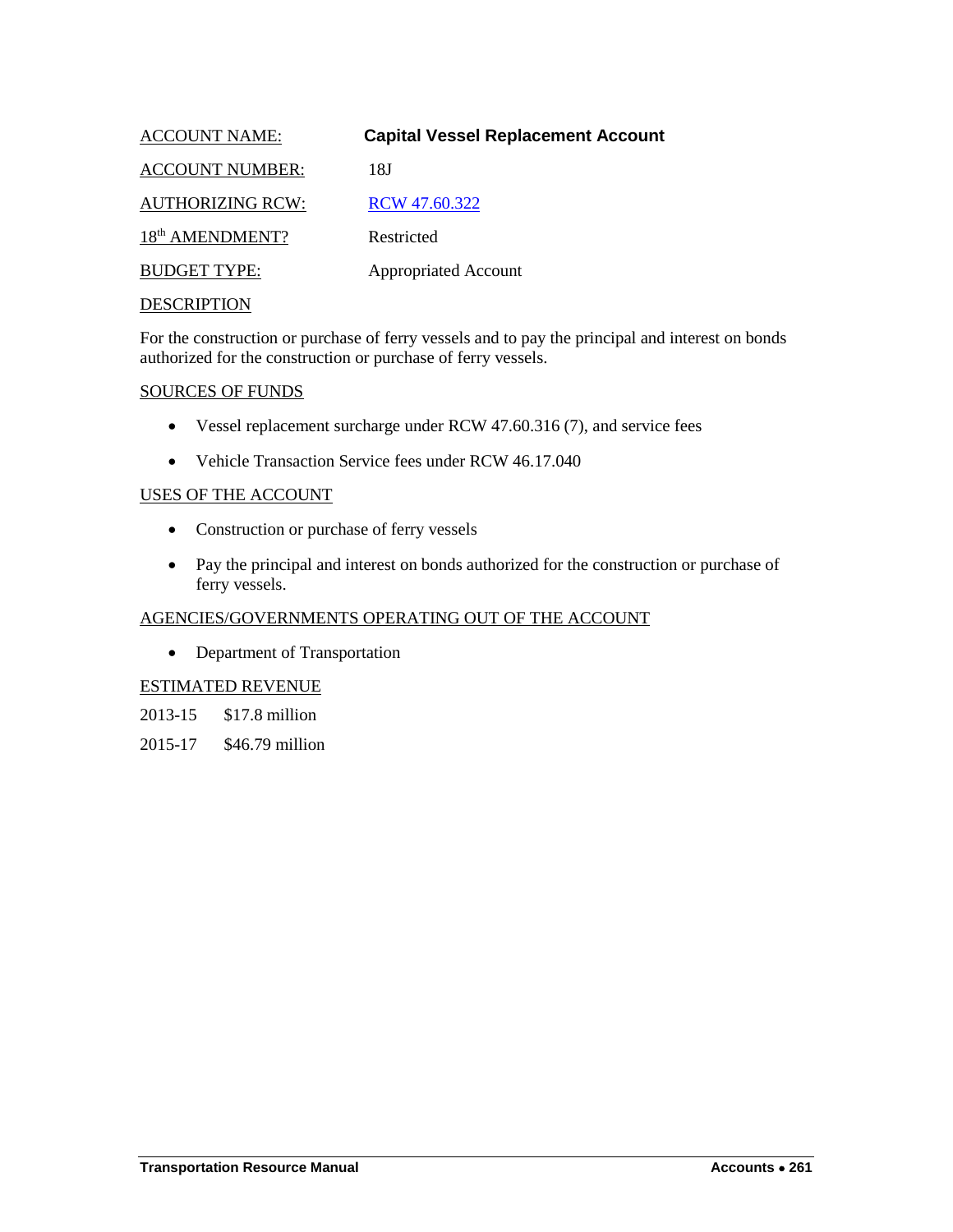<span id="page-9-0"></span>

| <b>ACCOUNT NAME:</b>        | <b>Columbia River Crossing Project Account</b> |
|-----------------------------|------------------------------------------------|
| <b>ACCOUNT NUMBER:</b>      | 563                                            |
| <b>AUTHORIZING RCW:</b>     | RCW 47.56.894                                  |
| 18 <sup>TH</sup> AMENDMENT? | Not restricted                                 |
| <b>BUDGET TYPE:</b>         | <b>Appropriated Account</b>                    |
|                             |                                                |

Intended to provide funds for a bi-state, multimodal corridor improvement program between the state route number 500 interchange in Vancouver, Washington, and the Victory Boulevard interchange in Portland, Oregon. The project is designated an eligible toll facility.

#### SOURCES OF FUNDS

Bond & loan proceeds, federal funds, tolls, interest earnings, surplus real property sales, and any contract damages collected.

#### USES OF THE ACCOUNT

- Provides funds for the Columbia River Crossing project
- Debt service on bonds

## AGENCIES/GOVERNMENTS OPERATING OUT OF THE ACCOUNT

• Washington State Department of Transportation

## ESTIMATED REVENUE

N/A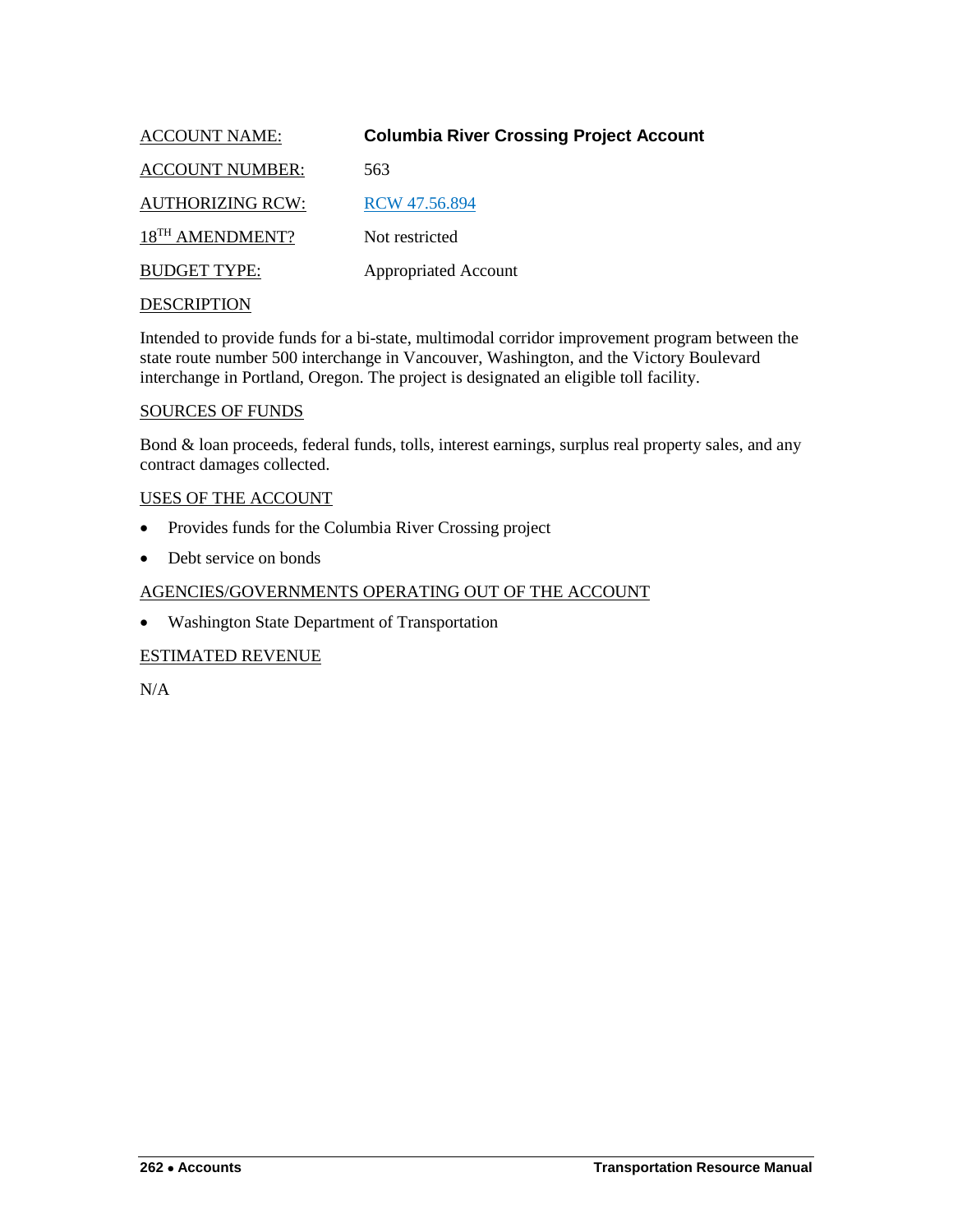<span id="page-10-0"></span>

| <b>ACCOUNT NAME:</b>        | <b>County Arterial Preservation Account</b> |
|-----------------------------|---------------------------------------------|
| <b>ACCOUNT NUMBER:</b>      | 186                                         |
| <b>AUTHORIZING RCW:</b>     | RCW 46.68.090 (2)(i) (Created in 1990)      |
| 18 <sup>TH</sup> AMENDMENT? | Restricted                                  |
| <b>BUDGET TYPE:</b>         | <b>Appropriated Account</b>                 |
| DECCD IDTION                |                                             |

Provides funds for preservation of arterials in unincorporated areas of each county; distribution based on paved arterial lane miles in unincorporated areas.

#### SOURCES OF FUNDS

- Motor fuel tax (1.9565% of 23-cent gas tax collections)
- Treasury deposit earnings
- Statutory transfer from Transportation Partnership Account

#### USES OF THE ACCOUNT

For pavement resurfacing and rehabilitation of county paved arterials through the County Arterial Preservation Program.

#### AGENCIES/JURISDICTIONS OPERATING OUT OF THE ACCOUNT

• Appropriated to the County Road Administration Board for distribution to counties

#### ESTIMATED REVENUE

(Includes sources of funds listed above based upon the November 2014 Forecast. Does not include carryover from prior biennium.)

2013-15 \$28,672,800

2015-17 \$29,047,200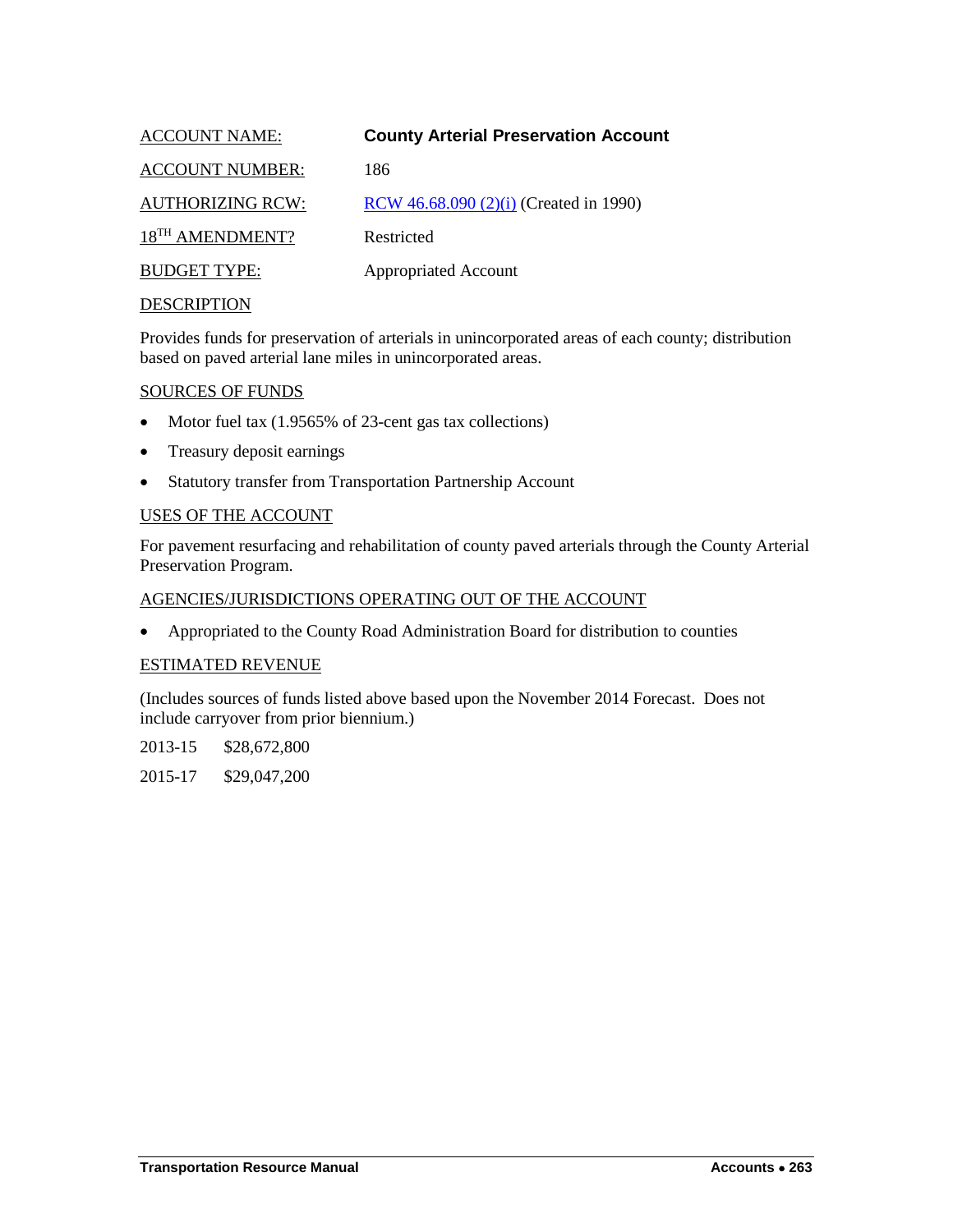<span id="page-11-0"></span>

| <b>ACCOUNT NAME:</b>        | <b>Department of Licensing Services Account</b> |
|-----------------------------|-------------------------------------------------|
| <b>ACCOUNT NUMBER:</b>      | 201                                             |
| <b>AUTHORIZING RCW:</b>     | 46.68.220 (Created in 1992)                     |
| 18 <sup>TH</sup> AMENDMENT? | Restricted                                      |
| <b>BUDGET TYPE:</b>         | <b>Appropriated Account</b>                     |
|                             |                                                 |

Created in 1992 (Chapter 216, Laws of 1992) to provide funding for information and service delivery systems of the Department of Licensing and for reimbursement of county licensing activities.

#### SOURCES OF FUNDS

- DOL service fee (50 cents on each new and renewal vehicle registration)
- Treasury deposit earnings

#### USES OF THE ACCOUNT

- Support of DOL information and service delivery systems
- Assistance to counties that do not cover the cost of motor vehicle licensing activities through service fees.

## AGENCIES/GOVERNMENTS OPERATING OUT OF THE ACCOUNT

- Department of Licensing
- Counties

#### ESTIMATED REVENUE

(Includes sources of funds listed above based upon the November 2014 Forecast. Does not include carryover from prior biennium.)

2013-15 \$6,100,600

2015-17 \$6,382,800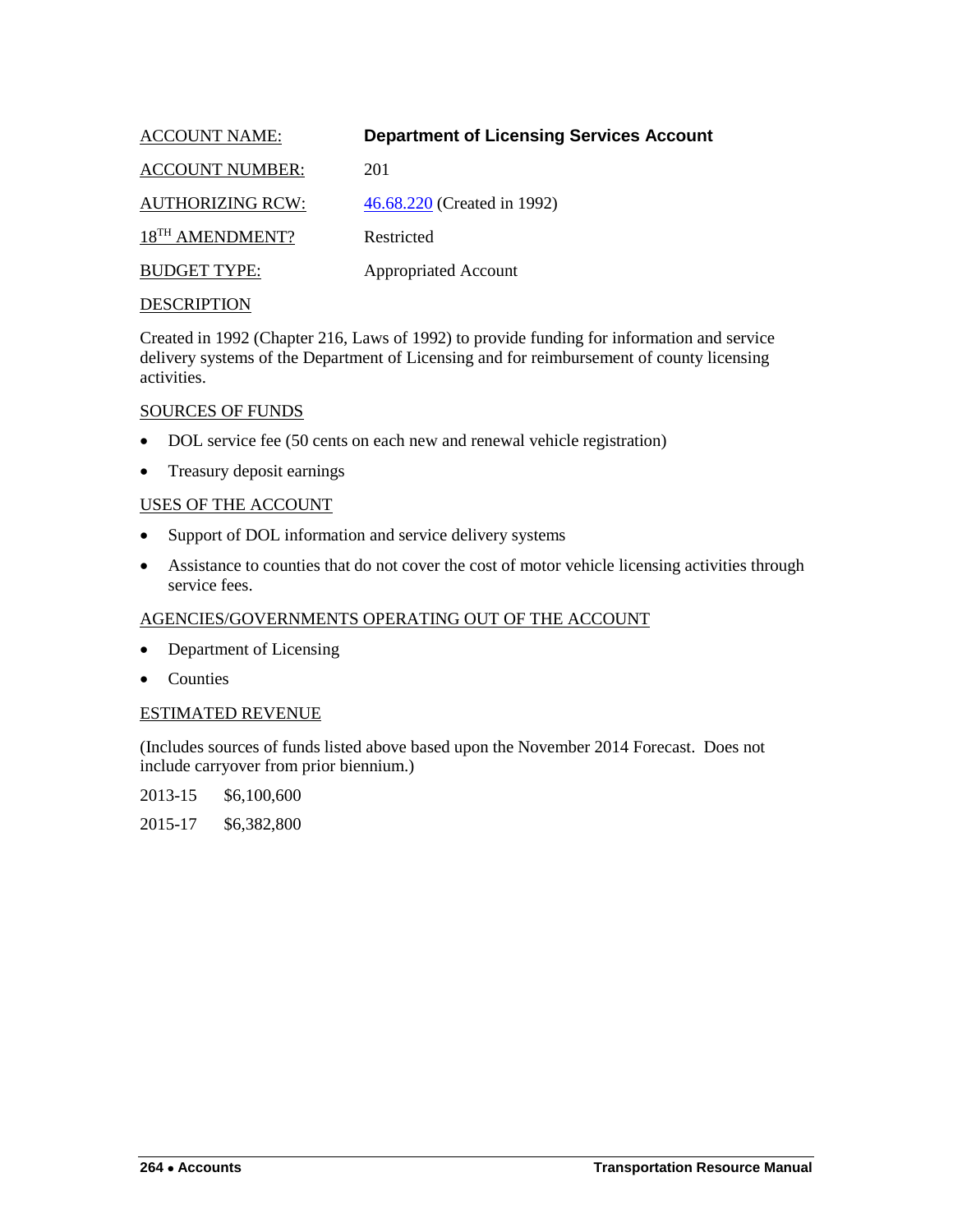<span id="page-12-0"></span>

| <b>ACCOUNT NAME:</b>        | <b>Essential Rail Assistance Account</b> |
|-----------------------------|------------------------------------------|
| <b>ACCOUNT NUMBER:</b>      | 02M                                      |
| <b>AUTHORIZING RCW:</b>     | RCW 47.76.250 (Created in 1996)          |
| 18 <sup>TH</sup> AMENDMENT? | Not restricted                           |
| <b>BUDGET TYPE:</b>         | <b>Appropriated Account</b>              |
|                             |                                          |

Provides low-interest loans to counties, port districts, first class cities, and small railroads for purchase of rail lines to preserve existing freight rail service. The Essential Rail Banking Account was merged into this account and abolished in 1995.

#### SOURCES OF FUNDS

• Repayment of loans by local jurisdictions (must be repaid within 15 years) Treasury deposit earnings

## USES OF THE ACCOUNT

- Acquisition, maintenance, or improvement of branch rail lines
- Purchase of railroad equipment necessary to maintain essential rail service
- Construction of trans-loading facilities to increase business on light density lines
- Mitigation of the impacts of abandonment
- Preservation of service along viable light density lines

#### AGENCIES/JURISDICTIONS OPERATING OUT OF THE ACCOUNT

• Department of Transportation (Public Transportation and Rail Division)

#### ESTIMATED REVENUE

(Includes sources of funds listed above based upon the November 2014 Forecast. Does not include carryover from prior biennium.)

2013-15 \$1,092,000

2015-17 \$469,000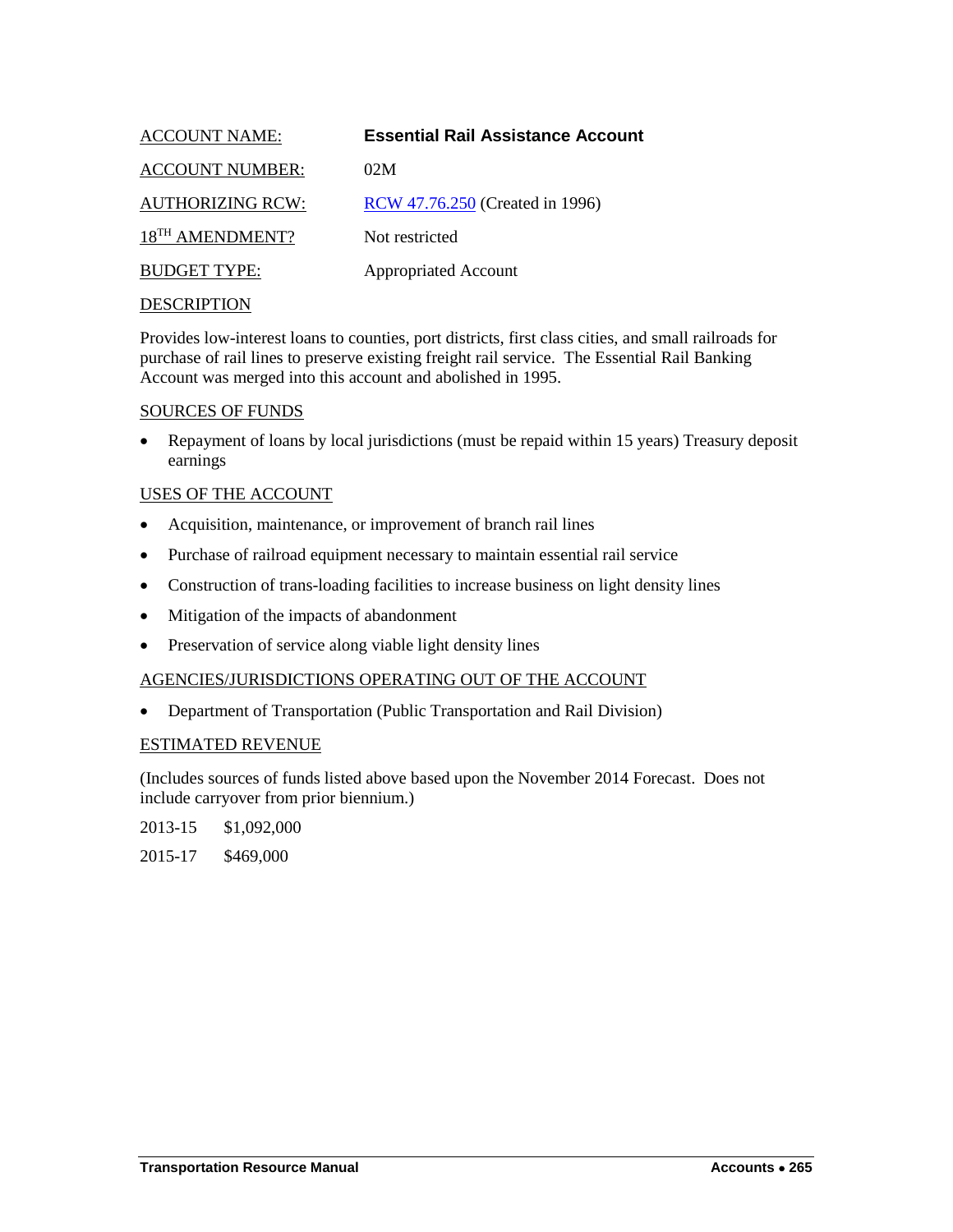<span id="page-13-0"></span>

| <b>ACCOUNT NAME:</b>        | Federal Local Rail Service Assistance Account/Local Rail<br><b>Federal Assistance</b> |
|-----------------------------|---------------------------------------------------------------------------------------|
| <b>ACCOUNT NUMBER:</b>      | 688                                                                                   |
| <b>AUTHORIZING RCW:</b>     | RCW 43.88.195 (Authorized by OFM)                                                     |
| 18 <sup>TH</sup> AMENDMENT? | Not restricted                                                                        |
| <b>BUDGET TYPE:</b>         | Non-appropriated Account                                                              |
|                             |                                                                                       |

Contains federal funds used to address impacts of rail line abandonments on light density lines. Provides funds on a 70% federal to 30% local basis. Distributed as short-term low-interest loans. New federal funding for this program is no longer available. However, the program continues, based on accumulated cash balances and loan repayments. This is a non-budgeted and nonappropriated account.

#### SOURCES OF FUNDS

- Loan repayments
- 80% of Treasury deposit earnings

## USES OF THE ACCOUNT

- Rehabilitation of lines that are considered for abandonment due to poor physical condition
- Construction of new rail facilities that enable service to be retained or enhanced
- Provision of substitute service such as highway improvements allowing alternative transportation to alleviate the adverse impacts of abandonment
- Purchase of a line for operation by another carrier or to preserve the right of way for future use

## AGENCIES/JURISDICTIONS OPERATING OUT OF THE ACCOUNT

The Department of Transportation (Public Transportation and Rail Division) provides loans to public and private light density railroad operators.

## ESTIMATED REVENUE

N/A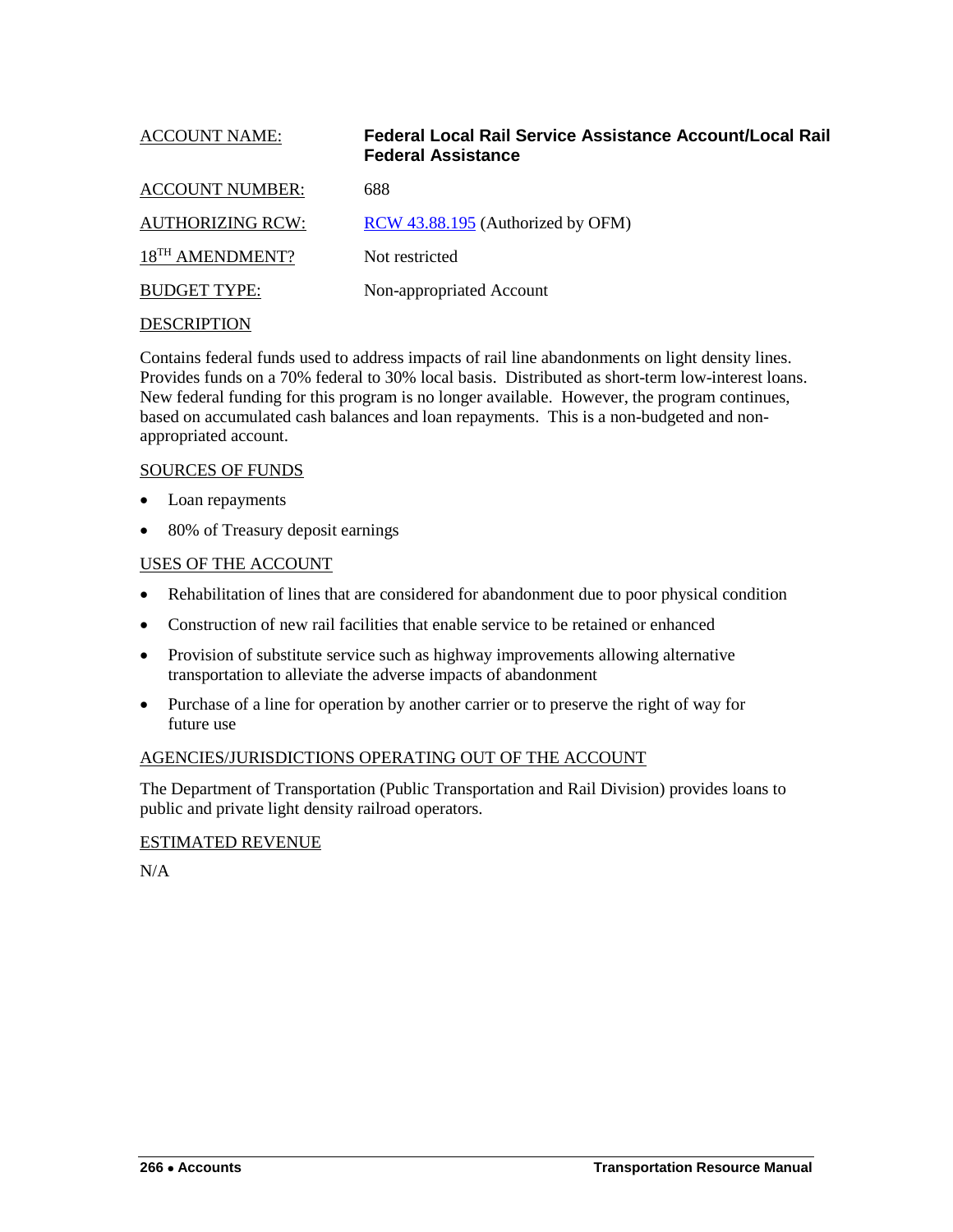<span id="page-14-0"></span>

| <b>ACCOUNT NAME:</b>        | <b>Ferry Bond Retirement Account</b>  |
|-----------------------------|---------------------------------------|
| <b>ACCOUNT NUMBER:</b>      | 304                                   |
| <b>AUTHORIZING RCW:</b>     | RCW 47.60.600 (Created in 1977)       |
| 18 <sup>TH</sup> AMENDMENT? | Restricted                            |
| <b>BUDGET TYPE:</b>         | Bond/Debt Service Withholding Account |
| <b>DESCRIPTION</b>          |                                       |

Repository for motor fuel tax revenues to be used by the State Treasurer for payment of principal and interest on ferry construction bonds authorized in 1977 and in 1992.

## SOURCES OF FUNDS

- Transfers from Motor Vehicle Account (which may be reimbursed from the Puget Sound Capital Construction Account)
- Treasury deposit earnings

## USES OF THE ACCOUNT

• Payment of ferry construction bond principal and interest

## AGENCIES/JURISDICTIONS OPERATING OUT OF THE ACCOUNT

• State Treasurer

## ESTIMATED REVENUE

N/A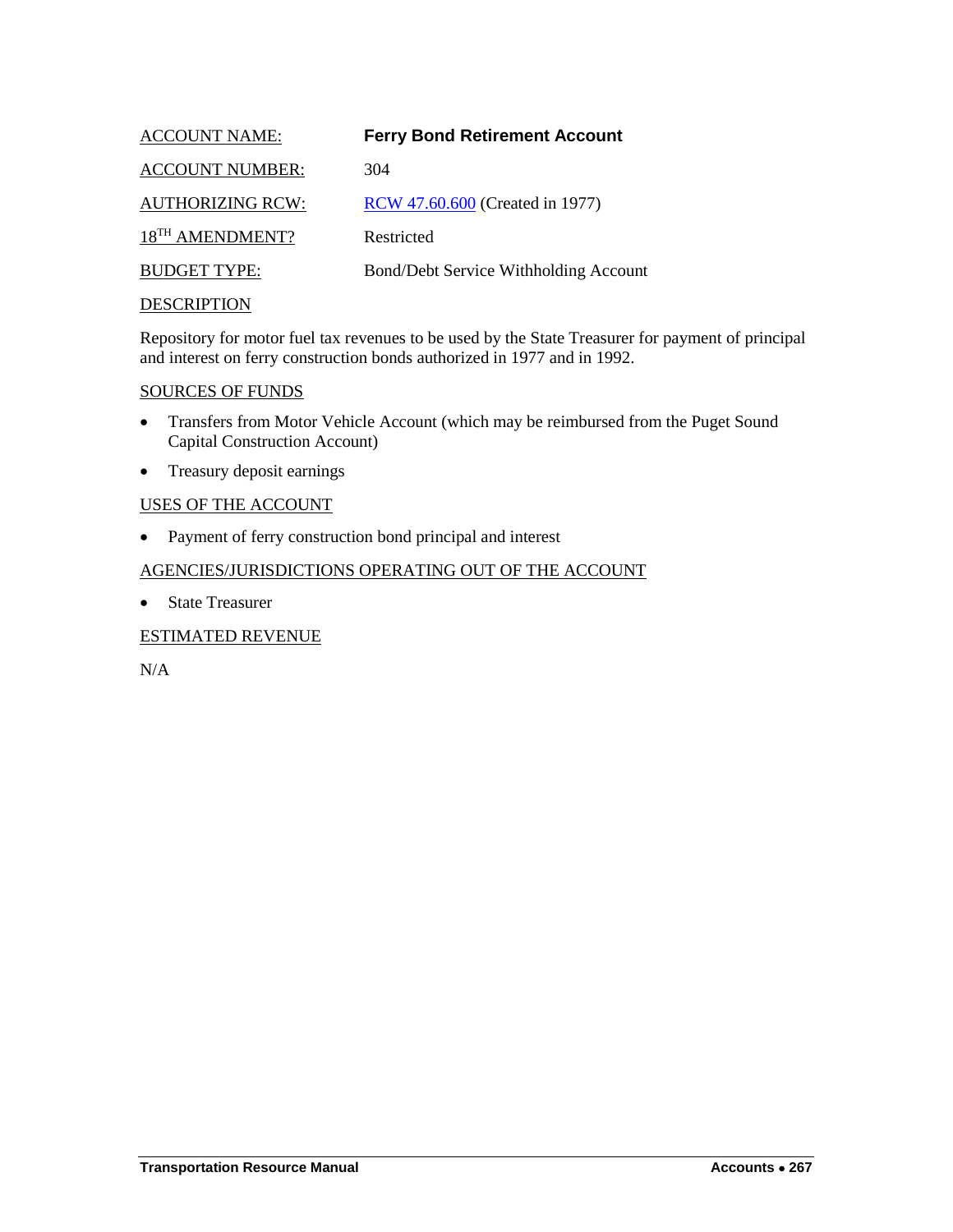<span id="page-15-0"></span>

| <b>ACCOUNT NAME:</b>        | <b>Freight Congestion Relief Account</b>                                                                         |
|-----------------------------|------------------------------------------------------------------------------------------------------------------|
| <b>ACCOUNT NUMBER:</b>      | 09E                                                                                                              |
| <b>AUTHORIZING RCW:</b>     | RCW 46.68.300 (Created in 2005)<br>RCW 46.68.295 (statutory transfer from Transportation Partnership<br>Account) |
| 18 <sup>TH</sup> AMENDMENT? | Restricted by virtue of TPA transfer                                                                             |
| <b>BUDGET TYPE:</b>         | <b>Appropriated Account</b>                                                                                      |
| DESCRIPTION                 |                                                                                                                  |

For freight mobility projects identified in the omnibus transportation appropriations act, including any principal and interest on bonds authorized for the projects or improvements.

## SOURCES OF FUNDS

- \$3,000,000 annual statutory transfer from the Transportation Partnership Account's licenses, permits and fees revenue
- Treasury deposit earnings

#### USES OF THE ACCOUNT

Expenditures from the account may be used only for freight mobility projects identified in the omnibus transportation appropriations act, including any principal and interest on bonds authorized for the projects or improvements.

#### AGENCIES/GOVERNMENTS OPERATING OUT OF THE ACCOUNT

• Freight Mobility Strategic Investment Board (4110)

## ESTIMATED REVENUE

(Includes sources of funds listed above based upon the November 2014 Forecast. Does not include carryover from prior biennium.)

2013-15 \$6,030,000

2015-17 \$6,030,000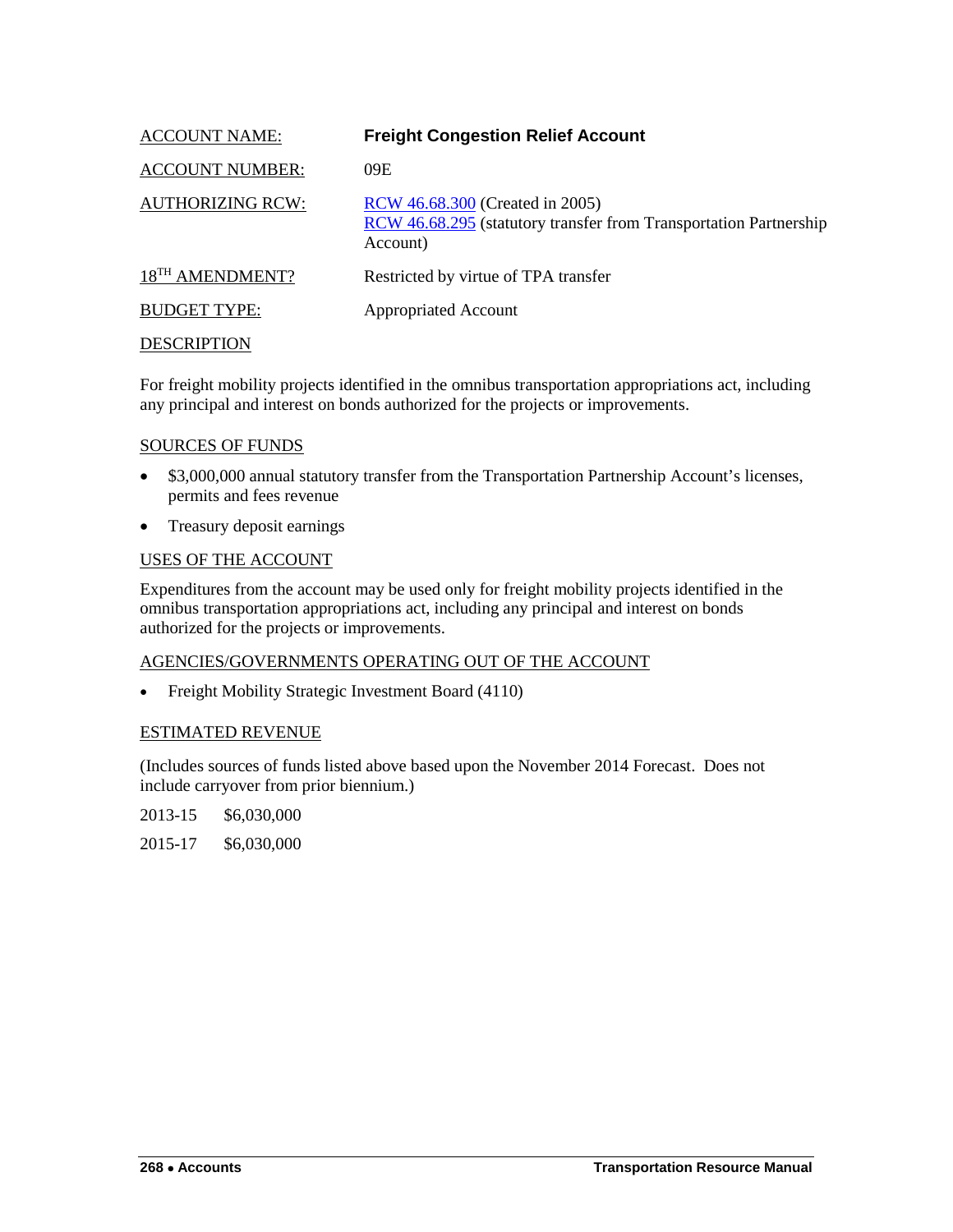<span id="page-16-0"></span>

| <b>ACCOUNT NAME:</b>        | <b>Freight Mobility Investment Account</b>                                                  |
|-----------------------------|---------------------------------------------------------------------------------------------|
| <b>ACCOUNT NUMBER:</b>      | 11E                                                                                         |
| <b>AUTHORIZING RCW:</b>     | RCW 46.68.310 (Created in 2006)<br>RCW 46.68.415 (distribution of motor vehicle weight fee) |
| 18 <sup>th</sup> AMENDMENT? | Not restricted                                                                              |
| <b>BUDGET TYPE:</b>         | <b>Appropriated Account</b>                                                                 |
| <b>DESCRIPTION</b>          |                                                                                             |

For freight mobility projects identified in the omnibus transportation appropriations act, including any principal and interest on bonds authorized for the projects or improvements.

#### SOURCES OF FUNDS

- \$3,000,000 annual statutory distribution of licenses, permits and fees revenue
- \$3,700,000 one-time contribution in 2006 Supplemental Transportation budget (Chapter 370, Laws 2006, Section 406 (12)) from Union Pacific (deferred revenue)
- Treasury deposit earnings

#### USES OF THE ACCOUNT

Expenditures from the account may be used only for freight mobility projects identified in the omnibus transportation appropriations act, including any principal and interest on bonds authorized for the projects or improvements.

## AGENCIES/GOVERNMENTS OPERATING OUT OF THE ACCOUNT

• Freight Mobility Strategic Investment Board (4110)

#### ESTIMATED REVENUE

(Includes sources of funds listed above based upon the November 2014 Forecast. Does not include carryover from prior biennium.)

2013-15 \$7,342,000

2015-17 \$7,362,000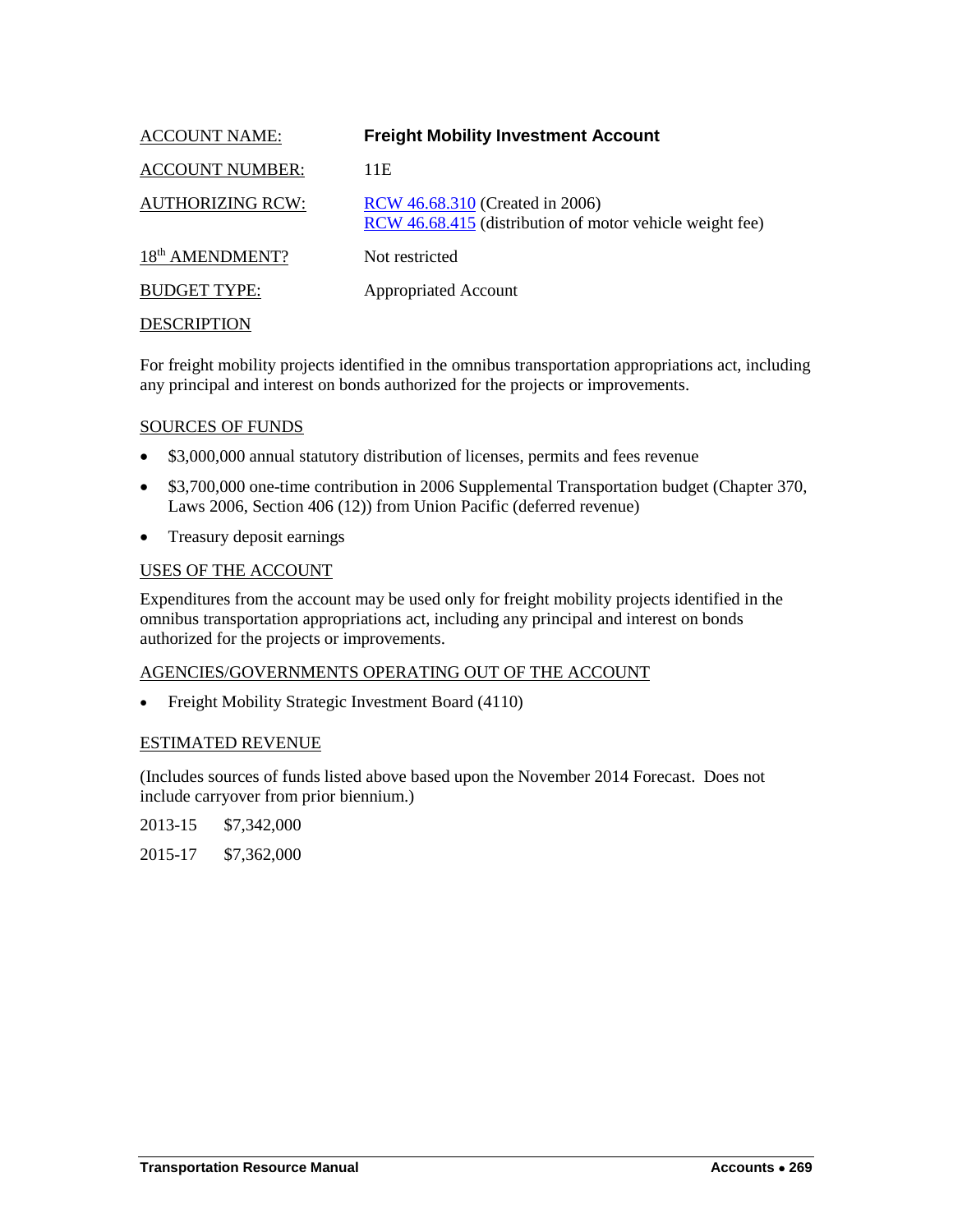<span id="page-17-0"></span>

| <b>ACCOUNT NAME:</b>        | <b>Grade Crossing Protective Account</b> |
|-----------------------------|------------------------------------------|
| <b>ACCOUNT NUMBER:</b>      | 080                                      |
| <b>AUTHORIZING RCW:</b>     | RCW 81.53.281 (Created in 1969)          |
| 18 <sup>TH</sup> AMENDMENT? | Not restricted                           |
| <b>BUDGET TYPE:</b>         | <b>Appropriated Account</b>              |
|                             |                                          |

Provides funds for the installation or upgrading of signals or other warning devices at railroad grade crossings. Up to 60% of the cost of these projects may qualify for reimbursement from this account.

#### SOURCES OF FUNDS

- Statutory transfer from Public Service Revolving Fund's Miscellaneous Fees and Penalties accounts monies
- Federal funds
- Treasury deposit earnings

## USES OF THE ACCOUNT

- Cover costs of installation and maintenance of railroad signals
- Cover administration costs of the Utilities and Transportation Commission

## AGENCIES/GOVERNMENTS OPERATING OUT OF THE ACCOUNT

• Utilities and Transportation Commission (Agency 2150)

## ESTIMATED REVENUE

(Includes sources of funds listed above based upon the November 2014 Forecast. Does not include carryover from prior biennium.)

2013-15 \$625,000

2015-17 \$625,000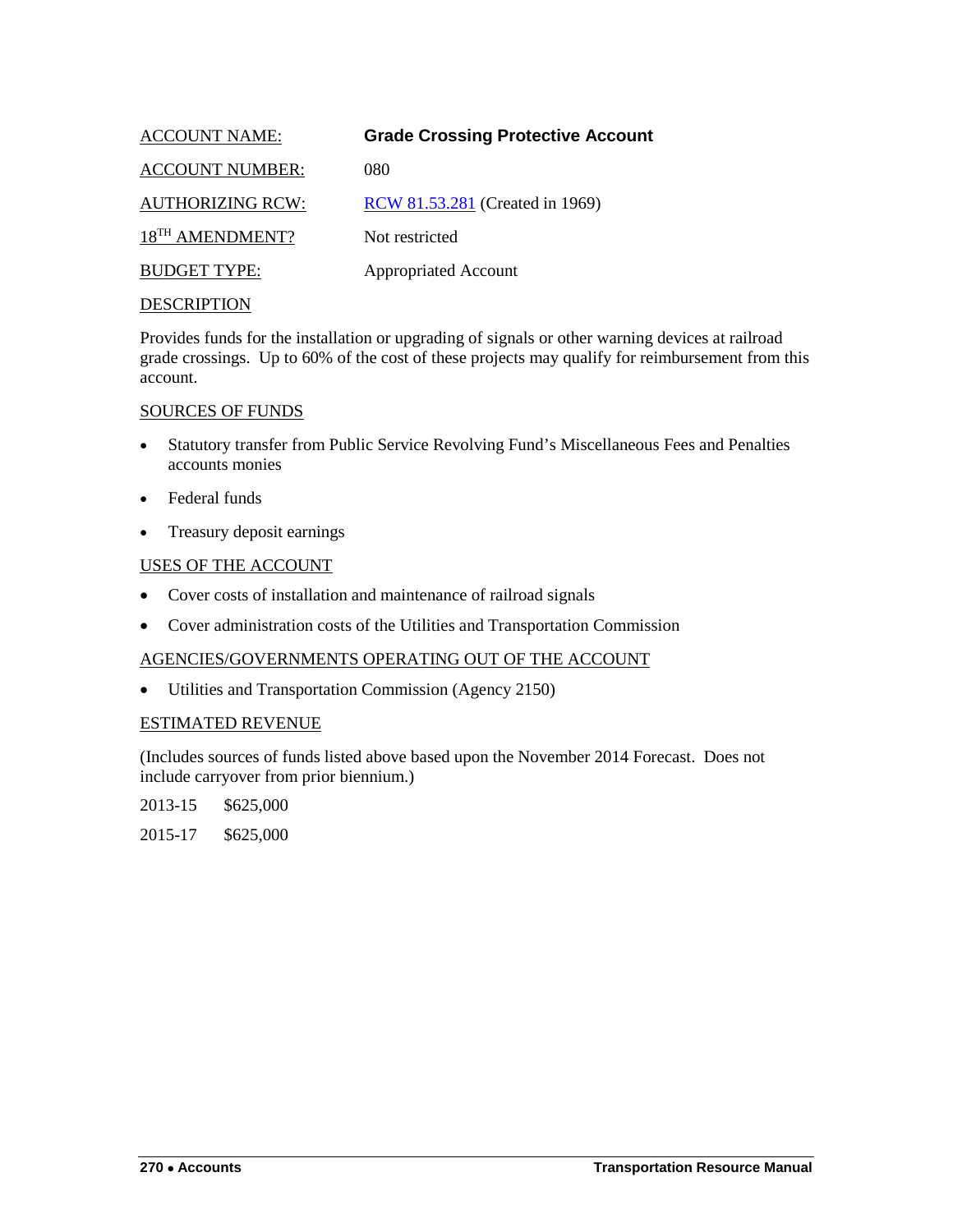<span id="page-18-0"></span>

| <b>ACCOUNT NAME:</b>        | <b>High-Occupancy Toll Lanes Operations Account</b> |
|-----------------------------|-----------------------------------------------------|
| <b>ACCOUNT NUMBER:</b>      | 09F                                                 |
| <b>AUTHORIZING RCW:</b>     | RCW 47.66.090 (Created in 2005)                     |
| 18 <sup>TH</sup> AMENDMENT? | Not restricted                                      |
| <b>BUDGET TYPE:</b>         | Appropriated                                        |
|                             |                                                     |

A repository for tolls collected from high-occupancy toll lanes (HOT lanes). The HOT lanes are a pilot program and are due to expire in June 2015.

#### SOURCES OF FUNDS

- Toll charges from high-occupancy toll lane users
- Treasury deposit earnings, including interest on unearned revenue held in account 495 for customer-prepaid HOT Lanes tolls.

#### USES OF THE ACCOUNT

HOT Lanes revenue is used for, but not limited to, debt service, planning, administration, construction, maintenance, operation, repair, rebuilding, enforcement, and expansion of highoccupancy toll lanes and to increase transit, vanpool and carpool, and trip reduction services in the corridor.

## AGENCIES/GOVERNMENTS OPERATING OUT OF THE ACCOUNT

• Department of Transportation

## ESTIMATED REVENUE

(Includes sources of funds listed above based upon the November 2014 Forecast.)

2013-15 \$2,659,000

2015-17 N/A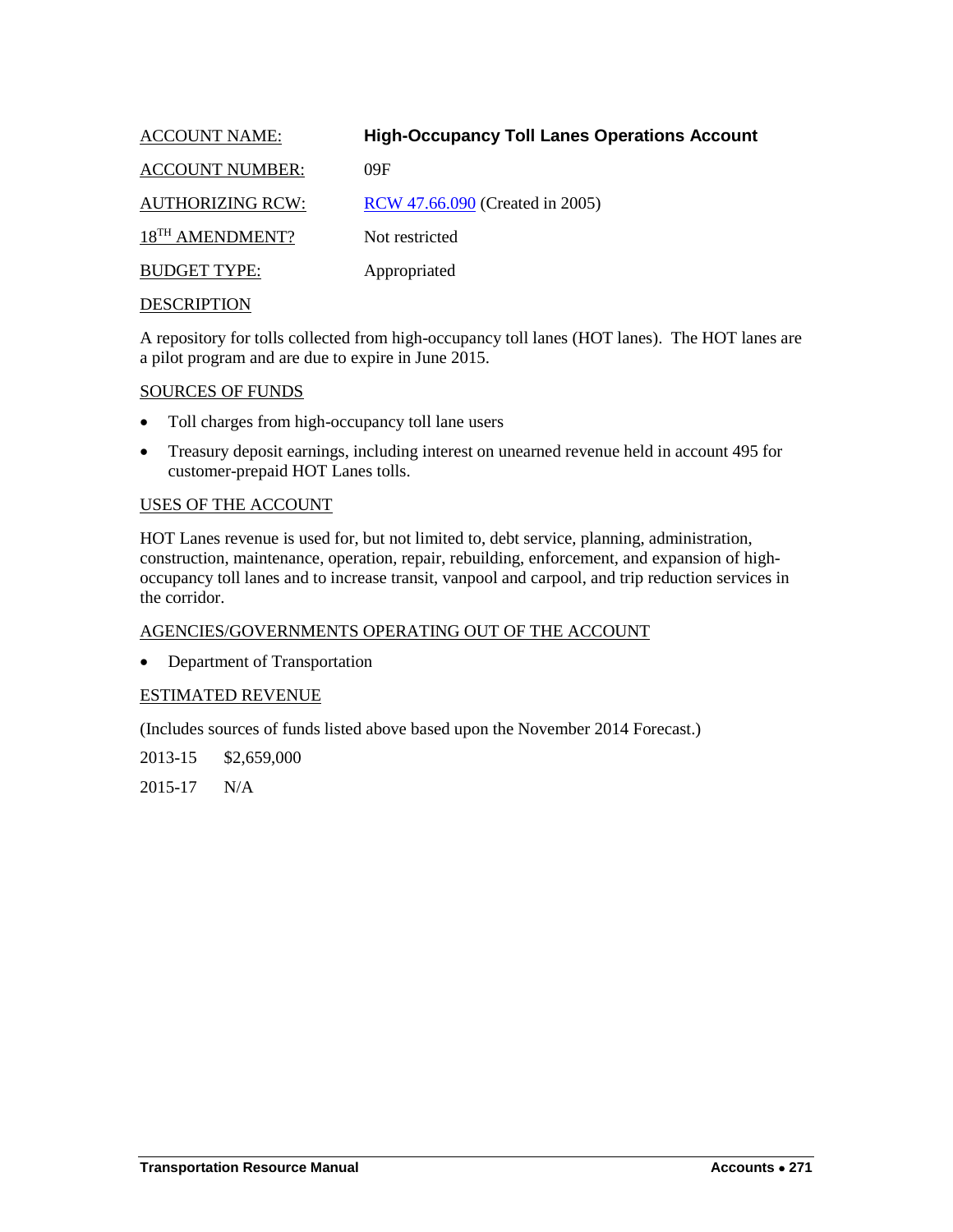<span id="page-19-0"></span>

| <b>ACCOUNT NAME:</b>        | <b>High Occupancy Vehicle Account</b> |
|-----------------------------|---------------------------------------|
| <b>ACCOUNT NUMBER:</b>      | 737                                   |
| <b>AUTHORIZING RCW:</b>     | RCW 81.100.070 (Created in 1990)      |
| 18 <sup>TH</sup> AMENDMENT? | Not restricted                        |
| <b>BUDGET TYPE:</b>         | Non-appropriated Account              |
|                             |                                       |

For deposit and distribution of HOV local option tax revenue collected by the Department of Revenue or the Department of Licensing. Only King, Pierce, and Snohomish counties are eligible to levy these taxes, with voter approval; however, no jurisdiction has imposed the HOV local option tax to date.

#### SOURCES OF FUNDS

- Local option HOV motor vehicle excise tax
- Local option HOV employer tax
- Treasury deposit earnings

## USES OF THE ACCOUNT

- Distribution to counties on whose behalf the revenue was collected
- To finance or accelerate construction of HOV lanes
- To support programs that encourage or monitor the use of HOV lanes

## AGENCIES/JURISDICTIONS OPERATING OUT OF THE ACCOUNT

• King, Pierce, and Snohomish counties

## ESTIMATED REVENUE

(Includes sources of funds listed above. Estimated revenue for this account is not part of the Transportation Revenue Forecast. Does not include carryover from prior biennium.)

 $2013 - 15$  \$0

2015-17 \$0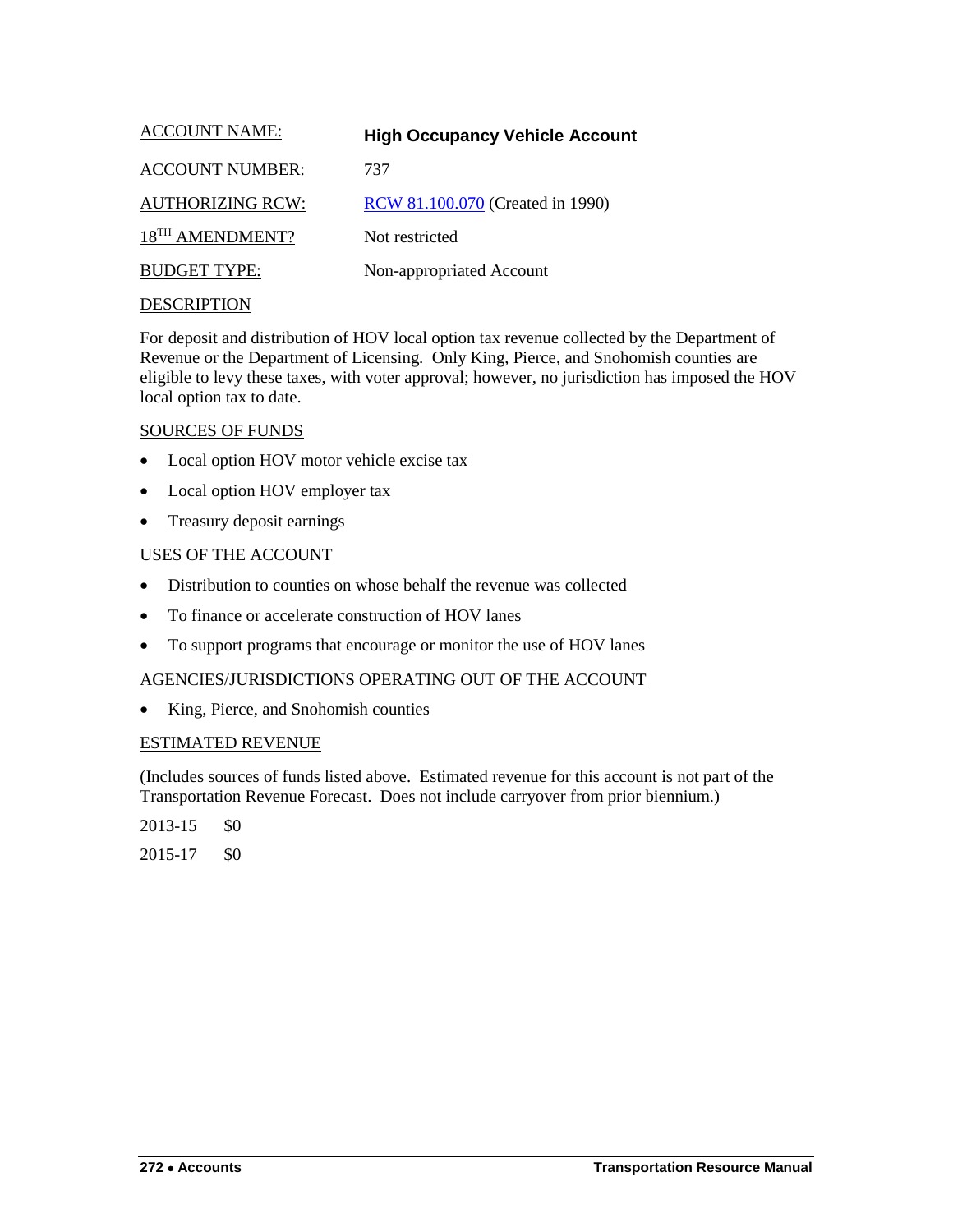<span id="page-20-0"></span>

| <b>ACCOUNT NAME:</b>        | <b>Highway Bond Retirement Account</b>           |
|-----------------------------|--------------------------------------------------|
| <b>ACCOUNT NUMBER:</b>      | 303                                              |
| <b>AUTHORIZING RCW:</b>     | RCW 47.10.080 (Created in 1951)                  |
| 18 <sup>TH</sup> AMENDMENT? | Restricted                                       |
| <b>BUDGET TYPE:</b>         | Bond Retirement/Debt Service Withholding Account |
| <b>DESCRIPTION</b>          |                                                  |

Payments of principal and interest on outstanding bonds issued for Department of Transportation highway construction projects. This account is administered by the State Treasurer.

#### SOURCES OF FUNDS

- Transfer in of motor fuel taxes (as required)
- Treasury deposit earnings

#### USES OF THE ACCOUNT

• Debt service on bonds issued

## AGENCIES/JURISDICTIONS OPERATING OUT OF THE ACCOUNT

• State Treasurer

## ESTIMATED REVENUE

N/A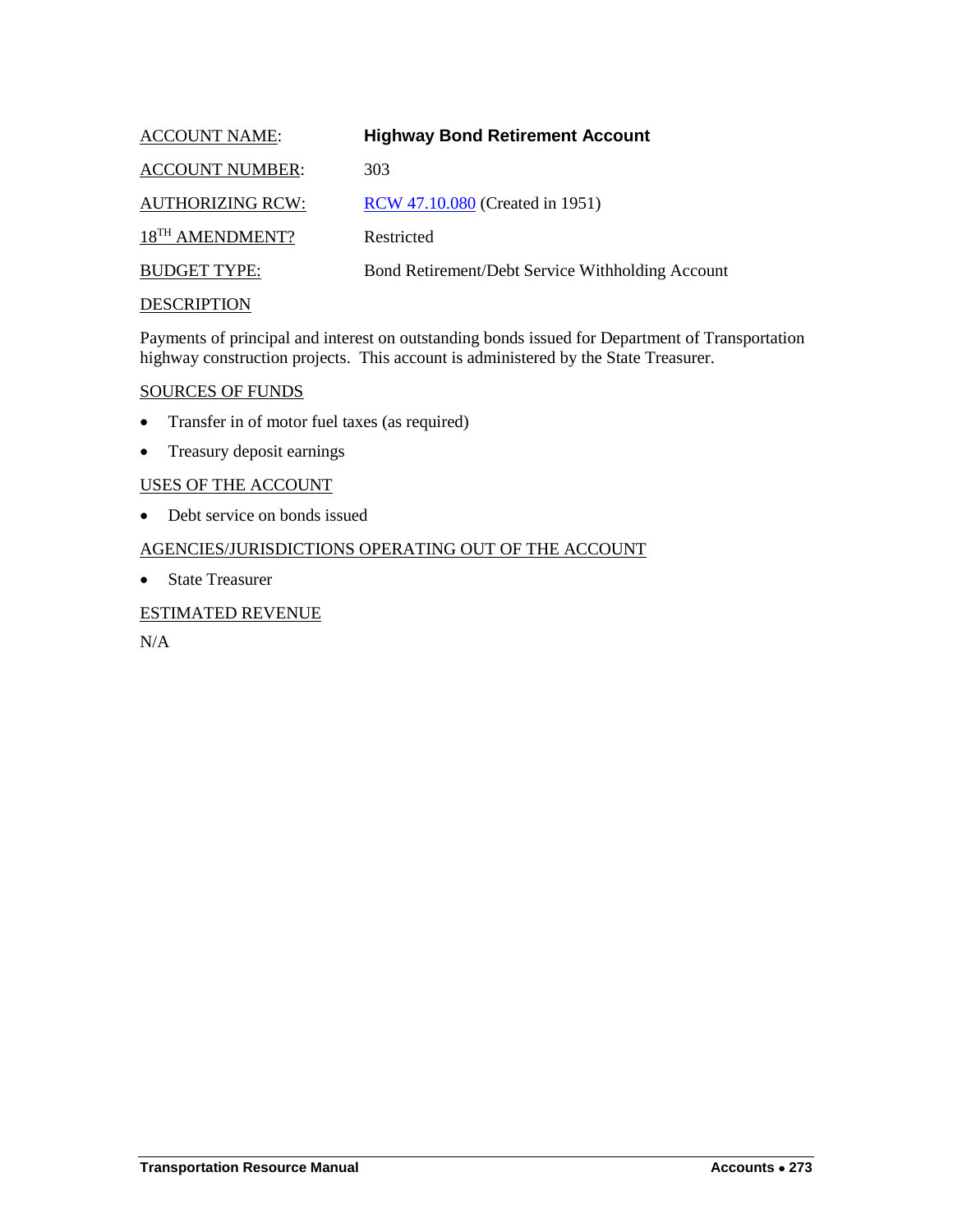<span id="page-21-0"></span>

| <b>ACCOUNT NAME:</b>        | <b>Highway Infrastructure Account</b> |
|-----------------------------|---------------------------------------|
| <b>ACCOUNT NUMBER:</b>      | 096                                   |
| <b>AUTHORIZING RCW:</b>     | RCW 46.68.240 (Created in 1996)       |
| 18 <sup>TH</sup> AMENDMENT? | Restricted                            |
| <b>BUDGET TYPE:</b>         | <b>Appropriated Account</b>           |
| <b>DECODIDEIONI</b>         |                                       |

A repository for funds used as part of a "state infrastructure bank" to support innovative financing strategies that benefit the state's highway infrastructure.

## SOURCES OF FUNDS

- Federal funds
- Loan repayments
- Treasury deposit earnings

## USES OF THE ACCOUNT

- Support the issuance of public or private debt
- Provide credit enhancements for such debt
- Provide direct loans to public or private entities
- Facilitate investment in highway facilities

#### AGENCIES/GOVERNMENTS OPERATING OUT OF THE ACCOUNT

• Department of Transportation

#### ESTIMATED REVENUE

(Includes sources of funds listed above based upon the November 2014 Forecast. Does not include carryover from prior biennium.)

2013-15 \$1,408,000

2015-17 \$202,000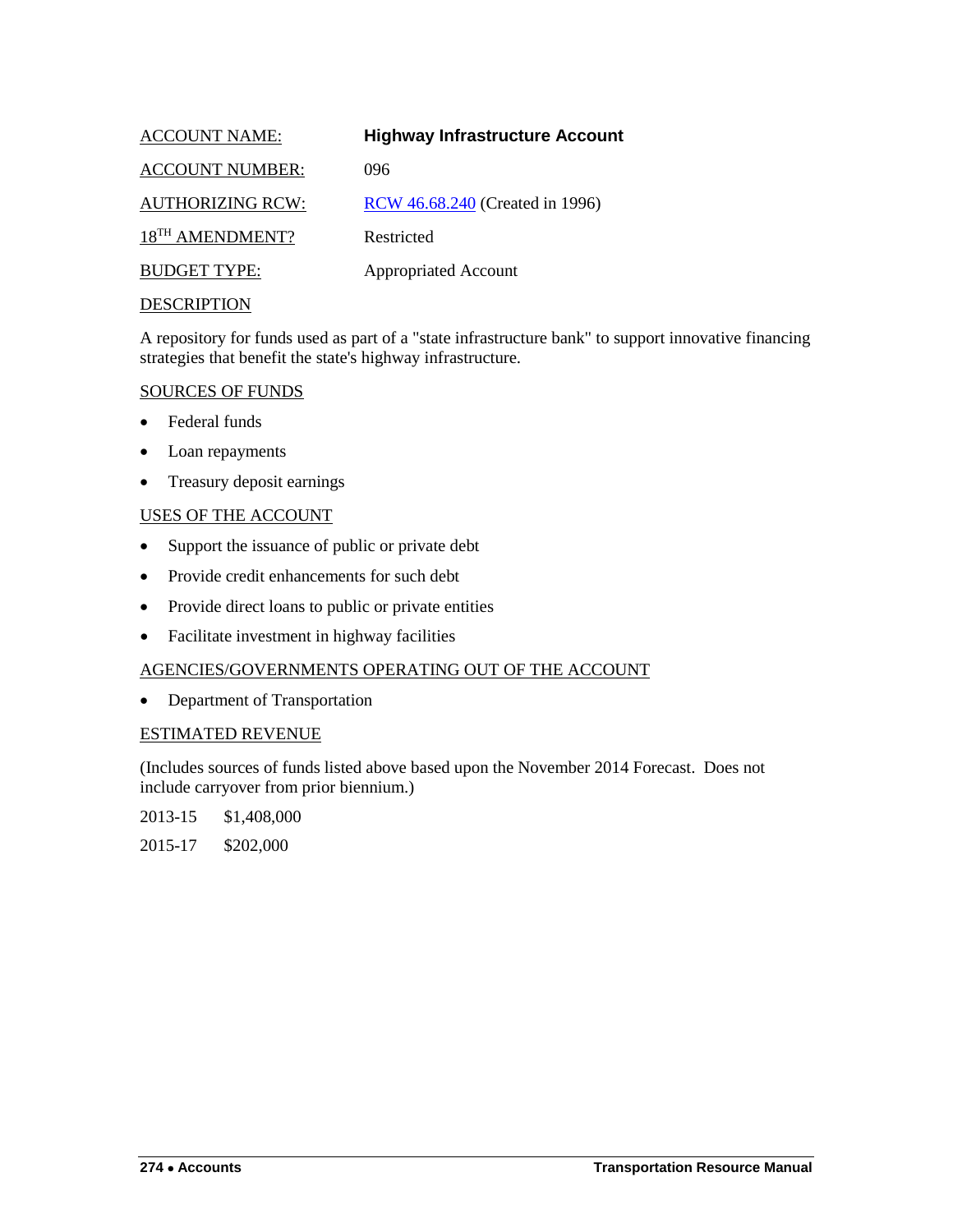<span id="page-22-0"></span>

| <b>ACCOUNT NAME:</b>        | <b>Highway Safety Account</b>   |
|-----------------------------|---------------------------------|
| <b>ACCOUNT NUMBER:</b>      | 106                             |
| <b>AUTHORIZING RCW:</b>     | RCW 46.68.060 (Created in 1961) |
| 18 <sup>TH</sup> AMENDMENT? | Not restricted                  |
| <b>BUDGET TYPE:</b>         | <b>Appropriated Account</b>     |
| DECCD IDTIONI               |                                 |

To carry out laws relating to driver licensing; driver improvement; financial responsibility; and cost of furnishing abstracts of driving records and maintaining such case records.

#### SOURCES OF FUNDS

- Driver license fees
- Motor vehicle fees, fines and forfeitures
- Copies of records and driving record abstracts
- Treasury deposit earnings
- Federal traffic safety programs/driver schools

#### USES OF THE FUND

Administrative costs of the Department of Licensing and to carry out the purposes of the Washington Traffic Safety Commission. During the 2011-2013 and 2013-2015 fiscal biennia, the Legislature transferred Highway Safety Account funds to the Puget Sound Ferry Operations Account, the Motor Vehicle Account, and the Multimodal Transportation Account amounts reflecting the excess fund balance of the Highway Safety Account.

#### AGENCIES/GOVERNMENTS OPERATING OUT OF THE ACCOUNT

- Department of Licensing
- Traffic Safety Commission

#### ESTIMATED REVENUE

(Includes sources of funds listed above based upon the November 2014 Forecast. Does not include carryover from prior biennium.)

- 2013-15 \$289,223,000
- 2015-17 \$281,595,000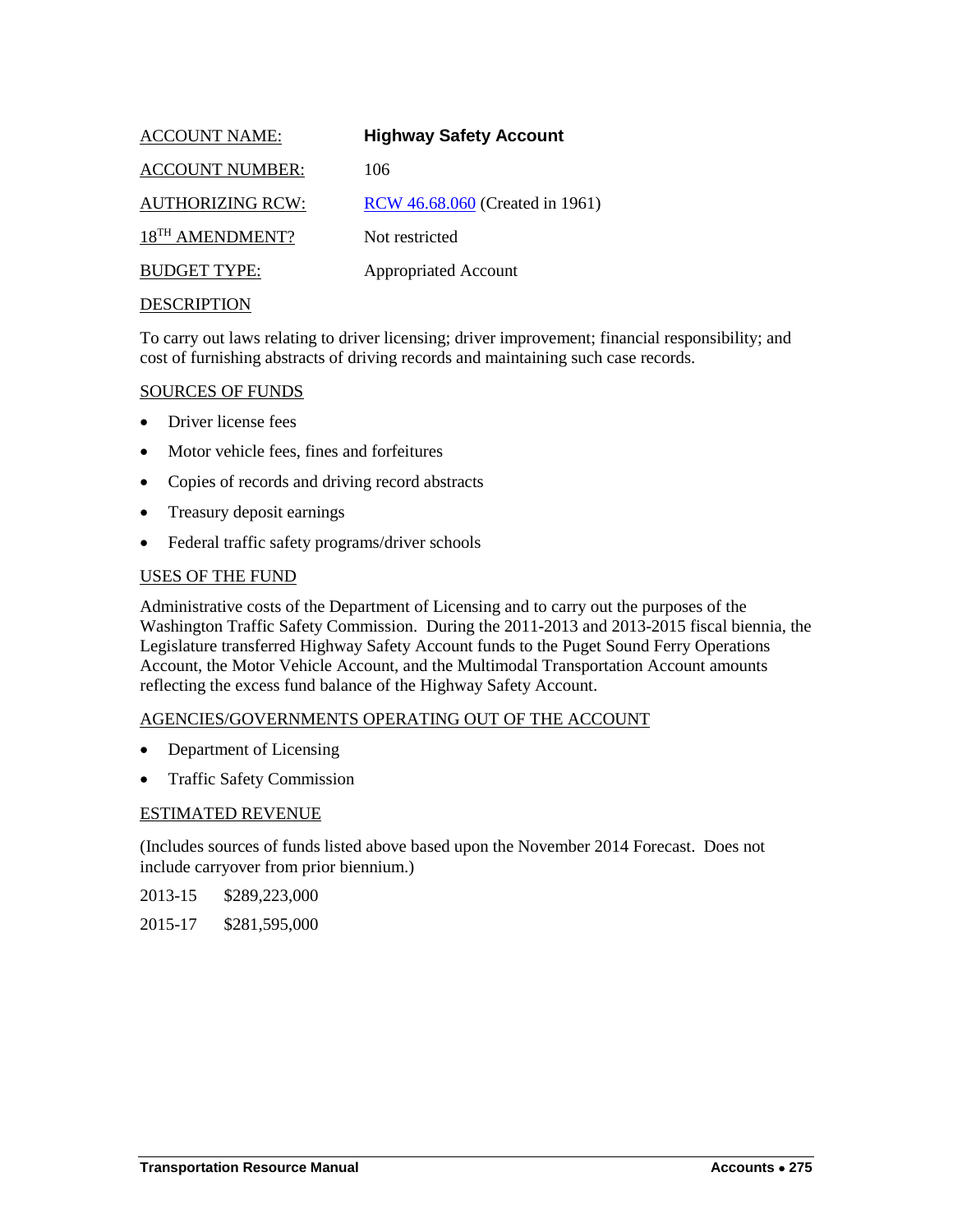<span id="page-23-0"></span>

| <b>ACCOUNT NAME:</b>        | <b>Ignition Interlock Device Revolving Account</b> |
|-----------------------------|----------------------------------------------------|
| <b>ACCOUNT NUMBER:</b>      | 14V                                                |
| <b>AUTHORIZING RCW:</b>     | RCW 46.68.340 (Created in 2008)                    |
| 18 <sup>TH</sup> AMENDMENT? | Not restricted                                     |
| <b>BUDGET TYPE:</b>         | <b>Appropriated Account</b>                        |
| <b>DESCRIPTION</b>          |                                                    |

For administering and operating the ignition interlock device revolving account program.

#### SOURCES OF FUNDS

• Applicant fees

#### USES OF THE ACCOUNT

• For administering and operating the ignition interlock device revolving account program and for implementing Target Zero strategies. In the 2013-15 Omnibus Appropriations Act, the Legislature authorized \$2.2 million in appropriations from the Account for substance abuse programs for offenders (3ESSB 5034, 2013 2nd Special Session).

## AGENCIES/GOVERNMENTS OPERATING OUT OF THE ACCOUNT

• Department of Licensing

#### ESTIMATED REVENUE

(Includes sources of funds listed above based upon the November 2014 Forecast. Does not include carryover from prior biennium.)

2013-15 \$3,834,700

2015-17 \$3,966,000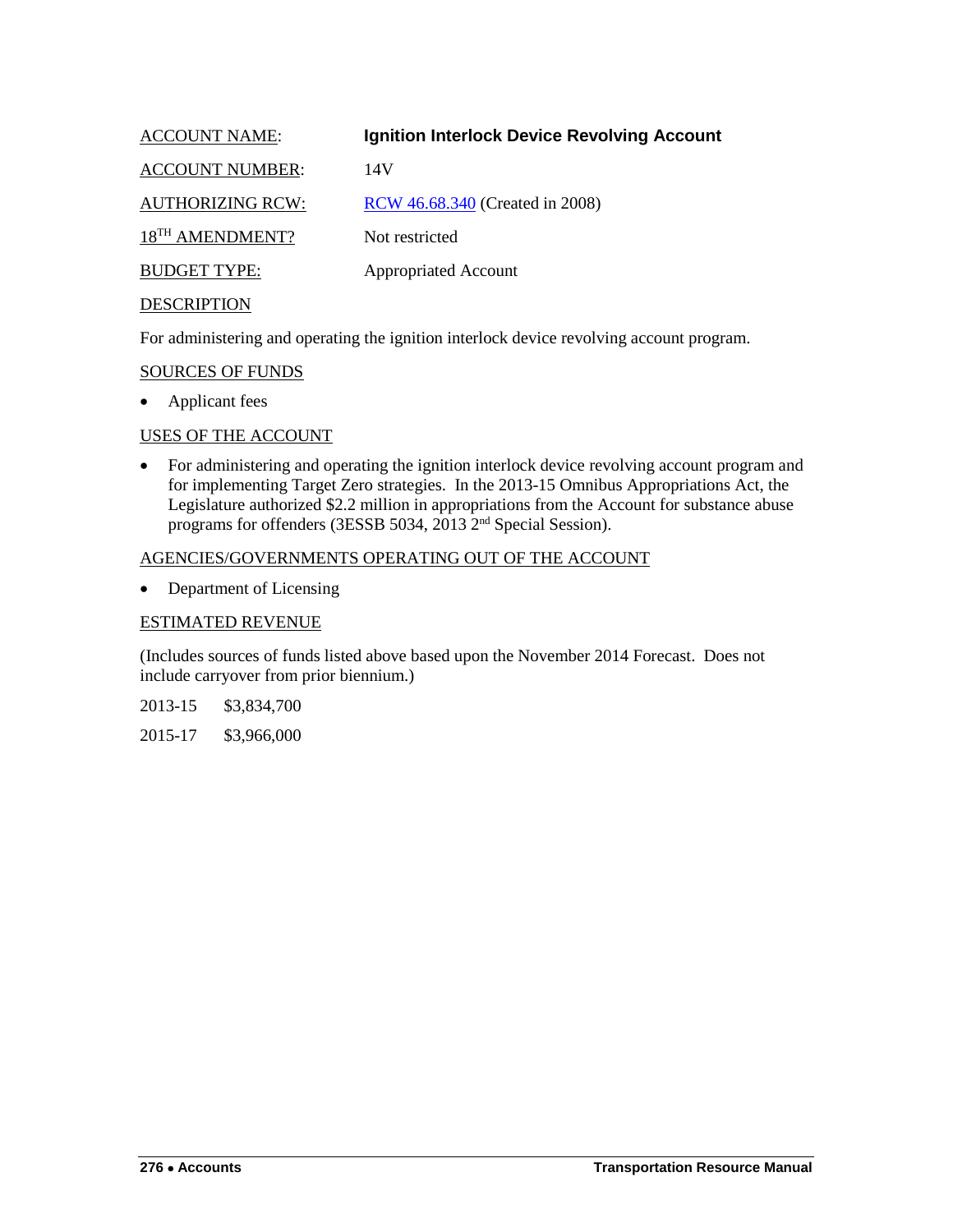<span id="page-24-0"></span>

| <b>ACCOUNT NAME:</b>        | <b>Impaired Driving Safety Account</b> |
|-----------------------------|----------------------------------------|
| <b>ACCOUNT NUMBER:</b>      | 281                                    |
| <b>AUTHORIZING RCW:</b>     | <b>RCW</b> 46.68.260 (Created in 1998) |
| 18 <sup>TH</sup> AMENDMENT? | Not restricted                         |
| <b>BUDGET TYPE:</b>         | <b>Appropriated Account</b>            |
|                             |                                        |

To provide funding for projects designed to reduce impaired driving and to offset local governments' costs of enforcing laws related to impaired driving and boating.

#### SOURCES OF FUNDS

• Driver license reinstatement fees for alcohol- and drug-related driving arrests (63% of \$150 reinstatement fee).

#### USES OF THE FUND

- To fund projects to reduce impaired driving
- To provide funding to local governments for costs associated with enforcing laws related to impaired driving and boating.

## AGENCIES/GOVERNMENTS OPERATING OUT OF THE ACCOUNT

- Distributions to the County Criminal Justice Account, according to counties' population, crime rate, and per capita superior court cases [\(RCW 82.14.310\)](http://apps.leg.wa.gov/rcw/default.aspx?cite=82.14.310)
- Distributions to the Municipal Criminal Justice Account, according to municipalities' population, crime rate, history of violent crime, and other factors such as implementation of crime prevention programs [\(RCW 82.14.320](http://apps.leg.wa.gov/rcw/default.aspx?cite=82.14.320) an[d RCW 82.14.330\)](http://apps.leg.wa.gov/rcw/default.aspx?cite=82.14.330)

#### ESTIMATED REVENUE

(Includes sources of funds listed above based upon the November 2012 Forecast. Does not include carryover from prior biennium.)

| 2013-15 | \$4,083,500 |
|---------|-------------|
|---------|-------------|

2015-17 \$4,229,600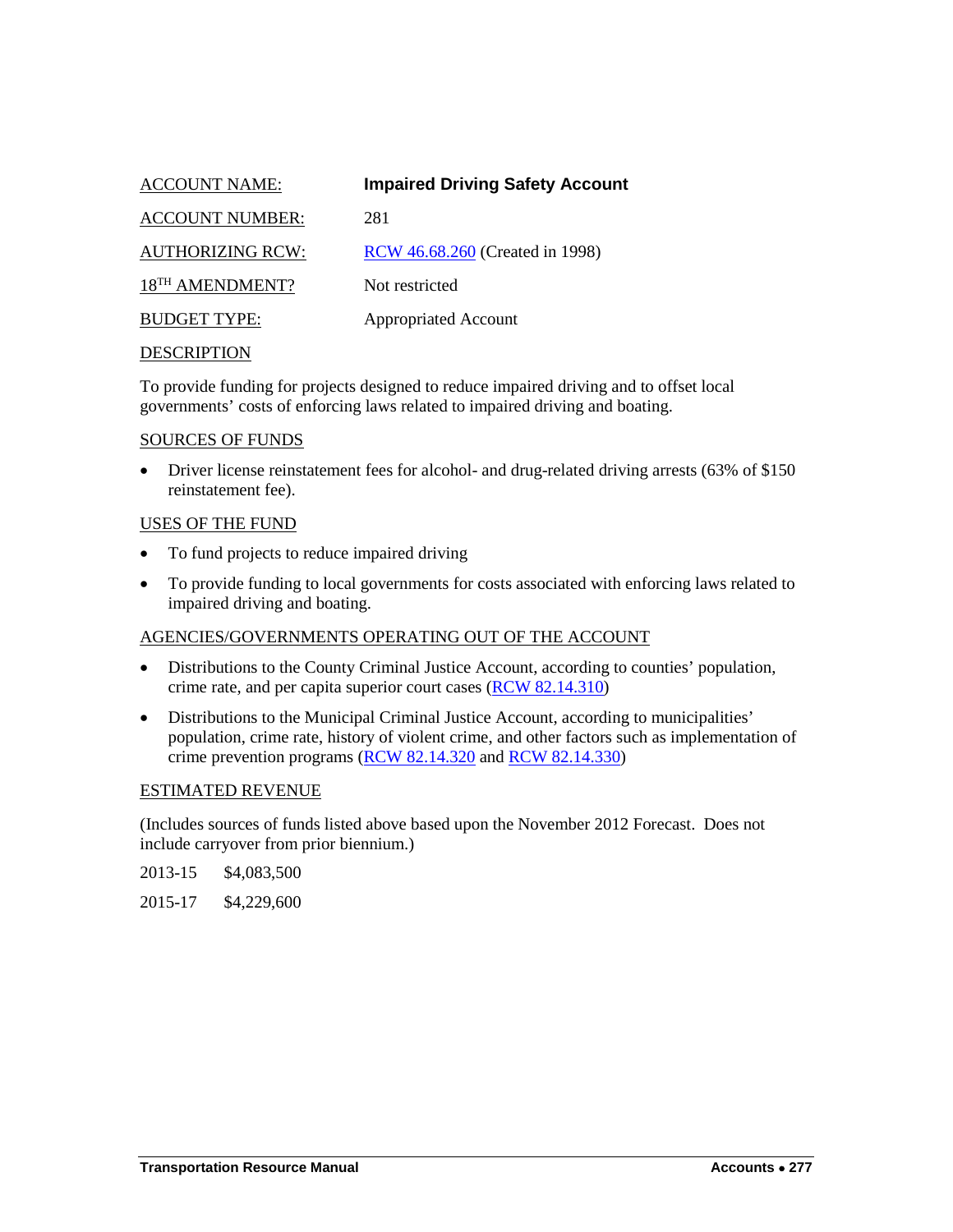<span id="page-25-0"></span>

| <b>ACCOUNT NAME:</b>        | <b>King Street Railroad Station Facility Account</b> |
|-----------------------------|------------------------------------------------------|
| <b>ACCOUNT NUMBER:</b>      | 432                                                  |
| <b>AUTHORIZING RCW:</b>     | <b>RCW</b> 47.79.150 (Created in 2001)               |
| 18 <sup>TH</sup> AMENDMENT? | Not restricted                                       |
| <b>BUDGET TYPE:</b>         | Non-appropriated/Non-allotted, local account         |
| <b>DESCEIDTION</b>          |                                                      |

To provide funding for operation and maintenance, as well as capital improvement projects for the King Street Railroad station.

## SOURCES OF FUNDS

- Treasury deposit earnings
- Capital facility sales, leases, parking fees, etc. investment income, contributions, grants, donations, other miscellaneous revenue

## USES OF THE FUND

The legislation creating this account assumed the account's major purpose would be to provide funding for payment of debt service on bonds issued by a nonprofit organization to finance a rehabilitation of the King Street Station. Since the account was created, the rehabilitation and financing plan has been modified. The Department of Transportation now plans to use funds in the account together with federal funds and private/local funding sources to directly pay for capital improvements to the station.

## AGENCIES/GOVERNMENTS OPERATING OUT OF THE ACCOUNT

• Department of Transportation

## ESTIMATED REVENUE

(Includes sources of funds listed above. Estimated revenue for this account is not part of the Transportation Revenue Forecast. Does not include carryover from prior biennium.)

2013-15 \$0

2015-17 \$0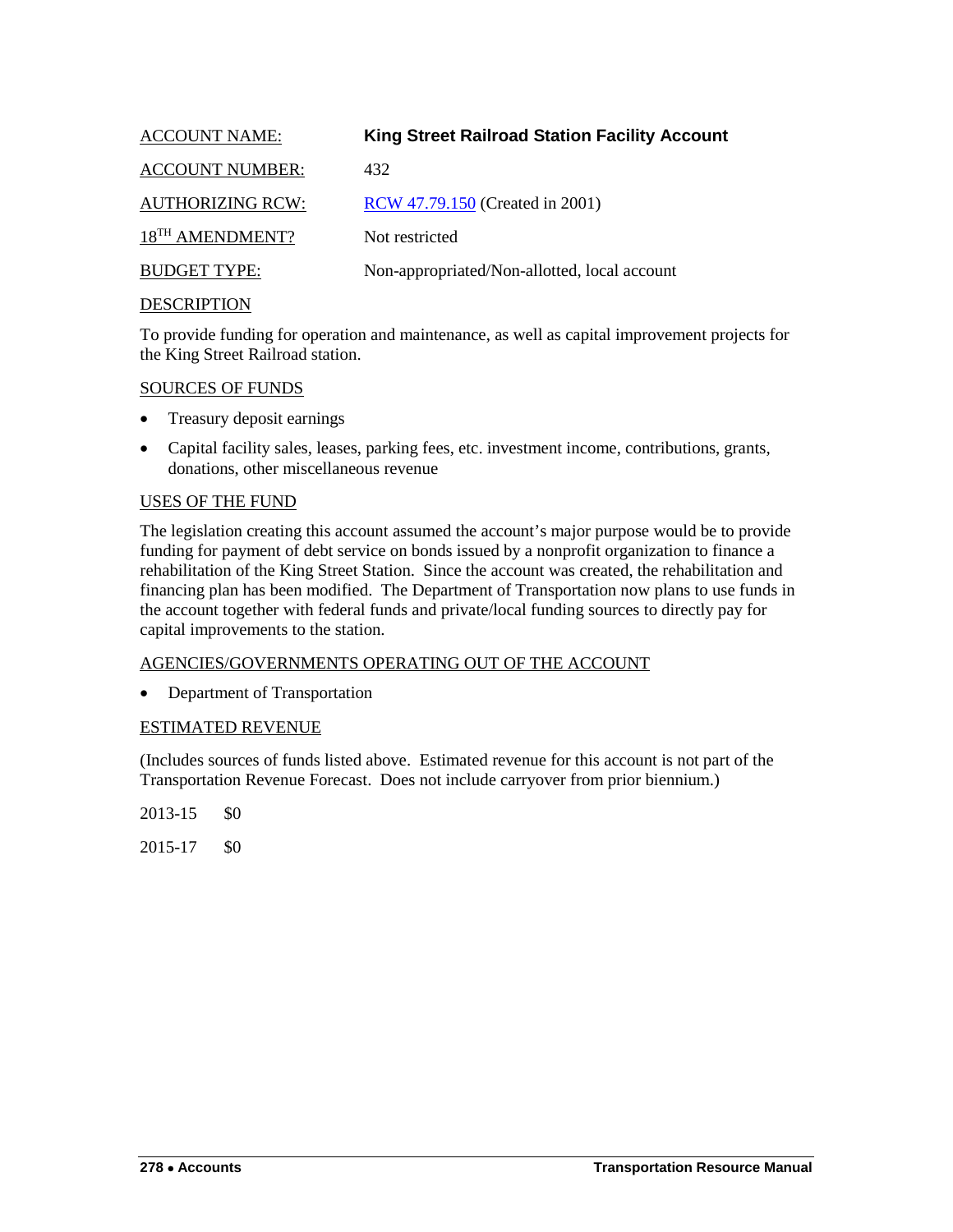<span id="page-26-0"></span>

| <b>ACCOUNT NAME:</b>        | <b>License Plate Technology Account</b> |
|-----------------------------|-----------------------------------------|
| <b>ACCOUNT NUMBER:</b>      | 06T                                     |
| <b>AUTHORIZING RCW:</b>     | RCW 46.68.370 (Created in 2003)         |
| 18 <sup>TH</sup> AMENDMENT? | Not restricted                          |
| <b>BUDGET TYPE:</b>         | <b>Appropriated Account</b>             |
| <b>DESCRIPTION</b>          |                                         |

To support current and future license plate technology and system integration upgrades.

#### SOURCES OF FUNDS

• License Plate Technology Fee

#### USES OF THE ACCOUNT

Used to support the Department of Licensing's current and future license plate technology and system integration upgrades. In 2011-13 and 2013-15, the Legislature authorized transfers from the account to the highway safety account to reflect excess fund balance in the account.

#### AGENCIES/GOVERNMENTS OPERATING OUT OF THE ACCOUNT

• Department of Licensing

#### ESTIMATED REVENUE

(Includes sources of funds listed above based upon the November 2014 Forecast. Does not include carryover from prior biennium.)

2013-15 \$3,051,000

2015-17 \$3,191,400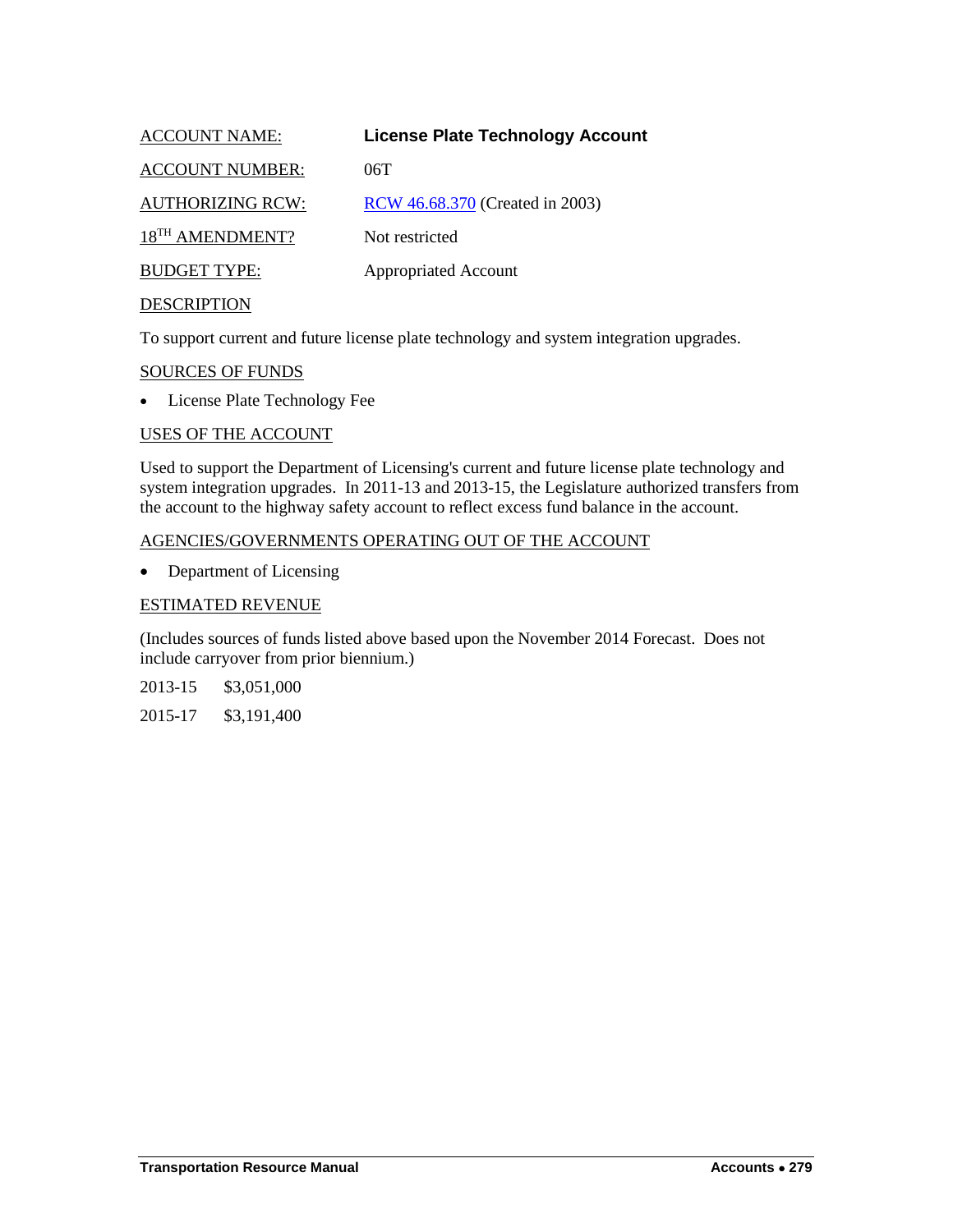<span id="page-27-0"></span>

| <b>ACCOUNT NAME:</b>        | <b>Miscellaneous Transportation Programs Account</b> |
|-----------------------------|------------------------------------------------------|
| <b>ACCOUNT NUMBER:</b>      | 784                                                  |
| <b>AUTHORIZING RCW:</b>     | RCW 47.04.220 (Created in 1997)                      |
| 18 <sup>TH</sup> AMENDMENT? | Not restricted                                       |
| <b>BUDGET TYPE:</b>         | Non-appropriated/Non-allotted Account                |
|                             |                                                      |

Created to account for federal funds that are administered by the Department of Transportation and are passed through to local governments; and for expenditures and reimbursements for services the department provides to other government agencies for which the department receives full reimbursement. Also known as the Fiduciary Fund.

## SOURCES OF FUNDS

- Federal grants-in-aid
- Charges to local governments to cover indirect costs
- Other miscellaneous revenue

## USES OF THE ACCOUNT

- To administer pass-through federal funds to local governments
- For public or private reimbursable transportation services

## AGENCIES/GOVERNMENTS OPERATING OUT OF THE ACCOUNT

• Department of Transportation

## ESTIMATED REVENUE

(Includes sources of funds listed above. Estimated revenue for this account is not part of the Transportation Revenue Forecast. Does not include carryover from prior biennium.)

2013-15 \$527,671,000

2015-17 \$490,270,000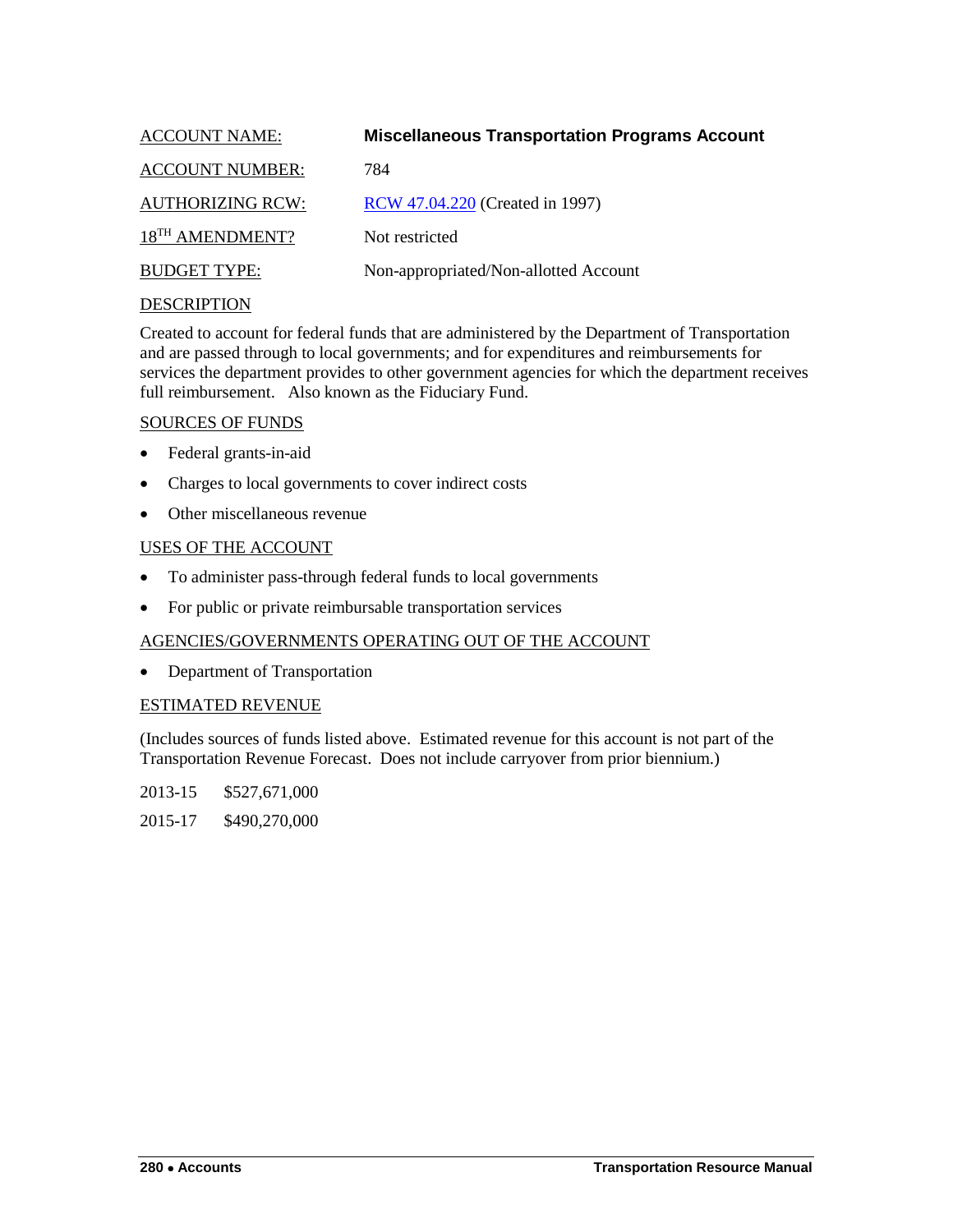<span id="page-28-0"></span>

| <b>ACCOUNT NAME:</b>        | <b>Motor Vehicle Account</b>    |
|-----------------------------|---------------------------------|
| <b>ACCOUNT NUMBER:</b>      | 108                             |
| <b>AUTHORIZING RCW:</b>     | RCW 46.68.070 (Created in 1961) |
| 18 <sup>TH</sup> AMENDMENT? | Restricted                      |
| <b>BUDGET TYPE:</b>         | <b>Appropriated Account</b>     |
| <b>DECCDIDTION</b>          |                                 |

Support of highway programs, including construction and maintenance of state, city and county roads, and the vehicle services programs of the Department of Licensing.

#### MAJOR SOURCES OF FUNDS

- Motor vehicle fuel tax (44.387% of 23-cent gas tax collections)
- Motor vehicle licenses, permits, and fees
- Miscellaneous revenues
- Federal highway grants
- Local funds
- Bond proceeds
- Treasury deposit earnings

#### USES OF THE ACCOUNT

- Refunds for non-highway uses of motor fuel and tax-exempt highway uses
- Cost of fuel tax collection
- Debt service on bonds
- Statutory distribution of motor fuel tax revenues to other transportation accounts and cities and counties for road programs
- Support of Department of Transportation operating and capital highway programs (includes highway construction and maintenance, ferries, and support services)
- Appropriations to other state agencies engaged in highway-related activities

#### AGENCIES/GOVERNMENTS OPERATING OUT OF THE ACCOUNT

#### **Statutory Distributions of Fuel Tax**

- **Cities**
- Counties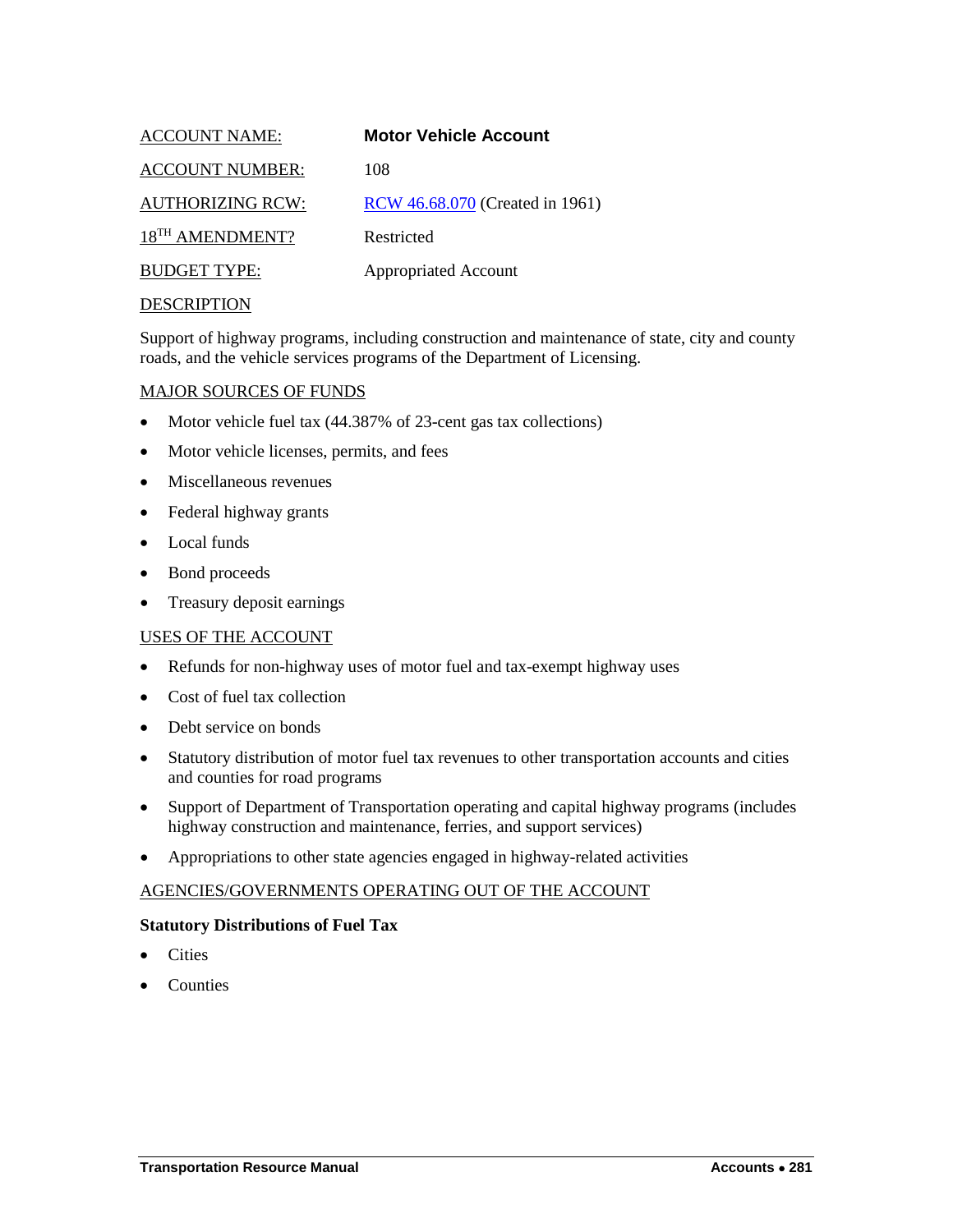## **Appropriated to State Transportation Agencies**

- County Road Administration Board
- Department of Licensing
- Department of Transportation
- Freight Mobility Strategic Investment Board
- Legislative Transportation Committees
- Washington State Transportation Commission
- Joint Transportation Committee

## **Appropriated to Other State Agencies**

- Department of Agriculture
- Office of the Governor; tort claim payments
- State Parks and Recreation Commission
- Legislative Evaluation and Accountability Program Committee
- Department of Enterprise Services
- Department of Archeology Historic Preservation
- Department of Fish and Wildlife

## ESTIMATED REVENUE

(Includes sources of funds listed above after statutory fuel tax distributions to other accounts and local governments. Based upon the November 2014 Forecast. Does not include bond proceeds or carryover from prior biennium.)

2013-15 \$2,527,432,000

2015-17 \$2,060,951,000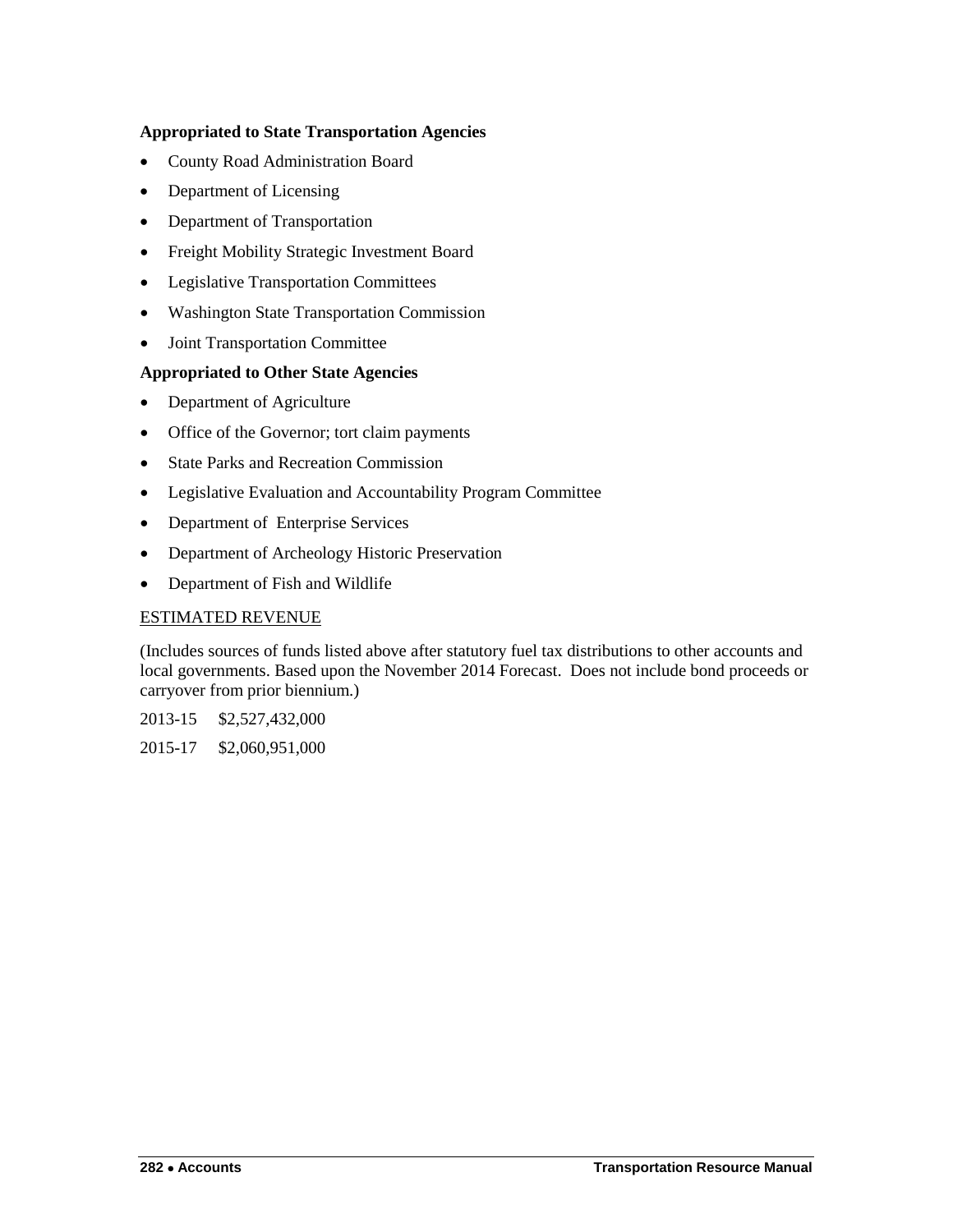<span id="page-30-0"></span>

| <b>ACCOUNT NAME:</b>         | <b>Motorcycle Safety Education Account</b> |
|------------------------------|--------------------------------------------|
| <b>ACCOUNT NUMBER:</b>       | 082                                        |
| <b>AUTHORIZING RCW:</b>      | RCW 46.68.065 (Created in 1982)            |
| 18 <sup>TH</sup> AMENDMENT?: | Not restricted                             |
| <b>BUDGET TYPE:</b>          | <b>Appropriated Account</b>                |
| <b>DESCRIPTION</b>           |                                            |

Provides funds for the administration of motorcycle driver licensing and safety education; subsidizes basic and advanced motorcycle training courses.

#### SOURCES OF FUNDS

- Motorcycle operator license fees
- Treasury deposit earnings

## USES OF THE ACCOUNT

Support administrative costs of the Department of Licensing, Driver Services Division, required to carry out the motorcycle licensing and safety education program.

#### AGENCIES/GOVERNMENTS OPERATING OUT OF THE ACCOUNT

• Department of Licensing

## ESTIMATED REVENUE

(Includes sources of funds listed above based upon the November 2014 Forecast. Does not include carryover from prior biennium.)

2013-15 \$4,322,700

2015-17 \$4,662,400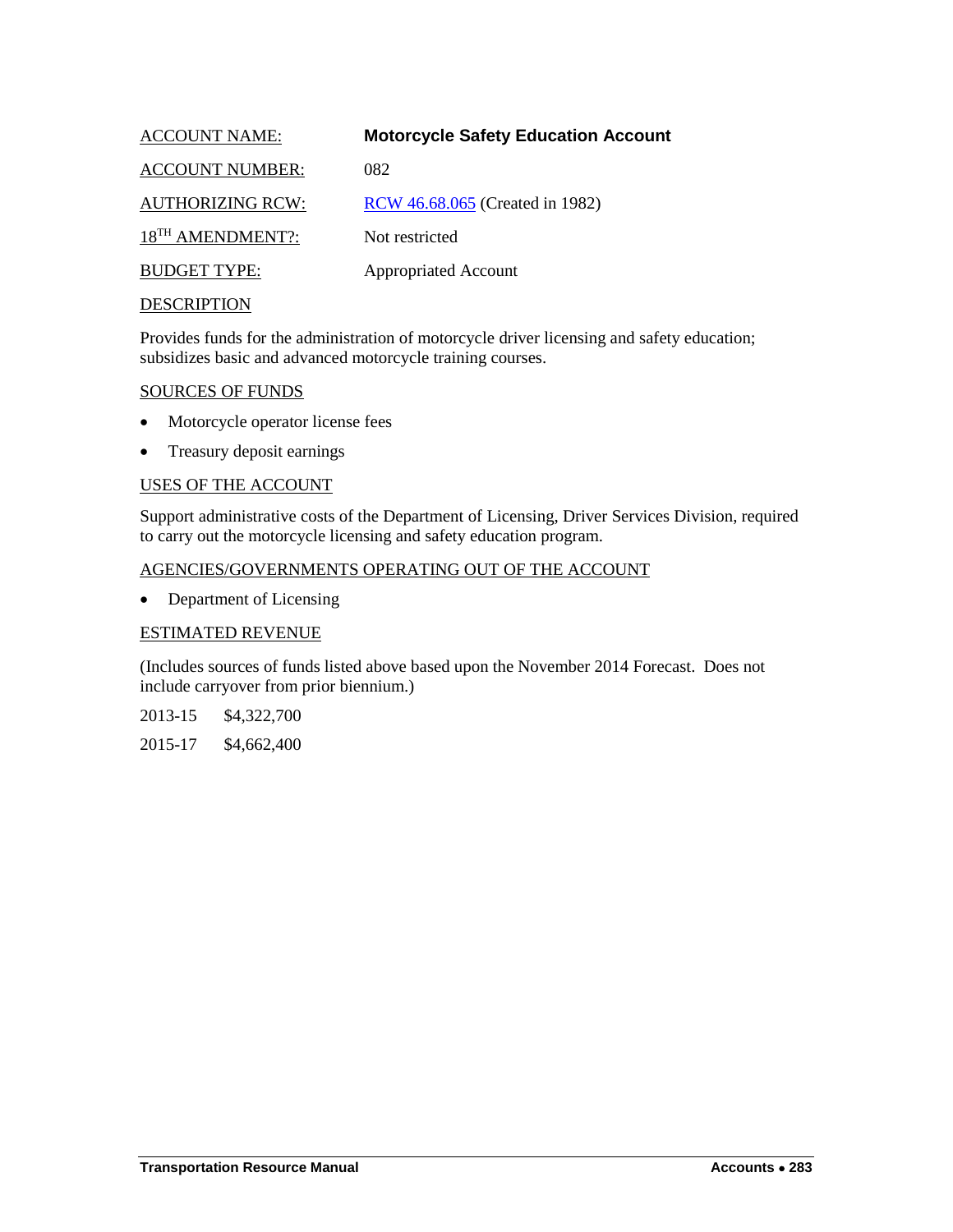<span id="page-31-0"></span>

| <b>ACCOUNT NAME:</b>         | <b>Multimodal Transportation Account</b> |
|------------------------------|------------------------------------------|
| <b>ACCOUNT NUMBER:</b>       | 218                                      |
| <b>AUTHORIZING RCW:</b>      | RCW 47.66.070 (Created in 2000)          |
| 18 <sup>TH</sup> AMENDMENT?: | Not restricted                           |
| <b>BUDGET TYPE:</b>          | <b>Appropriated Account</b>              |
| DECCD IDTION                 |                                          |

This account provides funds for both highway and non-highway transportation expenditures.

## SOURCES OF FUNDS

- Licenses, permits, and fees
- Rental car tax
- Sales tax on new and used cars
- Mass transit distributions
- Bond proceeds
- Treasury deposit earnings
- Awards, miscellaneous revenue
- Federal grant-in-aid

## USES OF THE ACCOUNT

- Provides support for all types of transportation projects and programs including highway preservation and public transportation.
- Debt service on bonds

## AGENCIES/JURISDICTIONS OPERATING OUT OF THE ACCOUNT

• Department of Transportation

## ESTIMATED REVENUE

(Includes sources of funds listed above after statutory distributions to other accounts based upon the November 2014 Forecast. Does not include bond proceeds or carryover from prior biennium.)

2013-15 \$597,441,000

2015-17 \$574,548,000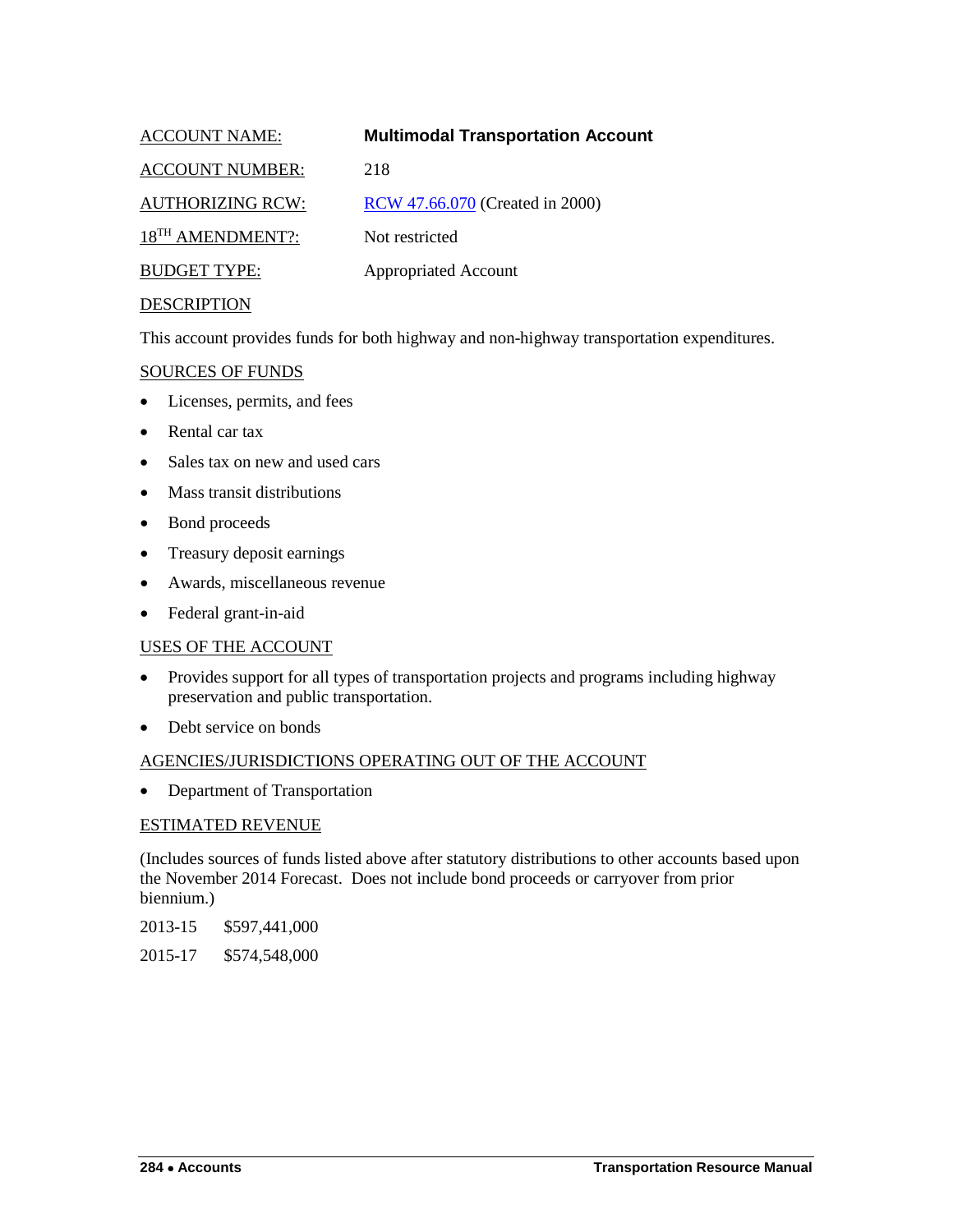<span id="page-32-0"></span>

| <b>ACCOUNT NAME:</b>         | <b>Passenger Ferry Account</b>         |
|------------------------------|----------------------------------------|
| <b>ACCOUNT NUMBER:</b>       | 203                                    |
| <b>AUTHORIZING RCW:</b>      | <b>RCW</b> 47.60.645 (Created in 1995) |
| 18 <sup>TH</sup> AMENDMENT?: | Not restricted                         |
| <b>BUDGET TYPE:</b>          | <b>Appropriated Account</b>            |
|                              |                                        |

Provides funding for the passenger-only ferry capital construction program.

#### SOURCES OF FUNDS

- Revenues into this account were eliminated with the enactment of Chapter 1, 1st Sp. Sess., Laws of 2000.
- Sale of passenger-only ferries

## USES OF THE ACCOUNT

• Passenger-only ferry capital construction

## AGENCIES/GOVERNMENTS OPERATING OUT OF THE ACCOUNT

• Department of Transportation

## ESTIMATED REVENUE

(Includes sources of funds listed above. Estimated revenue for this account is not forecasted by the Transportation Revenue Forecast Council. Does not include carryover from prior biennium.)

N/A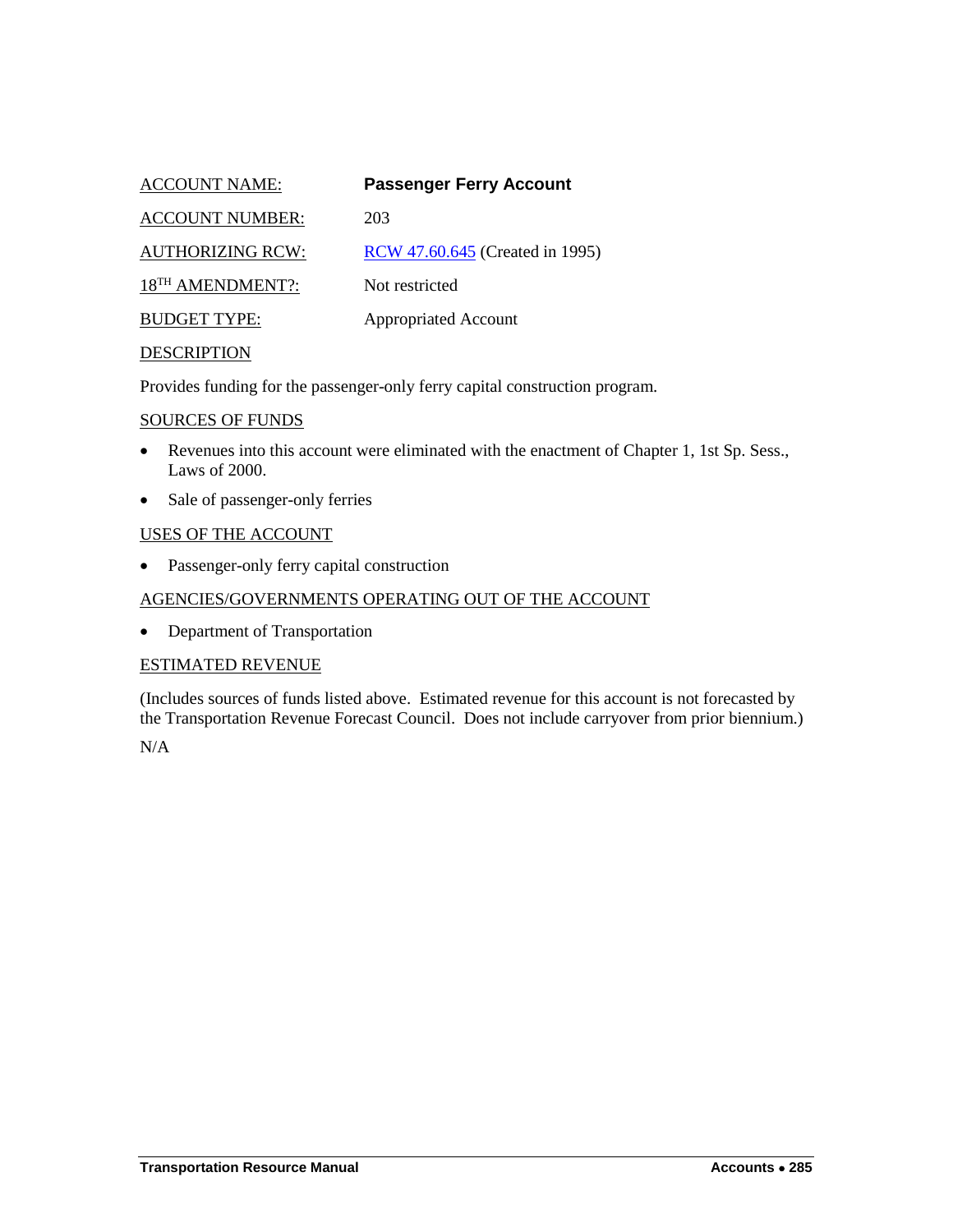<span id="page-33-0"></span>

| <b>ACCOUNT NAME:</b>         | <b>Pilotage Account</b>                                |
|------------------------------|--------------------------------------------------------|
| <b>ACCOUNT NUMBER:</b>       | 025                                                    |
| <b>AUTHORIZING RCW:</b>      | RCW 88.16.061                                          |
| 18 <sup>TH</sup> AMENDMENT?: | Not restricted                                         |
| <b>BUDGET TYPE:</b>          | Budgeted (Non-appropriated/Allotted) (as of July 2009) |
|                              |                                                        |

Provides funds to ensure the maintenance of safe and efficient, compulsory marine pilot service in the Puget Sound and Grays Harbor Pilotage Districts, as well as other activities of the Board of Pilotage Commissioners.

## SOURCES OF FUNDS

- Pilots license fees
- Pilotage Commission training program; performance/disciplinary fines
- Miscellaneous revenues
- Treasury deposit earnings

## USES OF THE ACCOUNT

• Provides funds to support the activities of the Board of Pilotage Commissioners

## AGENCIES/GOVERNMENTS OPERATING OUT OF THE ACCOUNT

• Board of Pilotage Commissioners

## ESTIMATED REVENUE

(Includes sources of funds listed above. Estimated revenue for this account is not forecasted by the Transportation Revenue Forecast Council. Does not include carryover from prior biennium.)

2013-15 \$1,086,000

2015-17 \$1,079,000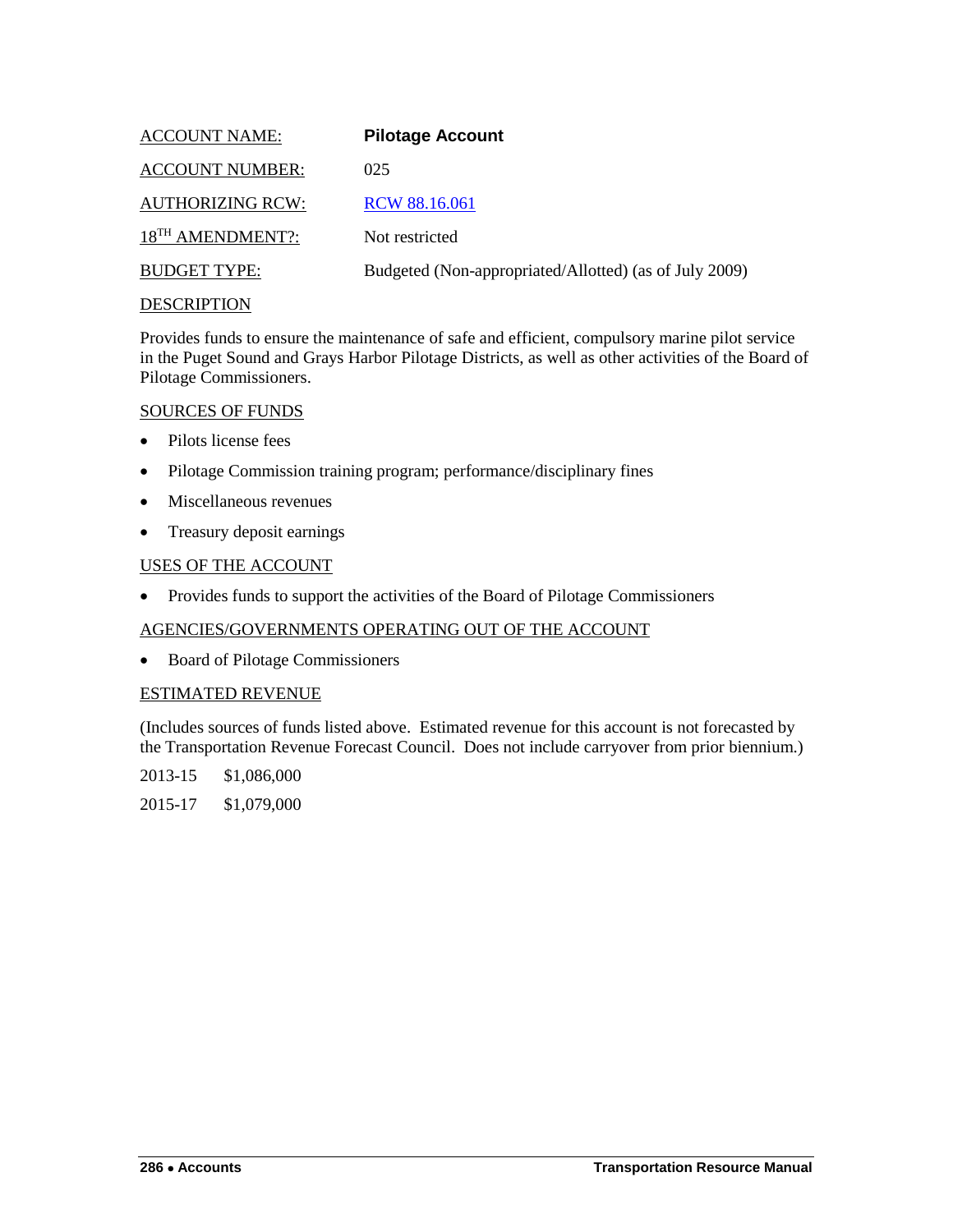<span id="page-34-0"></span>

| <b>ACCOUNT NAME:</b>         | <b>Produce Railcar Pool Account</b>  |
|------------------------------|--------------------------------------|
| <b>ACCOUNT NUMBER:</b>       | 07N                                  |
| <b>AUTHORIZING RCW:</b>      | RCW 47.76.450 (created in 2003)      |
| 18 <sup>TH</sup> AMENDMENT?: | Not restricted                       |
| <b>BUDGET TYPE:</b>          | Budgeted (Non-appropriated/Allotted) |
| <b>DESCRIPTION</b>           |                                      |

Used to account for the operation of produce railcar pool program.

#### SOURCES OF FUNDS

Receipts from per diem charges, mileage charges, and freight billing charges paid by railroads and shippers that use the railcars in the Washington Produce Railcar Pool.

#### USES OF THE ACCOUNT

The Department of Transportation uses this account to track revenues received from produce railcar pool program operations and for payment of expenditures for operation and maintenance, and rail car replacement.

#### AGENCIES/GOVERNMENTS OPERATING OUT OF THE ACCOUNT

• Department of Transportation

#### ESTIMATED REVENUE

(Includes sources of funds listed above. Estimated revenue for this account is not forecasted by the Transportation Revenue Forecast Council. Does not include carryover from prior biennium.

2013-15 \$0

2015-17 \$0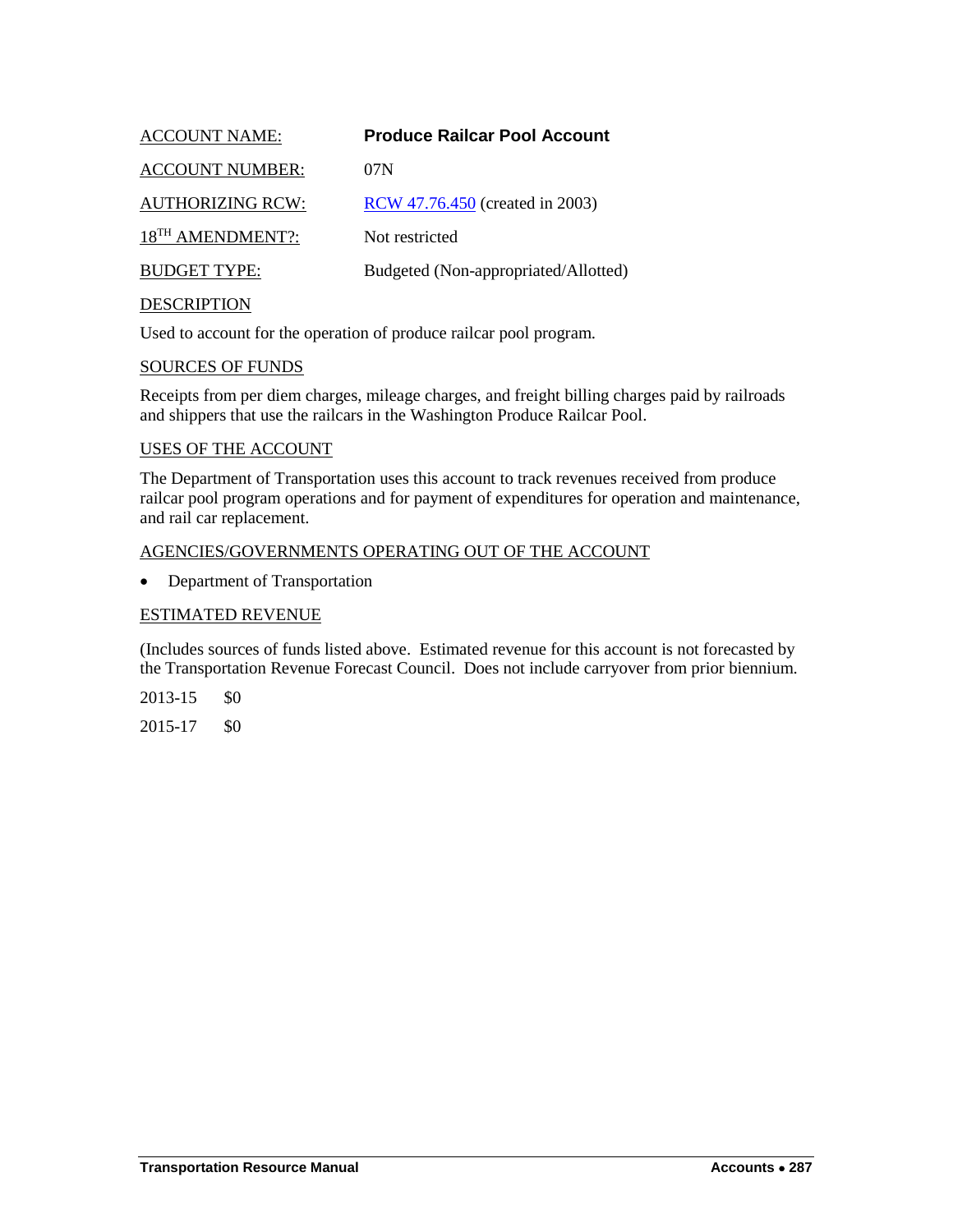## <span id="page-35-0"></span>ACCOUNT NAME: **Public Transportation Grant Program Account**

ACCOUNT NUMBER: 18W

AUTHORIZING RCW: [RCW 46.68.390](http://apps.leg.wa.gov/rcw/default.aspx?cite=46.68.390) (Created in 2012)

18<sup>TH</sup> AMENDMENT?: Not restricted

BUDGET TYPE: Appropriated Account

## **DESCRIPTION**

This account is effective from October 1, 2012, until July 1, 2015, to provide grants to transit authorities.

#### SOURCES OF FUNDS

• Administrative transfers

## USES OF THE ACCOUNT

• Grants to aid transit authorities with operations

## AGENCIES/GOVERNMENTS OPERATING OUT OF THE ACCOUNT

• Office of the State Treasurer

## ESTIMATED REVENUE

(Includes sources of funds listed above based upon the November 2014 Forecast. Does not include carryover from prior biennium.)

2013-15 \$26,000,000

2015-17 \$0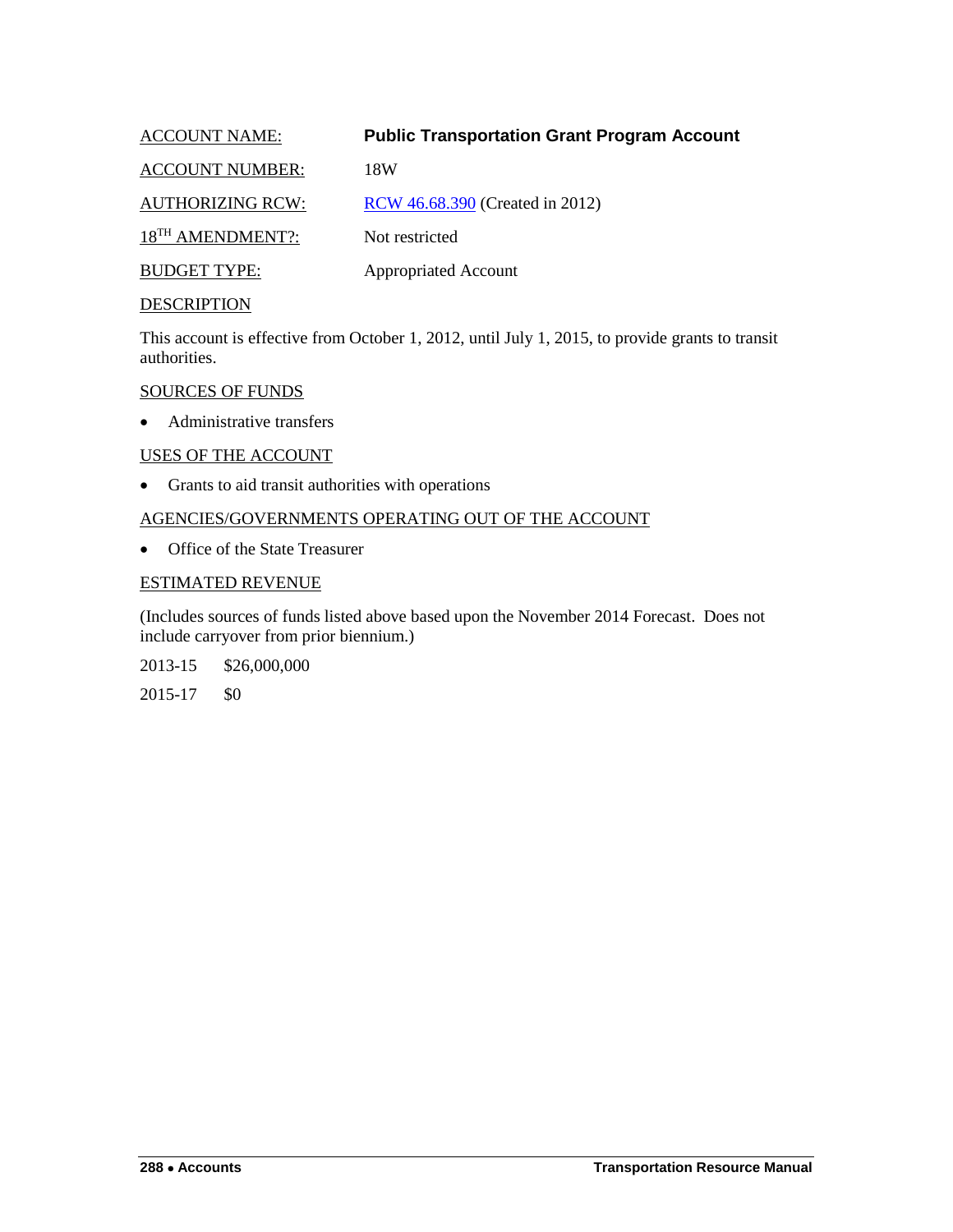<span id="page-36-0"></span>

| <b>ACCOUNT NAME:</b>         | <b>Puget Sound Capital Construction Account</b> |
|------------------------------|-------------------------------------------------|
| <b>ACCOUNT NUMBER:</b>       | 099                                             |
| <b>AUTHORIZING RCW:</b>      | RCW 47.60.505 (Created in 1970)                 |
| 18 <sup>TH</sup> AMENDMENT?: | Restricted                                      |
| <b>BUDGET TYPE:</b>          | <b>Appropriated Account</b>                     |
| <b>DECODIDEIONI</b>          |                                                 |

Provide funding for ferry vessel and terminal acquisition, construction, and improvements, and for repayment of bonds issued for these purposes.

#### SOURCES OF FUNDS

- Motor fuel tax (2.3726% of 23-cent gas tax collections)
- Federal grants
- Local funds
- Bond proceeds
- Administrative transfers

#### USES OF THE ACCOUNT

- Debt service on 1992 bonds
- Debt service on 1977 bonds
- Vessel acquisition and construction and improvements
- Emergency repairs
- Repairs to maintain continuity of service
- Terminal construction and improvements
- Hood Canal Bridge

## AGENCIES/GOVERNMENTS OPERATING OUT OF THE ACCOUNT

• Department of Transportation

#### ESTIMATED REVENUE

(Includes sources of funds listed above based upon the November 2014 Forecast. Does not include bond proceeds, administrative transfers or carryover from prior biennium.)

2013-15 \$34,770,834

2015-17 \$35,224,900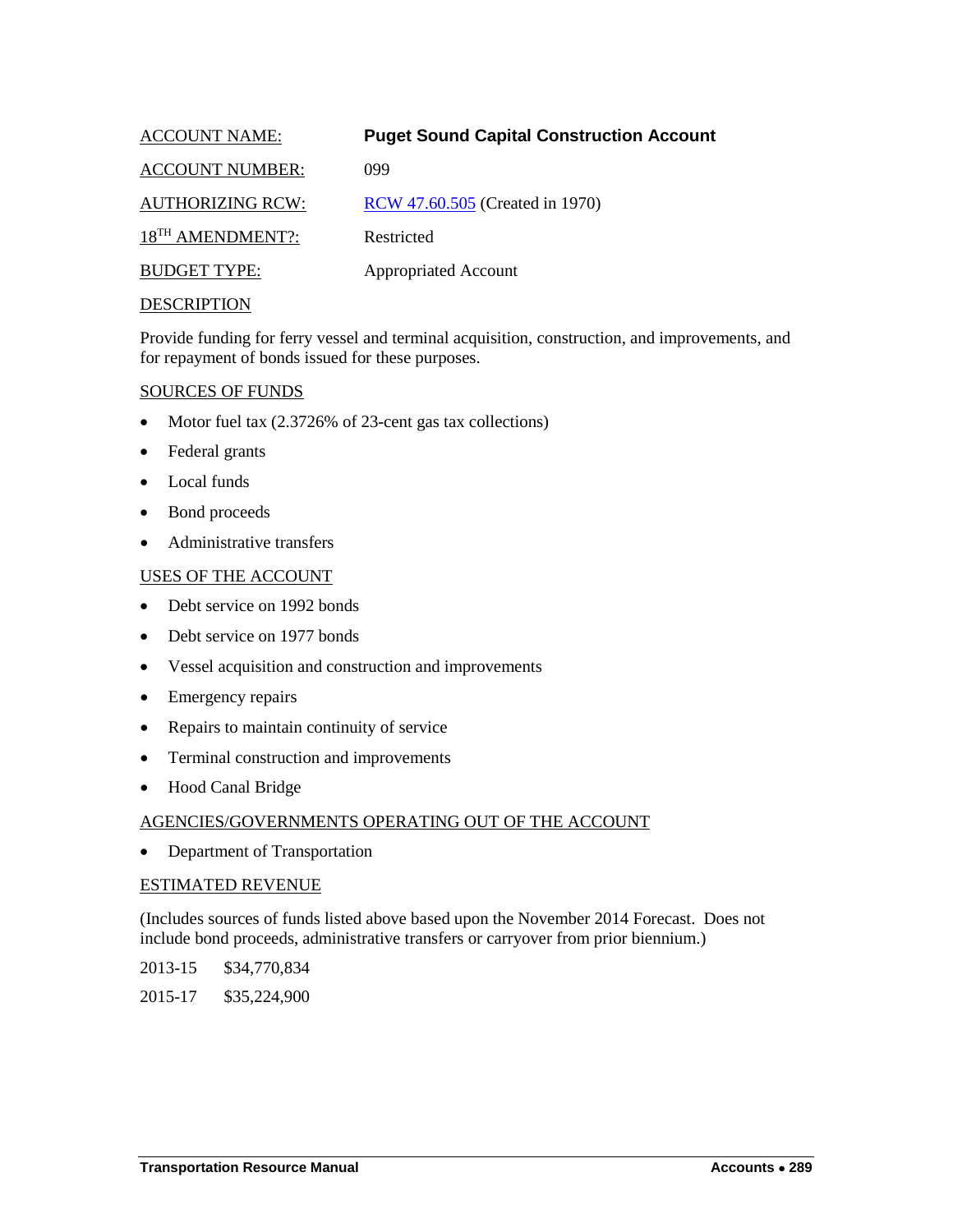<span id="page-37-0"></span>

| <b>ACCOUNT NAME:</b>         | <b>Puget Sound Ferry Operations Account</b> |
|------------------------------|---------------------------------------------|
| <b>ACCOUNT NUMBER:</b>       | 109                                         |
| <b>AUTHORIZING RCW:</b>      | RCW 47.60.530 (Created in 1972)             |
| 18 <sup>TH</sup> AMENDMENT?: | Restricted                                  |
| <b>BUDGET TYPE:</b>          | <b>Appropriated Account</b>                 |
| <b>DECODIDEIOM</b>           |                                             |

Provide tax support for operations and maintenance of Washington State Ferries.

## SOURCES OF FUNDS

- Motor fuel tax (2.3283% of 23-cent gas tax collections)
- Capron act redistributions (RCW 46.080.68(5))
- Motor vehicle registration fee (\$2.02 per new registration, \$0.93 per renewal)
- Combined licensing fees (1.375% of collections)
- Treasury deposit earnings
- Concessions and other miscellaneous revenue

## USES OF THE ACCOUNT

- Department of Transportation ferry operation and maintenance
- Activities of the Marine Employees Commission

## AGENCIES OPERATING OUT OF ACCOUNT

- Department of Transportation (Washington State Ferries)
- Marine Employees Commission

## ESTIMATED REVENUE

(Includes sources of funds listed above based upon the November 2014 Forecast. Does not include administrative transfers or carryover from prior biennium.)

2013-15 \$398,700,000

2015-17 \$420,588,000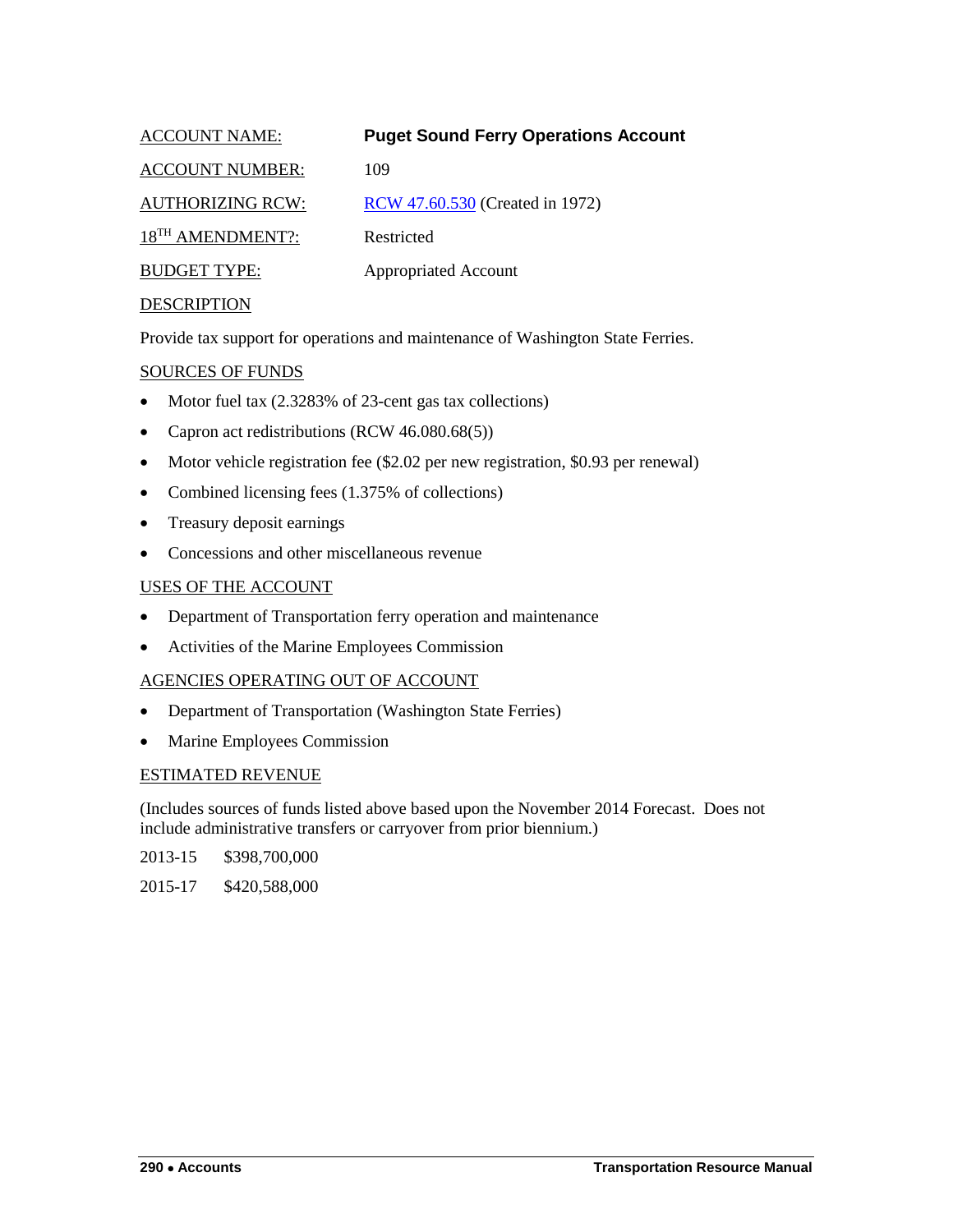<span id="page-38-0"></span>

| <b>ACCOUNT NAME:</b>         | <b>Recreational Vehicle Account</b> |
|------------------------------|-------------------------------------|
| <b>ACCOUNT NUMBER:</b>       | 097                                 |
| <b>AUTHORIZING RCW:</b>      | RCW 46.68.170 (Created in 1980)     |
| 18 <sup>TH</sup> AMENDMENT?: | Restricted                          |
| <b>BUDGET TYPE:</b>          | <b>Appropriated Account</b>         |
|                              |                                     |

Provides funds to the Department of Transportation for the construction and maintenance of recreational vehicle sanitary disposal systems at rest areas on federal-aid highways. Revenue is transferred into the Motor Vehicle Account for these purposes.

#### SOURCES OF FUNDS

- Three-dollar surcharge collected from recreational vehicle owners at the time their RV is registered each year.
- Treasury deposit earnings

## USES OF THE ACCOUNT

For preliminary engineering and construction and maintenance of sanitary disposal systems at roadside rest areas. During the 2011-13 and 2013-15 biennia, the Legislature authorized transfers from the account to the Motor Vehicle Account to reflect excess fund balance in the account.

## AGENCIES/GOVERNMENTS OPERATING OUT OF THE ACCOUNT

• Department of Transportation

## ESTIMATED REVENUE

(Includes sources of funds listed above based upon the November 2014 Forecast. Does not include carryover from prior biennium.)

2013-15 \$1,337,000 2015-17 \$1,371,000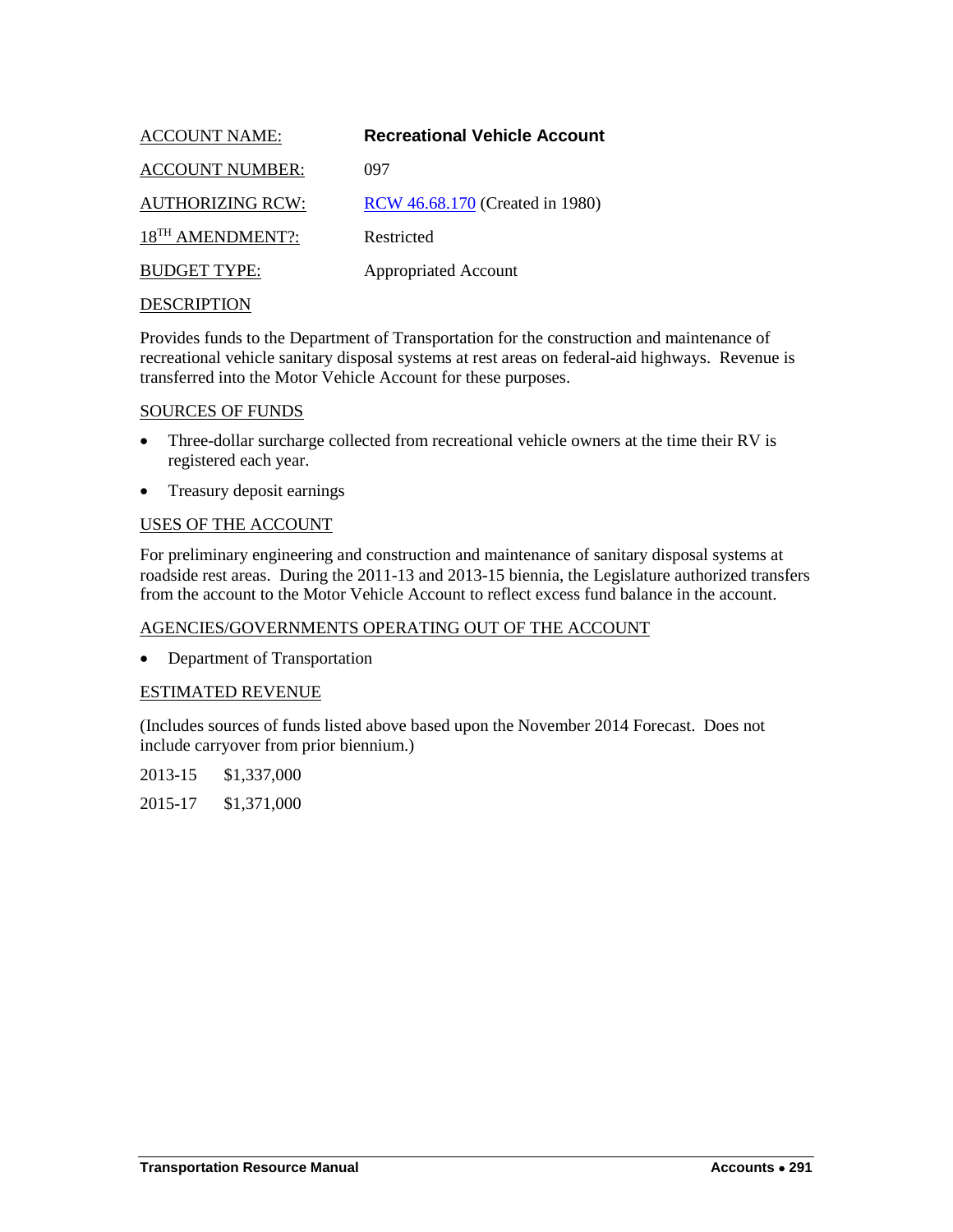<span id="page-39-0"></span>

| <b>ACCOUNT NAME:</b>         | <b>Regional Mobility Grant Program Account</b> |
|------------------------------|------------------------------------------------|
| <b>ACCOUNT NUMBER:</b>       | 11B                                            |
| <b>AUTHORIZING RCW:</b>      | RCW 46.68.320 (Created in 2006)                |
| 18 <sup>TH</sup> AMENDMENT?: | Not Restricted                                 |
| <b>BUDGET TYPE:</b>          | <b>Appropriated Account</b>                    |
|                              |                                                |

A grant program to aid local governments in funding projects such as intercounty connectivity service, park and ride lots, rush hour transit service, and capital projects that improve the connectivity and efficiency of our transportation system.

#### SOURCES OF FUNDS

- A statutory transfer of \$50 million per biennium from the Multimodal Transportation Account
- Treasury deposit earnings

## USES OF THE ACCOUNT

• Expenditures from the account may be used only for the grants provided under RCW [47.66.030](http://apps.leg.wa.gov/rcw/default.aspx?cite=47.66.030)

## AGENCIES/GOVERNMENTS OPERATING OUT OF THE ACCOUNT

• Department of Transportation

## ESTIMATED REVENUE

(Includes sources of funds listed above based upon the November 2014Forecast. Does not include carryover from prior biennium.)

2013-15 \$40,000,000

2015-17 \$50,000,000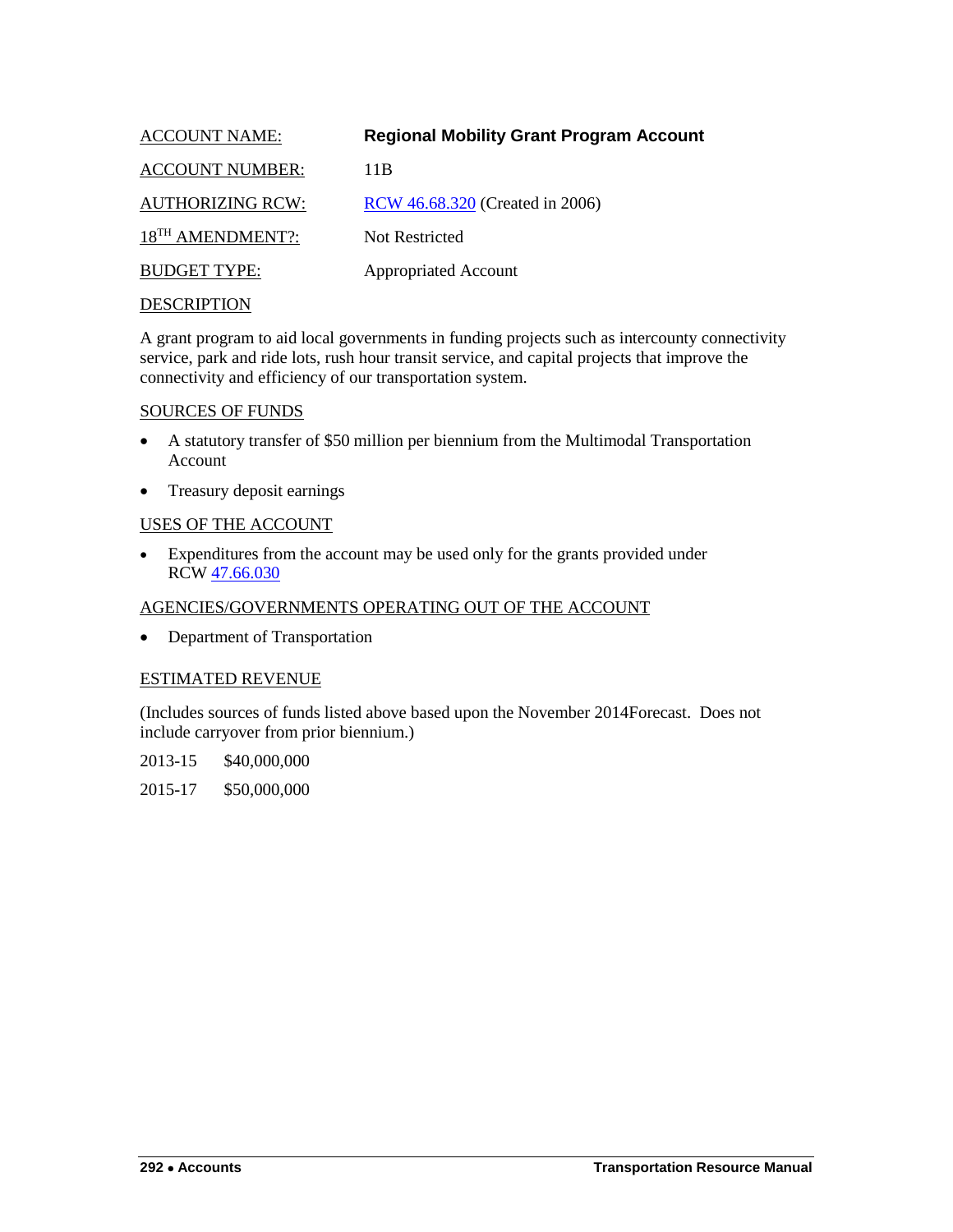<span id="page-40-0"></span>

| <b>ACCOUNT NAME:</b>         | <b>Rural Arterial Trust Account</b> |
|------------------------------|-------------------------------------|
| <b>ACCOUNT NUMBER:</b>       | 102                                 |
| <b>AUTHORIZING RCW:</b>      | RCW 36.79.020 (Created in 1983)     |
| 18 <sup>TH</sup> AMENDMENT?: | Restricted                          |
| <b>BUDGET TYPE:</b>          | <b>Appropriated Account</b>         |
|                              |                                     |

Construction and improvement of county major and minor collectors in rural areas, for the construction of replacement bridges funded by the federal bridge replacement program on access roads in rural areas, and for administrative expenses of the County Road Administration Board.

#### SOURCE OF FUNDS

- Motor fuel tax  $(2.5363\% \text{ of } 23\text{-cent gas tax collections})$
- Treasury deposit earnings

#### USES OF THE ACCOUNT

- For the construction and improvement of county rural arterials and collectors.
- For the construction of replacement bridges funded by the federal bridge replacement program on access roads in rural areas.
- For those expenses of the County Road Administration Board associated with the administration of the rural arterial program.

#### AGENCIES/GOVERNMENTS OPERATING OUT OF THE ACCOUNT

• Appropriated to the County Road Administration Board for distribution to local agencies.

ESTIMATED REVENUE (Includes sources of funds listed above based upon the November 2014 Forecast. Does not include carryover from prior biennium.)

2013-15 \$37,170,000

2015-17 \$37,560,000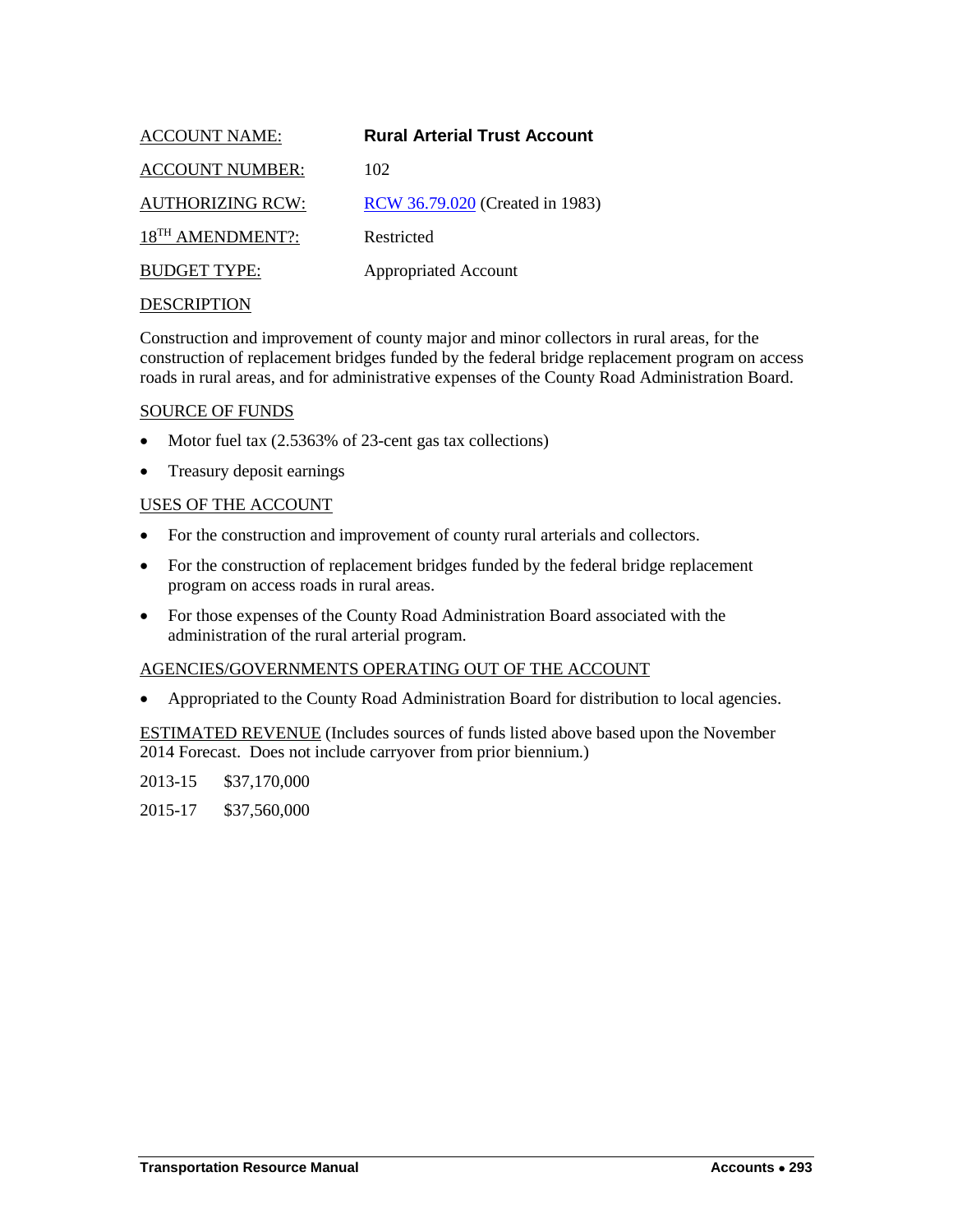<span id="page-41-0"></span>

| <b>ACCOUNT NAME:</b>         | <b>School Zone Safety Account</b>    |
|------------------------------|--------------------------------------|
| <b>ACCOUNT NUMBER:</b>       | 780                                  |
| <b>AUTHORIZING RCW:</b>      | RCW 46.61.440 (5) (Created in 1996)  |
| 18 <sup>TH</sup> AMENDMENT?: | Not restricted                       |
| <b>BUDGET TYPE:</b>          | Budgeted (Non-appropriated/Allotted) |

Serves as repository for fines assessed against persons speeding in school/playground speed zones.

#### SOURCES OF FUNDS

• Fines for speeding violations in school zones

#### USES OF THE ACCOUNT

• Funds are available for use by community organizations to improve safety near school zones.

## AGENCIES/JURISDICTIONS OPERATING OUT OF THE ACCOUNT

- Washington Traffic Safety Commission
- Community organizations

## ESTIMATED REVENUE

(Includes sources of funds listed above based upon the November 2014 Forecast. Does not include carryover from prior biennium.)

2013-15 \$1,236,000

2015-17 \$1,200,000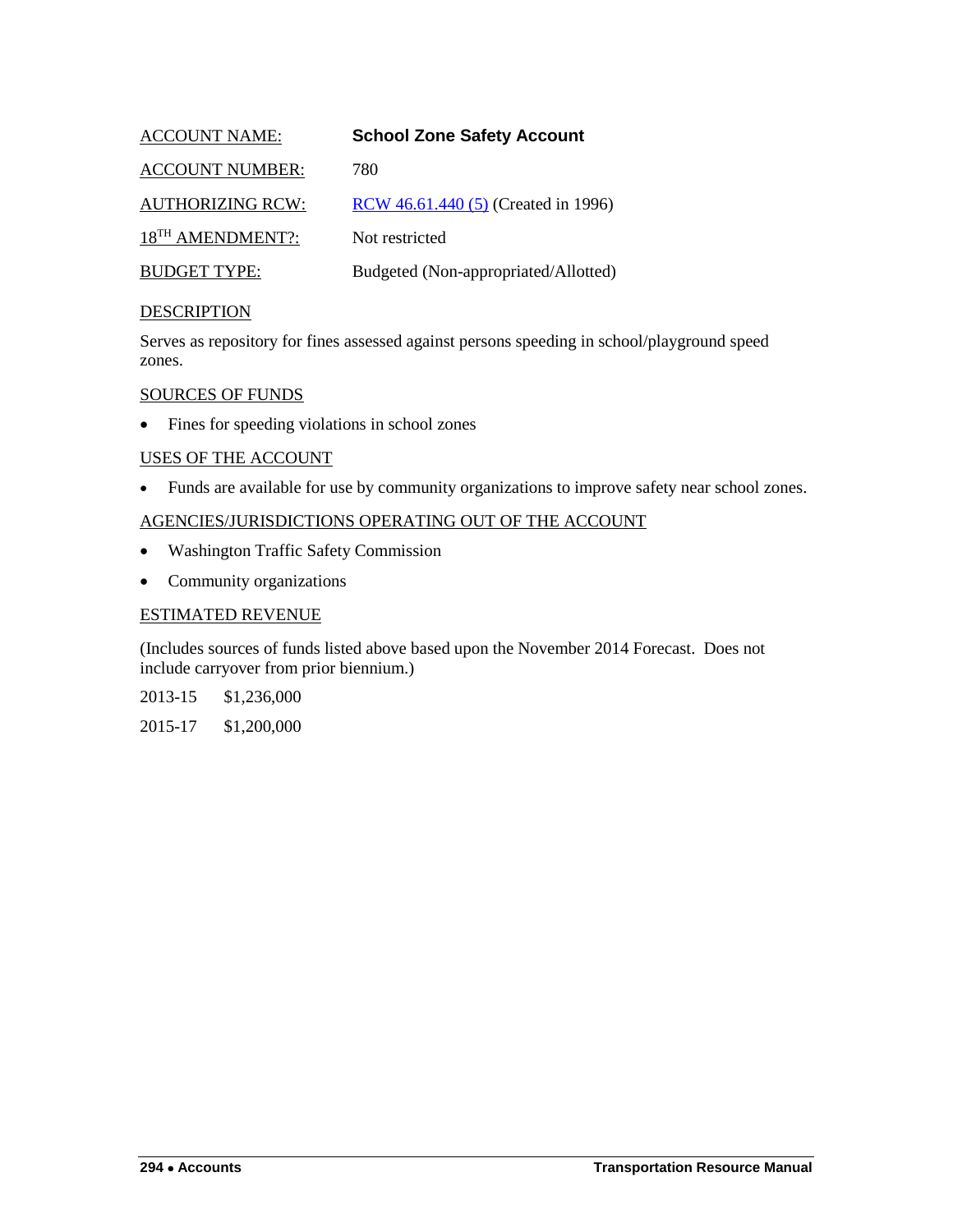<span id="page-42-0"></span>

| <b>ACCOUNT NAME:</b>         | <b>Small City Pavement and Sidewalk Account</b> |
|------------------------------|-------------------------------------------------|
| <b>ACCOUNT NUMBER:</b>       | 08M                                             |
| <b>AUTHORIZING RCW:</b>      | RCW 47.26.340 (Created 2005)                    |
| 18 <sup>TH</sup> AMENDMENT?: | Restricted                                      |
| <b>BUDGET TYPE:</b>          | <b>Appropriated Account</b>                     |
|                              |                                                 |

A grant program to aid small cities to fund pavement and sidewalk projects.

## SOURCES OF FUNDS

- 1% of cities' 2.96 cents gas tax distribution [\(RCW 46.68.110\)](http://apps.leg.wa.gov/rcw/default.aspx?cite=46.68.110)
- \$1,000,000 annual statutory transfer from the Transportation Partnership Account (RCW) [46.68.295\)](http://apps.leg.wa.gov/rcw/default.aspx?cite=46.68.295)
- Treasury deposit earnings

#### USES OF THE ACCOUNT

Used for small city pavement and sidewalk projects of improvements selected by the Transportation Improvement Board, to pay principal and interest on bonds authorized for these projects of improvements, to make grants or loans, or to pay for engineering feasibilities studies.

## AGENCIES/JURISDICTIONS OPERATING OUT OF THE ACCOUNT

• Transportation Improvement Board

## ESTIMATED REVENUE

(Includes sources of funds listed above based upon the November 2014 Forecast. Does not include carryover from prior biennium.)

2013-15 \$3,888,000

2015-17 \$3,908,000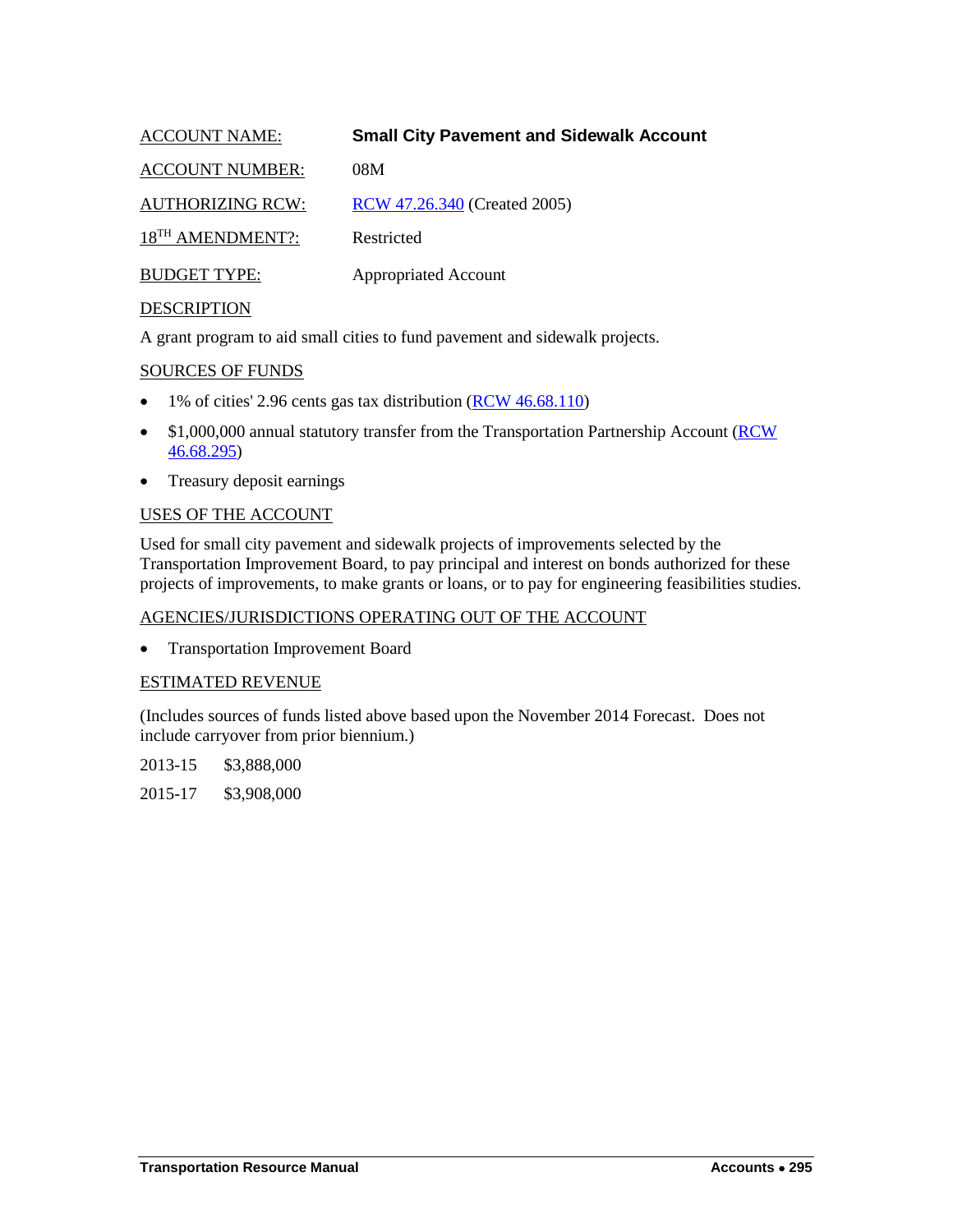<span id="page-43-0"></span>

| <b>ACCOUNT NAME:</b>         | <b>Special Category C Account</b>       |
|------------------------------|-----------------------------------------|
| <b>ACCOUNT NUMBER:</b>       | 215                                     |
| <b>AUTHORIZING RCW:</b>      | RCW $46.68.090(2)(b)$ (Created in 1990) |
| 18 <sup>TH</sup> AMENDMENT?: | Restricted                              |
| <b>BUDGET TYPE:</b>          | <b>Appropriated Account</b>             |
|                              |                                         |

To serve as a repository for motor vehicle fuel tax and special fuel tax revenue to be distributed to the Department of Transportation for Special Category C projects, which require special financing measures due to their high cost.

## SOURCES OF FUNDS

- Motor fuel tax  $(3.2609\% \ 23¢$  gas tax collections)
- Bond proceeds
- Treasury deposit earnings

#### USES OF THE ACCOUNT

- To finance high-priority, high-cost Department of Transportation capacity improvement projects.
- Debt service on bonds

#### AGENCIES/JURISDICTIONS OPERATING OUT OF THE ACCOUNT

• Department of Transportation

#### ESTIMATED REVENUE

(Includes sources of funds listed above based upon the November 2014 Forecast. Does not include bond proceeds or carryover from prior biennium.)

2013-15 \$47,724,000

2015-17 \$48,219,000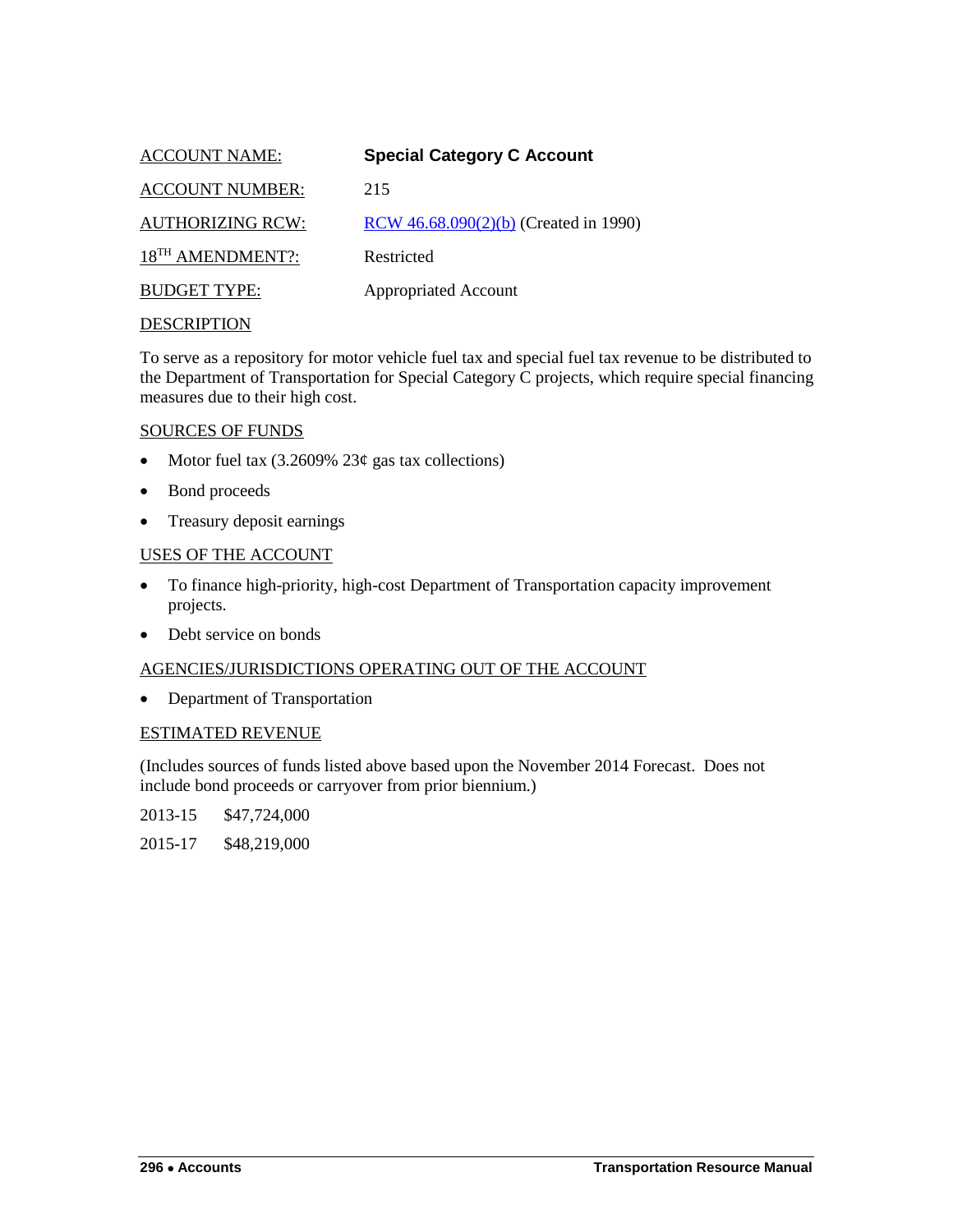<span id="page-44-0"></span>

| <b>ACCOUNT NAME:</b>         | <b>State Patrol Highway Account</b>   |
|------------------------------|---------------------------------------|
| <b>ACCOUNT NUMBER:</b>       | 081                                   |
| <b>AUTHORIZING RCW:</b>      | RCW 46.68.030(2)(a) (Created in 1981) |
| 18 <sup>TH</sup> AMENDMENT?: | Restricted                            |
| <b>BUDGET TYPE:</b>          | <b>Appropriated Account</b>           |

Used solely to fund highway activities of the Washington State Patrol.

## MAJOR SOURCES OF FUNDS

- Passenger vehicle registration fee (\$20.35 per registration)
- License Fee by Weight (22.36% of each collection)
- Copy of records/driving abstract (\$6.50 per each \$13 fee)
- Other permit, review, access and penalty fees
- Terminal safety inspection fees from Utilities and Transportation Commission
- 100% of Treasury deposit earnings
- Federal Motor Carrier Safety grants
- Local funds

## USES OF THE ACCOUNT

Used solely for highway activities of the Washington State Patrol.

## AGENCIES/GOVERNMENTS OPERATING OUT OF THE ACCOUNT

• Washington State Patrol

## ESTIMATED REVENUE

(Includes sources of funds listed above based upon the November 2014 Forecast. Does not include carryover from prior biennium.)

2013-15 \$338,778,500

2015-17 \$350,255,200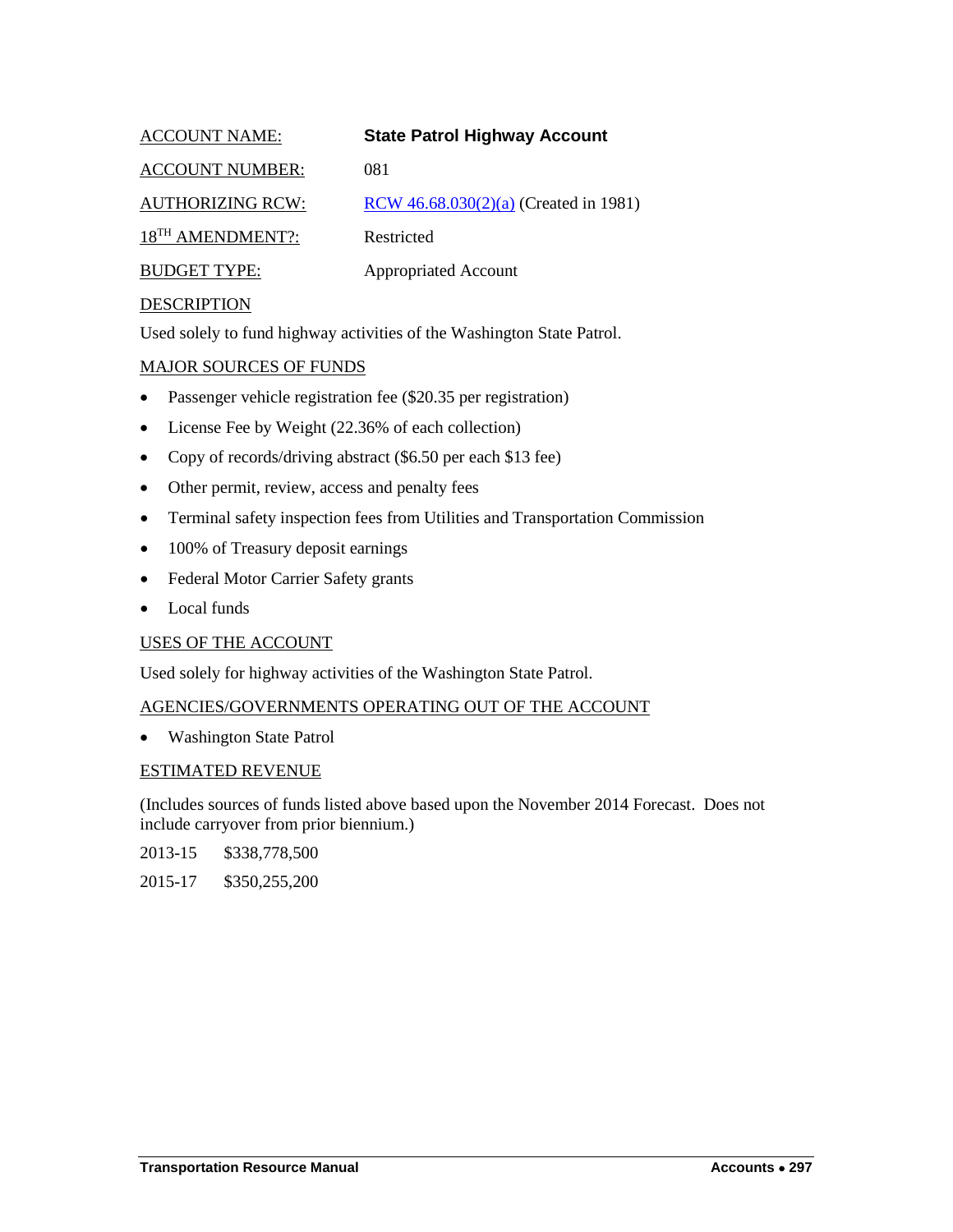<span id="page-45-0"></span>

| <b>ACCOUNT NAME:</b>         | <b>State Route Number 520 Civil Penalties Account</b> |
|------------------------------|-------------------------------------------------------|
| <b>ACCOUNT NUMBER:</b>       | 17P                                                   |
| <b>AUTHORIZING RCW:</b>      | RCW 47.56.876 (Created in 2010)                       |
| 18 <sup>TH</sup> AMENDMENT?: | Not restricted                                        |
| <b>BUDGET TYPE:</b>          | <b>Appropriated Account</b>                           |
|                              |                                                       |

To help fund any project within the state route number 520 bridge replacement and HOV program, including mitigation.

## MAJOR SOURCES OF FUNDS

• Civil penalties (\$40 plus the photo tolls and associated fees) generated from the nonpayment of tolls on the state route number 520 corridor

## USES OF THE ACCOUNT

Provides funds for the 520 bridge replacement and HOV program, including mitigation.

## AGENCIES/GOVERNMENTS OPERATING OUT OF THE ACCOUNT

• Department of Transportation

## ESTIMATED REVENUE

(Includes sources of funds listed above based upon the November 2014 revenue forecast.)

2013-15 \$18,334,000

2015-17 \$18,334,000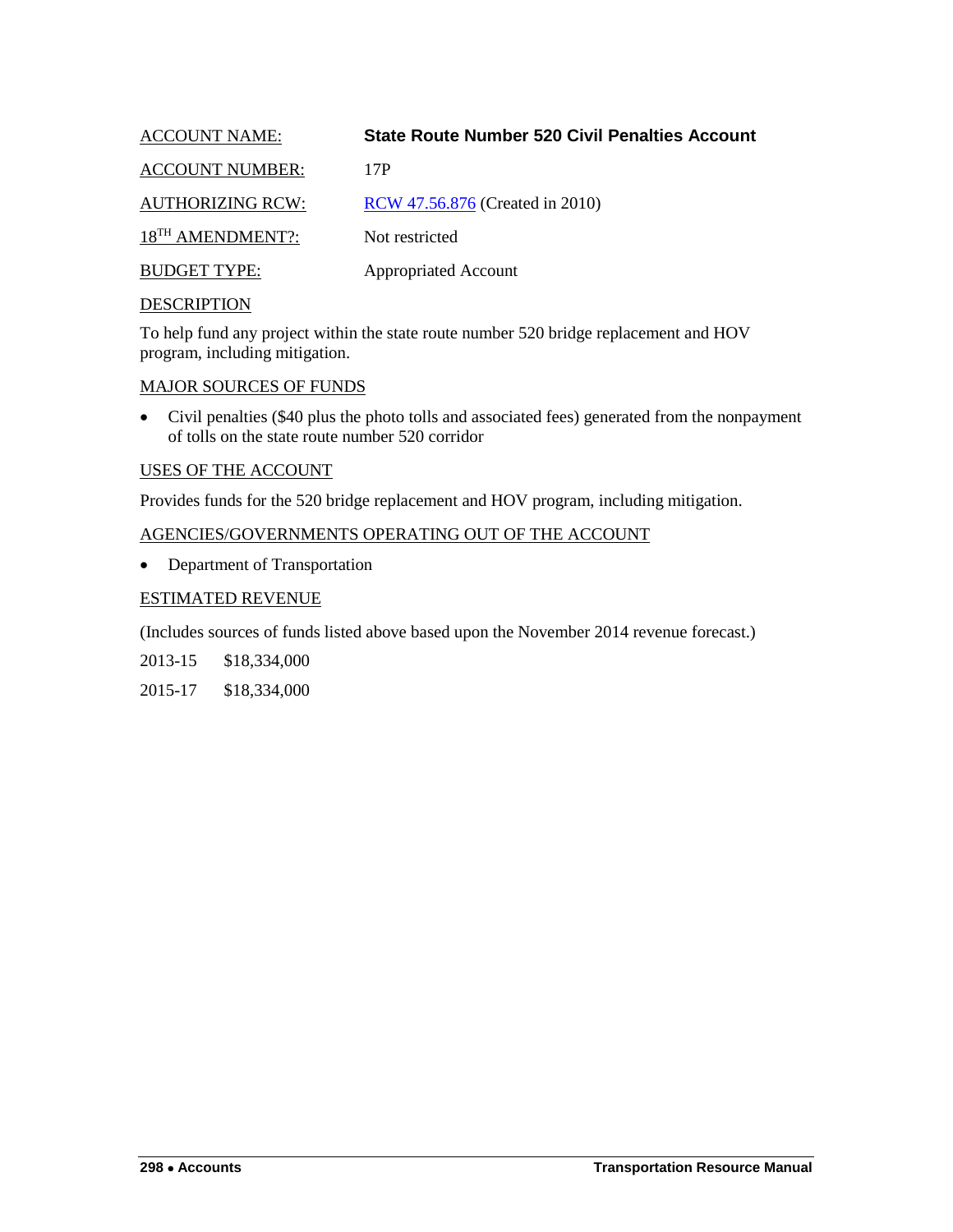<span id="page-46-0"></span>

| <b>ACCOUNT NAME:</b>         | <b>State Route Number 520 Corridor Account</b> |
|------------------------------|------------------------------------------------|
| <b>ACCOUNT NUMBER:</b>       | 16J                                            |
| <b>AUTHORIZING RCW:</b>      | RCW 47.56.875 (Created in 2009)                |
| 18 <sup>TH</sup> AMENDMENT?: | Not restricted                                 |
| <b>BUDGET TYPE:</b>          | <b>Appropriated Account</b>                    |
|                              |                                                |

To help finance the construction of the 520 bridge replacement and HOV program.

## MAJOR SOURCES OF FUNDS

- Bond proceeds
- Toll charges, transponder equipment, and other toll related revenue
- Treasury deposit earnings, including interest on unearned revenue held in account 495 for customer-prepaid 520 Corridor tolls.
- Other miscellaneous revenue

#### USES OF THE ACCOUNT

- Provides funds for the 520 bridge replacement and HOV program.
- Debt service on bonds.

## AGENCIES/GOVERNMENTS OPERATING OUT OF THE ACCOUNT

• Department of Transportation

#### ESTIMATED REVENUE

(Includes sources of funds listed above based upon the November 2014 Forecast. Does not include bond proceeds or carryover from prior biennium.)

2013-15 \$132,112,000

2015-17 \$128,003,000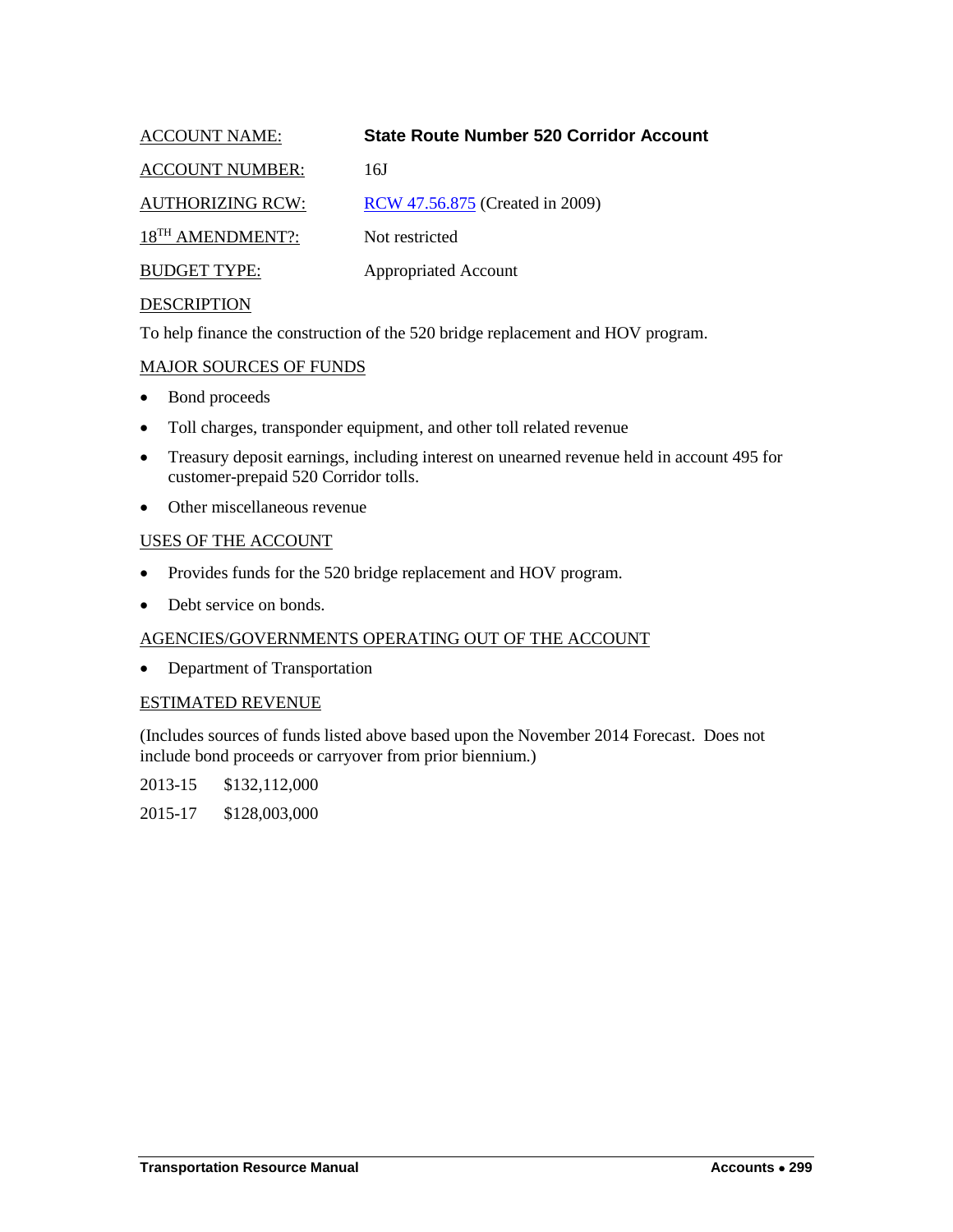<span id="page-47-0"></span>

| <b>ACCOUNT NAME:</b>         | <b>Tacoma Narrows Toll Bridge Account</b> |
|------------------------------|-------------------------------------------|
| <b>ACCOUNT NUMBER:</b>       | 511                                       |
| <b>AUTHORIZING RCW:</b>      | RCW 47.56.165 (Created in 2002)           |
| 18 <sup>TH</sup> AMENDMENT?: | Restricted                                |
| <b>BUDGET TYPE:</b>          | <b>Appropriated Account</b>               |
|                              |                                           |

Funds the construction, toll operation, and debt service payments necessary to build the second Tacoma Narrows Bridge.

## SOURCES OF FUNDS

- Bond proceeds
- Toll charges, transponder equipment, violations (only in 09-11 biennium), civil penalties
- Treasury deposit earnings, including interest on unearned revenue held in account 495 for customer-prepaid Tacoma Narrows Bridge tolls.
- Other miscellaneous revenue

## USES OF THE ACCOUNT

- Provides funds for the second Tacoma Narrows Toll Bridge project
- Debt service on bonds

## AGENCIES/JURISDICTIONS THAT OPERATED OUT OF THE ACCOUNT

• Department of Transportation

## ESTIMATED REVENUE

(Includes sources of funds listed above based upon November 2014 Forecast; excludes bond proceeds and carryover.)

2013-15 \$138,413,000

2015-17 \$159,757,000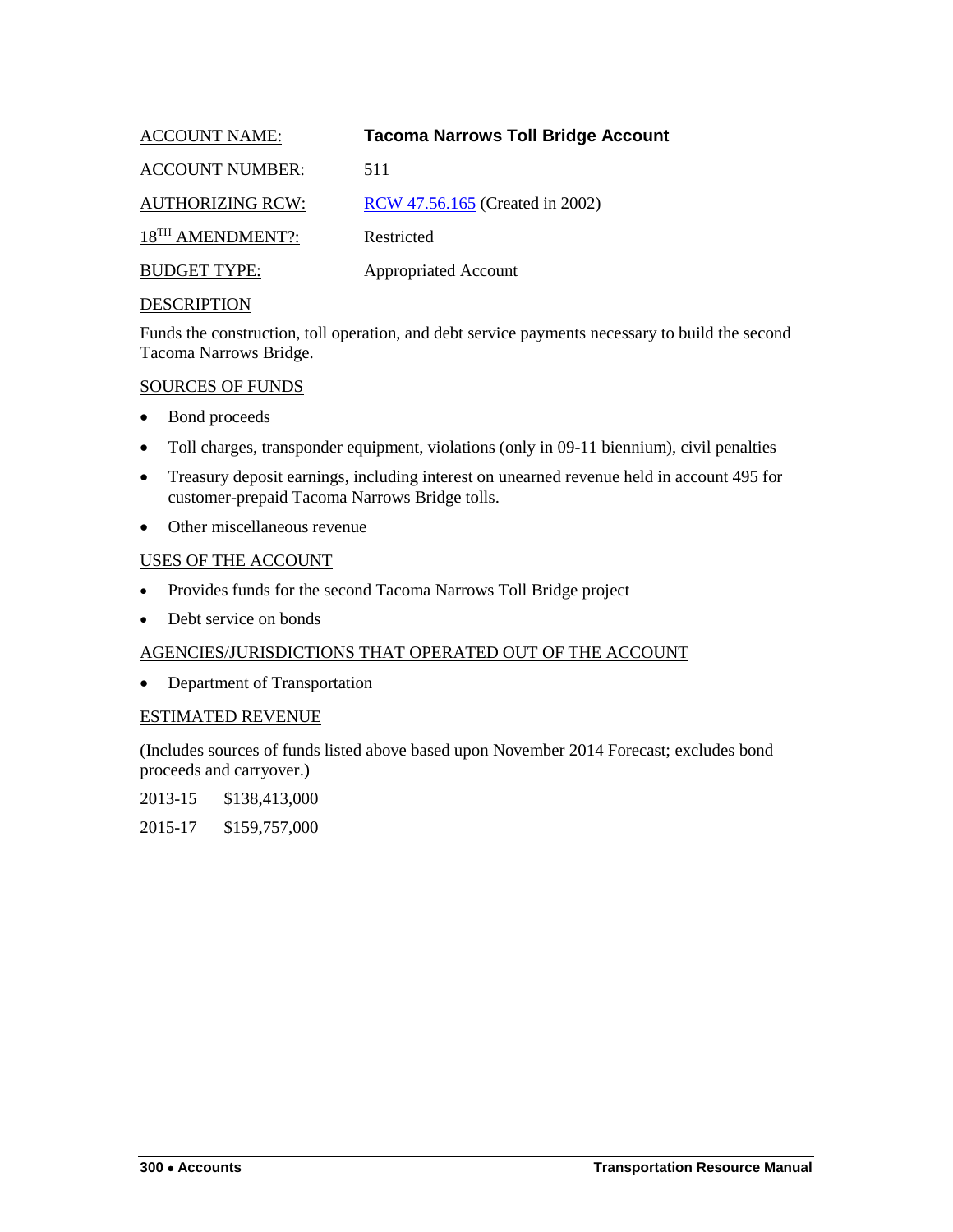<span id="page-48-0"></span>

| <b>ACCOUNT NAME:</b>         | <b>Toll Collection Account</b>        |
|------------------------------|---------------------------------------|
| <b>ACCOUNT NUMBER:</b>       | 495                                   |
| <b>AUTHORIZING RCW:</b>      | RCW 47.56.167 (Created in 2008)       |
| 18 <sup>TH</sup> AMENDMENT?: | Not restricted                        |
| <b>BUDGET TYPE:</b>          | Non-appropriated/Non-allotted account |
| DECCD IDTION                 |                                       |

Special revenue treasury trust to hold prepaid customer tolls.

SOURCES OF FUNDS

- Transponder account deposits
- Treasury deposit earnings

#### USES OF THE ACCOUNT

• To account for receipts from prepaid customer tolls. Distributions may be used only to refund customers' prepaid tolls or for distributions into the appropriate toll-facility account.

## AGENCIES/JURISDICTIONS THAT OPERATED OUT OF THE ACCOUNT

• Department of Transportation

#### ESTIMATED REVENUE

N/A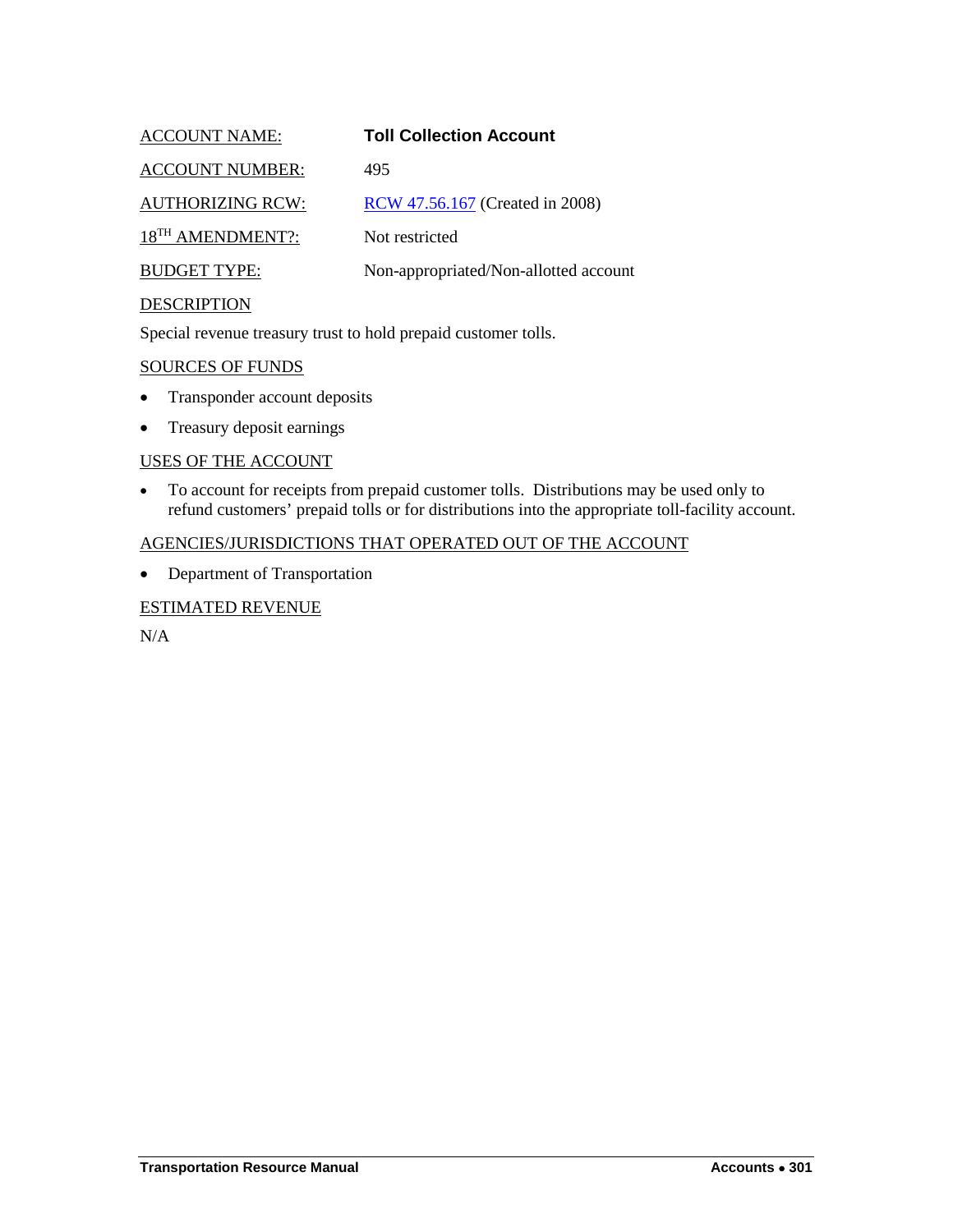<span id="page-49-0"></span>

| <b>ACCOUNT NAME:</b>         | <b>Toll Facility Bond Retirement Account</b>     |
|------------------------------|--------------------------------------------------|
| <b>ACCOUNT NUMBER:</b>       | 389                                              |
| <b>AUTHORIZING RCW:</b>      | RCW 47.10.882 (Created in 2009)                  |
| 18 <sup>TH</sup> AMENDMENT?: | Not restricted                                   |
| <b>BUDGET TYPE:</b>          | Bond Retirement/Debt Service Withholding Account |
| <b>DESCRIPTION</b>           |                                                  |

To be used for the payment of principal and interest on toll facility bonds. This account is administered by the State Treasurer.

#### SOURCES OF FUNDS

- Toll revenue
- Transfer in of motor vehicle taxes (as required).
- Treasury deposit earnings

## USES OF THE ACCOUNT

• Debt service of bonds issued

#### AGENCIES/GOVERNMENTS OPERATING OUT OF THE ACCOUNT

• State Treasurer

## ESTIMATED REVENUE

N/A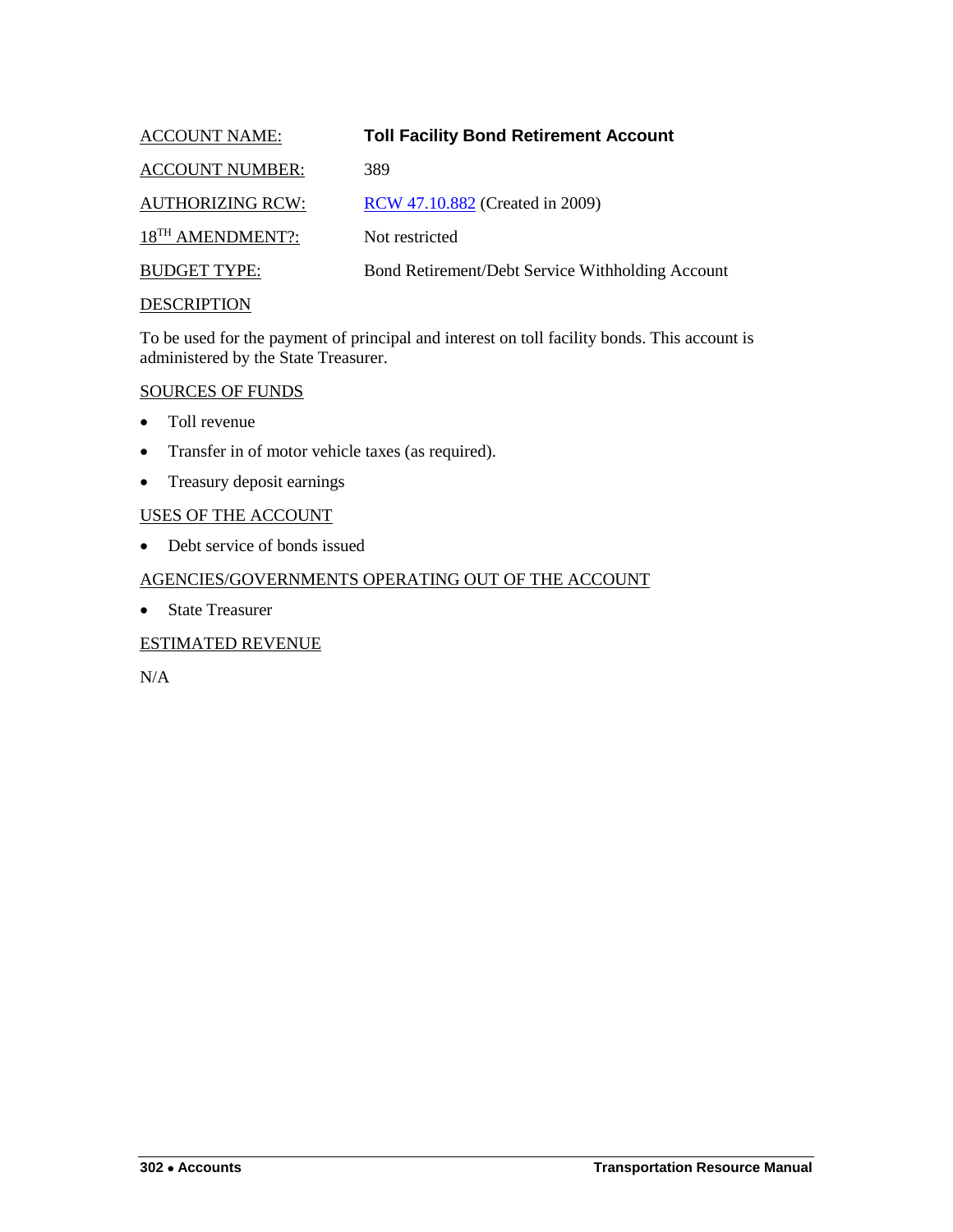<span id="page-50-0"></span>

| <b>ACCOUNT NAME:</b>         | <b>Transportation 2003 Account (Nickel Account)</b> |
|------------------------------|-----------------------------------------------------|
| <b>ACCOUNT NUMBER:</b>       | 550                                                 |
| <b>AUTHORIZING RCW:</b>      | RCW 46.68.280 (Created in 2003)                     |
| 18 <sup>TH</sup> AMENDMENT?: | Restricted                                          |
| <b>BUDGET TYPE:</b>          | <b>Appropriated Account</b>                         |

Support of highway programs, including construction and maintenance of state, city, and county roads.

## MAJOR SOURCES OF FUNDS

- Motor fuel tax (100% of net 5-cent gas tax collections)
- Motor vehicle licenses, permits, and fees
- Miscellaneous revenues
- Bond proceeds
- Treasury deposit earnings

#### USES OF THE ACCOUNT

- Debt service on bonds
- Support of Department of Transportation operating and capital highway programs (includes highway construction and maintenance, ferries, and support services)

## AGENCIES/GOVERNMENTS OPERATING OUT OF THE ACCOUNT

• Department of Transportation

#### ESTIMATED REVENUE

(November 2014 Forecast; excludes bond proceeds and carryover.)

2013-15 \$394,765,000

2015-17 \$399,497,000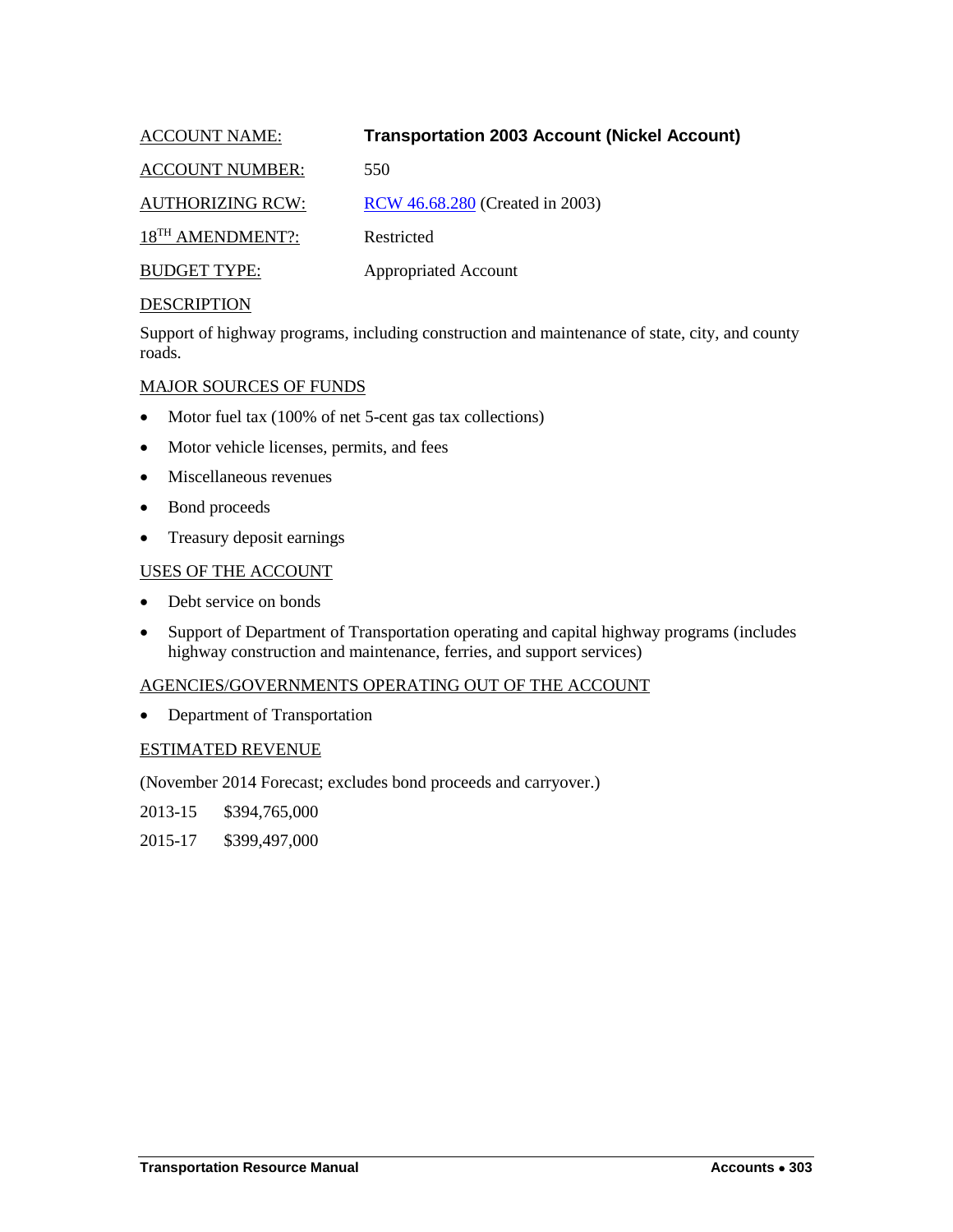<span id="page-51-0"></span>

| <b>ACCOUNT NAME:</b>         | <b>Transportation Equipment Account</b> |
|------------------------------|-----------------------------------------|
| <b>ACCOUNT NUMBER:</b>       | 410                                     |
| <b>AUTHORIZING RCW:</b>      | RCW 47.08.120 (Created in 1961)         |
| 18 <sup>TH</sup> AMENDMENT?: | Not restricted                          |
| <b>BUDGET TYPE:</b>          | Non-appropriated Account (in practice)  |
|                              |                                         |

Provides vehicles and equipment necessary to carry out the responsibilities of the Department of Transportation (DOT). Costs associated with purchase and provision of equipment are paid through rental rates charged to the DOT divisions using the equipment. Commonly called the Transportation Equipment Fund (TEF), in practice, the account is not appropriated; however it is created in the state treasury, which generally designates an appropriated account.

## SOURCES OF FUNDS

- Rental rates paid by department users
- Sales and vanpool revenue
- Treasury deposit earnings

## USES OF THE ACCOUNT

Salaries, wages, and operations required for the repair, replacement, purchase, and operation of equipment, and for the purchase of equipment, material, and supplies used as follows:

- Administration and operation of the account
- For the administration, maintenance, and construction of highway facilities
- For the operation of an automobile pool of state-owned vehicles

## AGENCIES/JURISDICTIONS OPERATING OUT OF THE ACCOUNT

• Department of Transportation

## ESTIMATED REVENUE

(Includes sources of funds listed above. Does not include carryover from prior biennium.)

- 2013-15 \$142,670,000
- 2015-17 \$144,588,000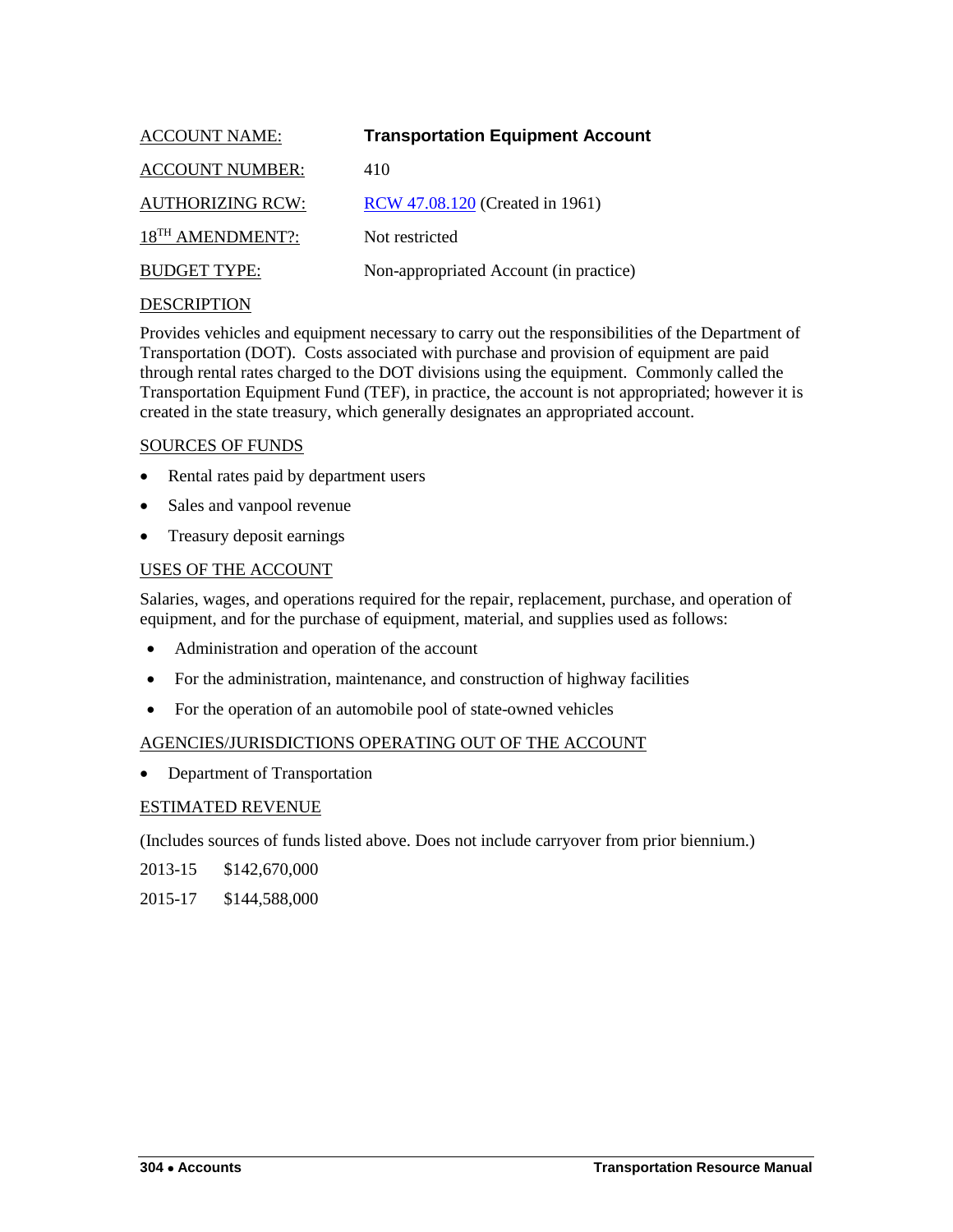<span id="page-52-0"></span>

| <b>ACCOUNT NAME:</b>         | <b>Transportation Improvement Account</b> |
|------------------------------|-------------------------------------------|
| <b>ACCOUNT NUMBER:</b>       | 144                                       |
| <b>AUTHORIZING RCW:</b>      | RCW 47.26.084 (Created in 1988)           |
| 18 <sup>TH</sup> AMENDMENT?: | Restricted                                |
| <b>BUDGET TYPE:</b>          | <b>Appropriated Account</b>               |
|                              |                                           |

Funds support the Transportation Improvement Board (TIB).

## SOURCES OF FUNDS

- Motor fuel tax (5.6739% of 23-cent gas tax collections)
- Statutory transfer of \$2.5m per year from the Transportation Partnership Account
- Treasury deposit earnings
- Bond proceeds

## USES OF THE ACCOUNT

- Grants for multijurisdictional urban transportation projects that address congestion
- Administration of the Transportation Improvement Board
- Debt service on bonds

## AGENCIES/JURISDICTIONS OPERATING OUT OF THE ACCOUNT

- Transportation Improvement Board
- State Treasurer

## ESTIMATED REVENUE

(November 2014 Forecast; excludes bond proceeds and carryover.)

2013-15 \$198,772,000

2015-17 \$200,777,000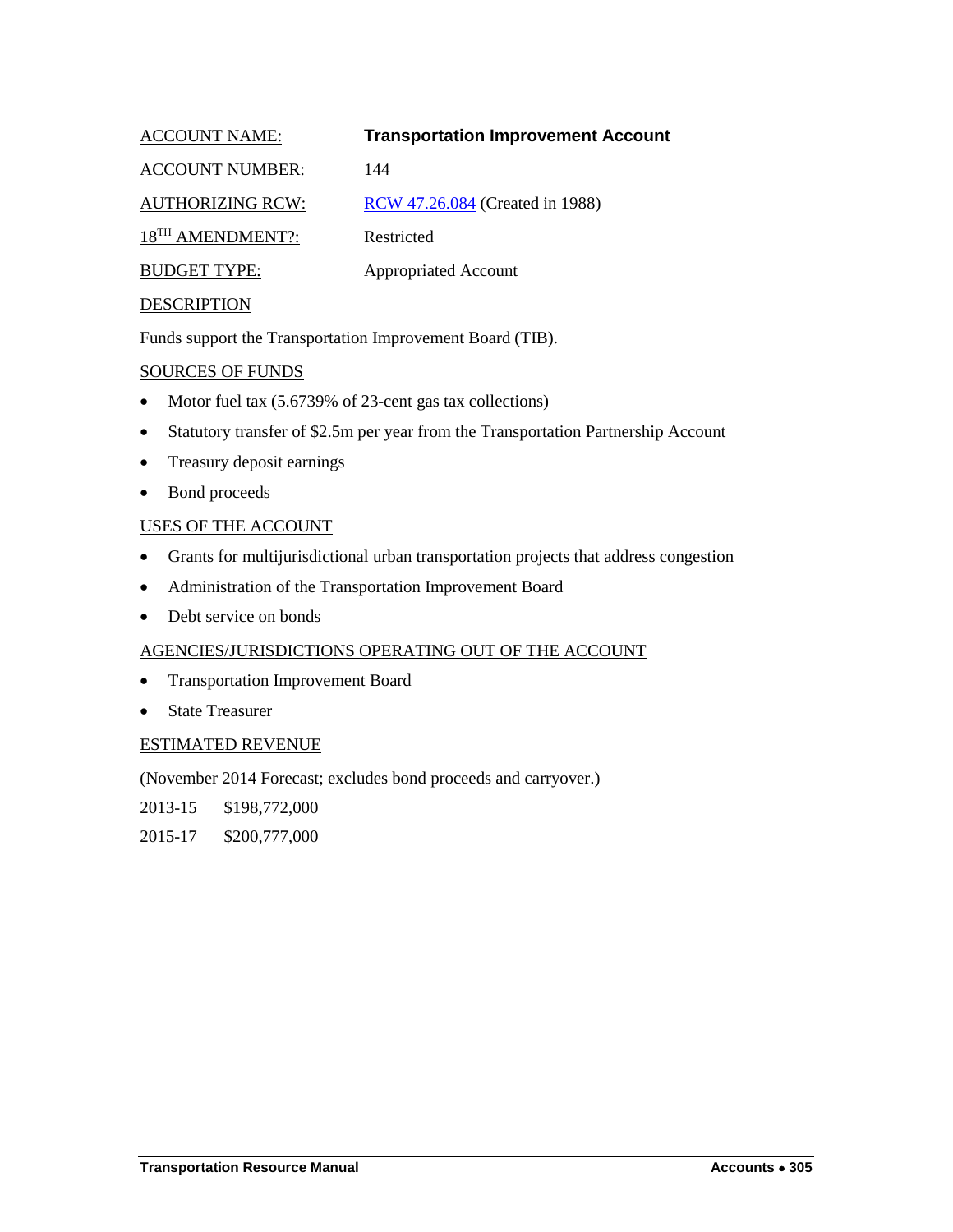<span id="page-53-0"></span>

| <b>ACCOUNT NAME:</b>         | <b>Transportation Improvement Board Bond Retirement Account</b> |
|------------------------------|-----------------------------------------------------------------|
| <b>ACCOUNT NUMBER:</b>       | 305                                                             |
| <b>AUTHORIZING RCW:</b>      | RCW 43.99M.080 (Created in 1997)                                |
| 18 <sup>TH</sup> AMENDMENT?: | Not restricted                                                  |
| <b>BUDGET TYPE:</b>          | Bond Retirement/Debt Service Withholding Account                |
| <b>DESCRIPTION</b>           |                                                                 |

Payment of principal and interest on and retirement of bonds authorized by the Legislature.

SOURCES OF FUNDS

- Treasury deposit earnings
- Transfers Transportation Improvement Account

## USES OF THE ACCOUNT

• Debt service on bonds issued

## AGENCIES/GOVERNMENTS OPERATING OUT OF THE ACCOUNT

• Transportation Improvement Board

## ESTIMATED REVENUE

N/A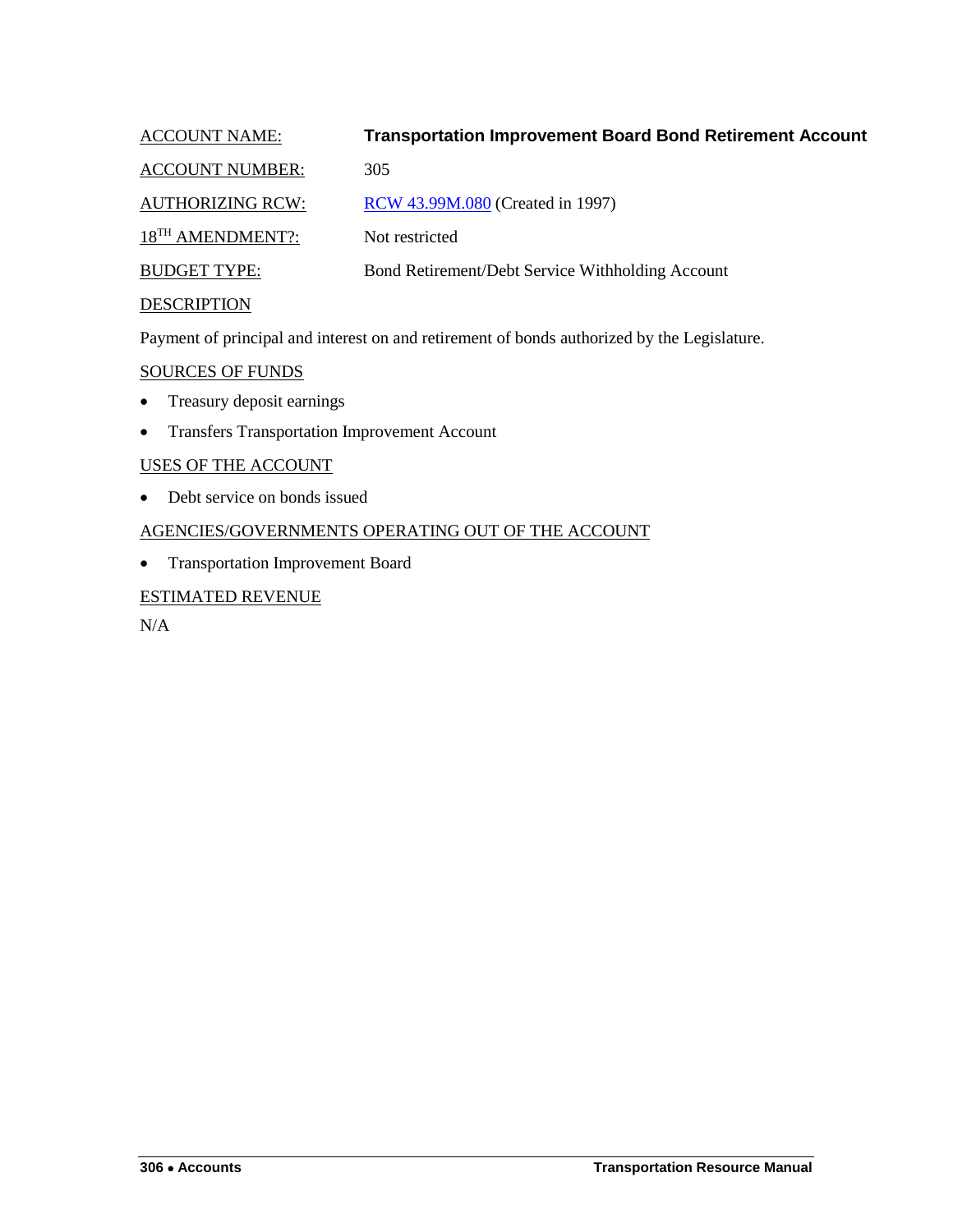<span id="page-54-0"></span>

| <b>ACCOUNT NAME:</b>         | <b>Transportation Infrastructure Account</b> |
|------------------------------|----------------------------------------------|
| <b>ACCOUNT NUMBER:</b>       | 094                                          |
| <b>AUTHORIZING RCW:</b>      | RCW 82.44.190 (Created in 1996)              |
| 18 <sup>TH</sup> AMENDMENT?: | Not restricted                               |
| <b>BUDGET TYPE:</b>          | <b>Appropriated Account</b>                  |
| <b>DECODIDEIOM</b>           |                                              |

A repository for funds used as part of a "state infrastructure bank" to support innovative financing strategies that benefit the state's general transportation infrastructure.

#### SOURCES OF FUNDS

- Additional administrative transfer from Multimodal Account in 07-09
- Loan repayments from clients of the state infrastructure bank
- Treasury deposit earnings
- Federal expenditures

#### USES OF THE ACCOUNT

- Support the issuance of public or private debt
	- − Provide credit enhancements for such debt
- Provide direct loans to public or private entities
- Facilitate investment in general transportation facilities

#### AGENCIES/GOVERNMENTS OPERATING OUT OF THE ACCOUNT

• Department of Transportation

#### ESTIMATED REVENUE

(Includes sources of funds listed above based upon the November 2014 Forecast. Does not include carryover from prior biennium.)

- 2013-15 \$6,609,000
- 2015-17 \$6,609,000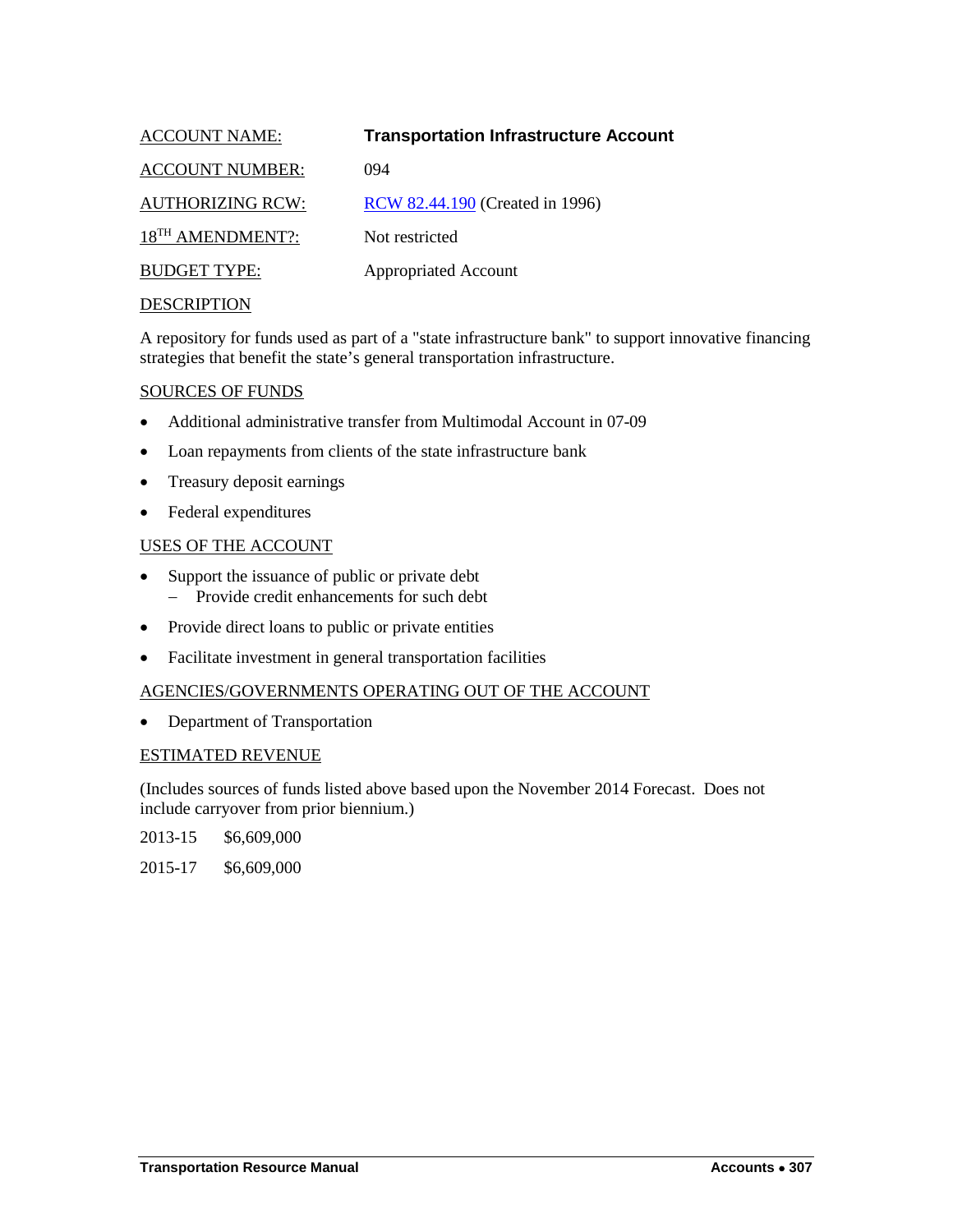<span id="page-55-0"></span>

| <b>Transportation Innovative Partnership Account</b> |
|------------------------------------------------------|
|                                                      |
| RCW 47.29.230 (Created in 2005)                      |
|                                                      |
| Non-appropriated Account                             |
|                                                      |

Special revenue treasury trust to repay loan guarantees or extension of credit made to or on behalf of private entities engaged in the planning, acquisition, financing, development, design, construction, reconstruction, replacement, improvement, maintenance, preservation, management, repair, or operation of any eligible project.

Moneys in the Transportation Innovative Partnership Account may only be expended upon evidence of approval by the Washington State Legislature, either upon appropriation of supporting state funds or by other statutory direction.

#### SOURCES OF FUNDS

- Revenue received from any transportation project, donations, grants, contracts, etc.
- Bond proceeds

#### USES OF THE ACCOUNT

Used for the repayment of loan guarantees or extension of credit for private entities.

## AGENCIES/GOVERNMENTS OPERATING OUT OF THE ACCOUNT

• Department of Transportation

#### ESTIMATED REVENUE

No activity